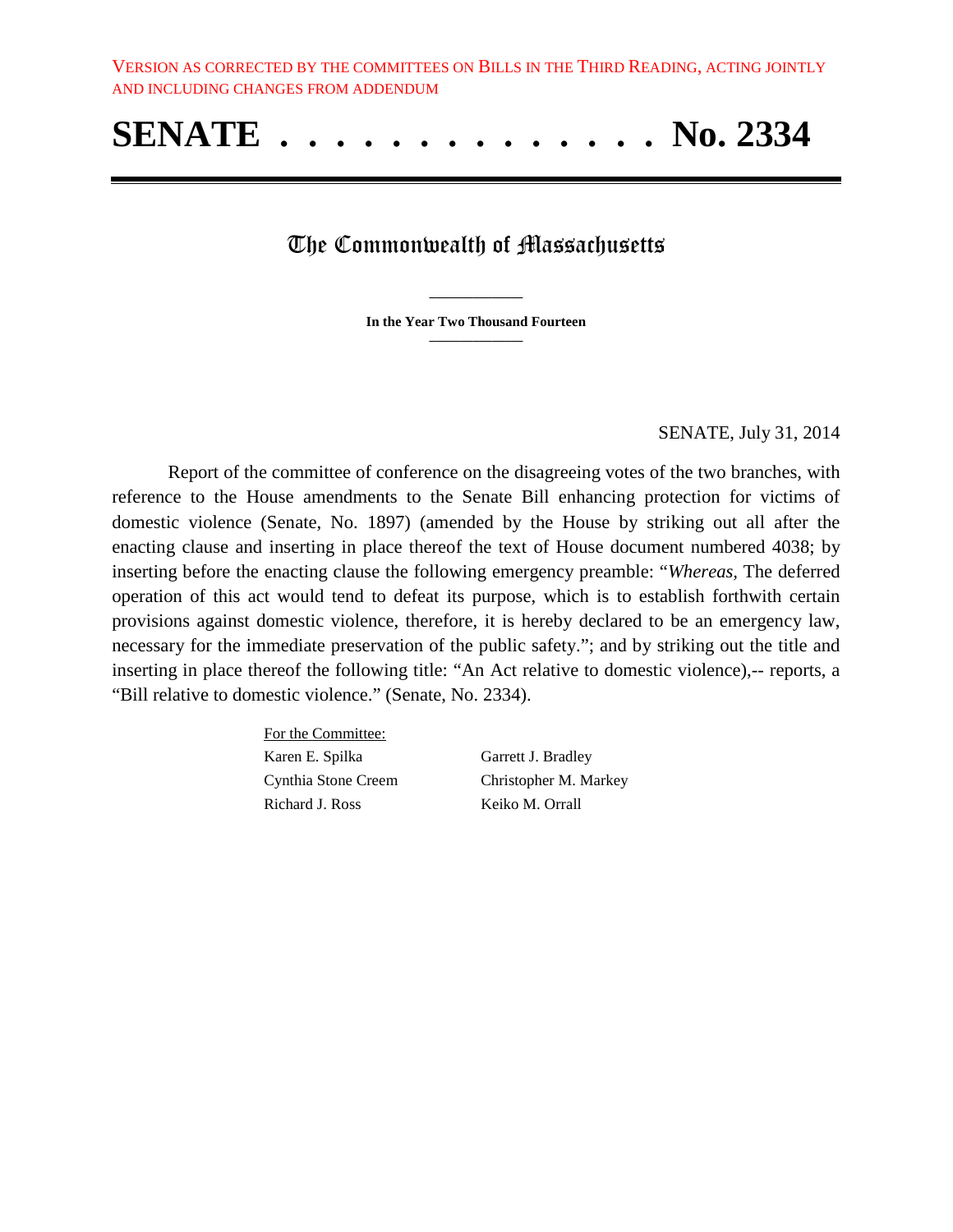# **SENATE . . . . . . . . . . . . . . No. 2334**

### The Commonwealth of Massachusetts

**\_\_\_\_\_\_\_\_\_\_\_\_\_\_\_ In the Year Two Thousand Fourteen \_\_\_\_\_\_\_\_\_\_\_\_\_\_\_**

An Act relative to domestic violence.

*Whereas,* the deferred operation of this act would tend to defeat its purpose which is to establish forthwith certain provisions against domestic violence, therefore it is hereby declared to be an emergency law, necessary for the immediate preservation of the public safety.

*Be it enacted by the Senate and House of Representatives in General Court assembled, and by the authority of the same, as follows:*

1 SECTION 1. Chapter 6 of the General Laws is hereby amended by striking out section 2 116A, as appearing in the 2012 Official Edition, and inserting in place thereof the following 3 section:-

 Section 116A. (a) The municipal police training committee shall establish, within the recruit basic training curriculum, a course for regional and municipal police training schools for the training of law enforcement officers in the commonwealth in the handling of domestic violence and sexual violence complaints and also shall develop guidelines for law enforcement response to domestic violence and sexual violence. The course of instruction and the guidelines shall stress enforcement of criminal laws in domestic violence and sexual violence situations, availability of civil remedies and community resources and protection of the victim. The course of instruction and guidelines shall also include specific training on adolescent development, trauma and family dynamics. As appropriate, the training presenters shall include domestic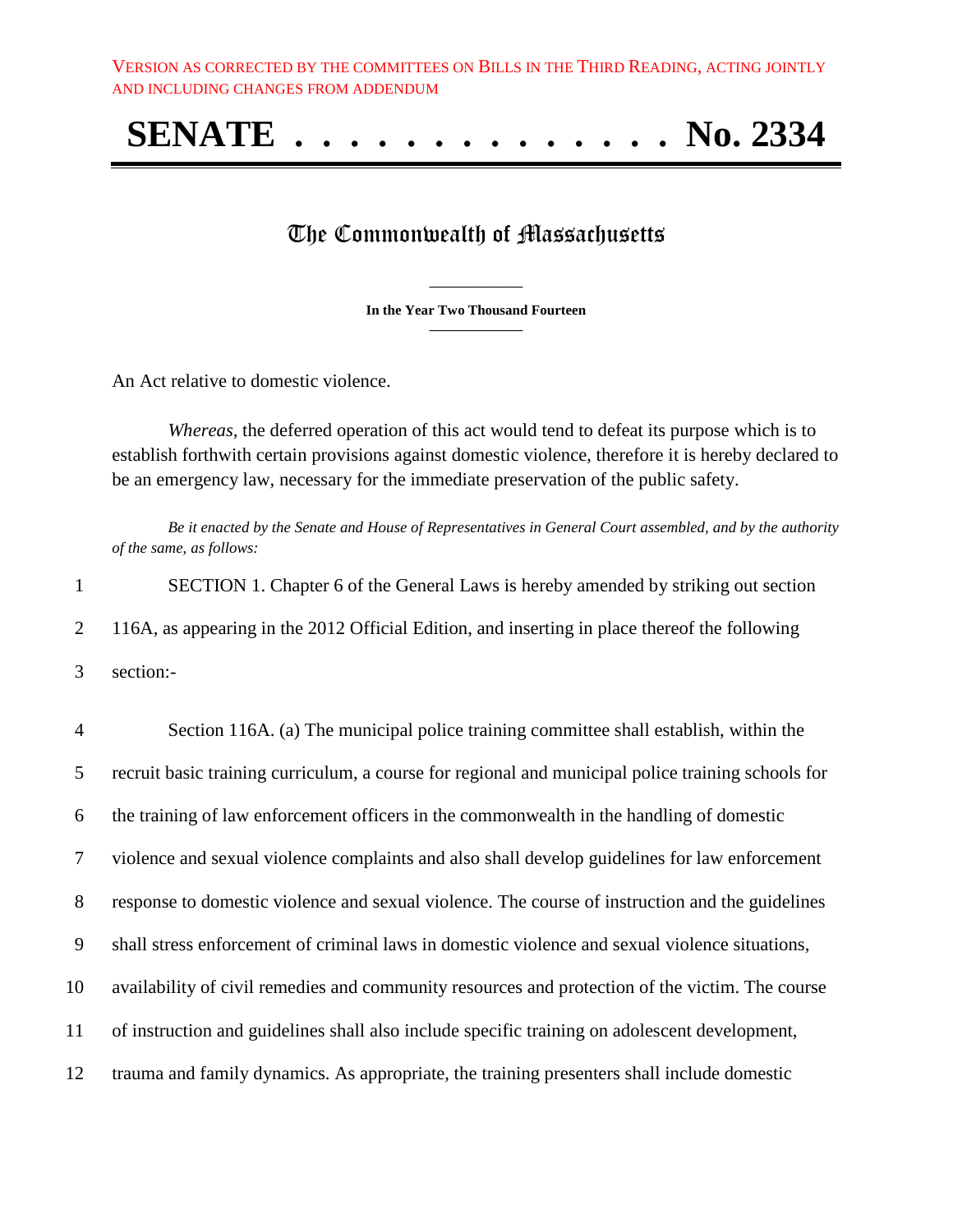violence and sexual violence experts with expertise in the delivery of direct services to victims of

domestic violence and sexual violence, including utilizing the staff of community based

domestic violence, rape and sexual assault service providers and survivors of domestic violence,

rape or sexual assault in the presentation of the training.

As used in this section, "law enforcement officer" shall mean any officer of a local police

department, the office of environmental law enforcement, the University of Massachusetts and

state police. As used in this section, "victim" shall mean any child or adult victim of such abuse,

including elder victims.

 (b) The course of basic training for law enforcement officers shall include at least 8 hours of instruction in the following procedures and techniques:

 (1) the procedures and responsibilities set forth in chapter 209A relating to response to, and enforcement of, court orders, including violations of orders issued pursuant to said chapter 209A;

(2) the service of said chapter 209A complaints and orders;

 (3) verification and enforcement of temporary restraining and vacate orders when the suspect is present or the suspect has fled;

 (4) the legal duties imposed upon law enforcement officers to offer protection and assistance, including guidelines for making felony and misdemeanor arrests, and for mandatory reporting of child and elder abuse cases and cases involving individuals with disabilities;

 (5) techniques for handling domestic violence and sexual violence incidents that 33 minimize the likelihood of injury to the law enforcement officer;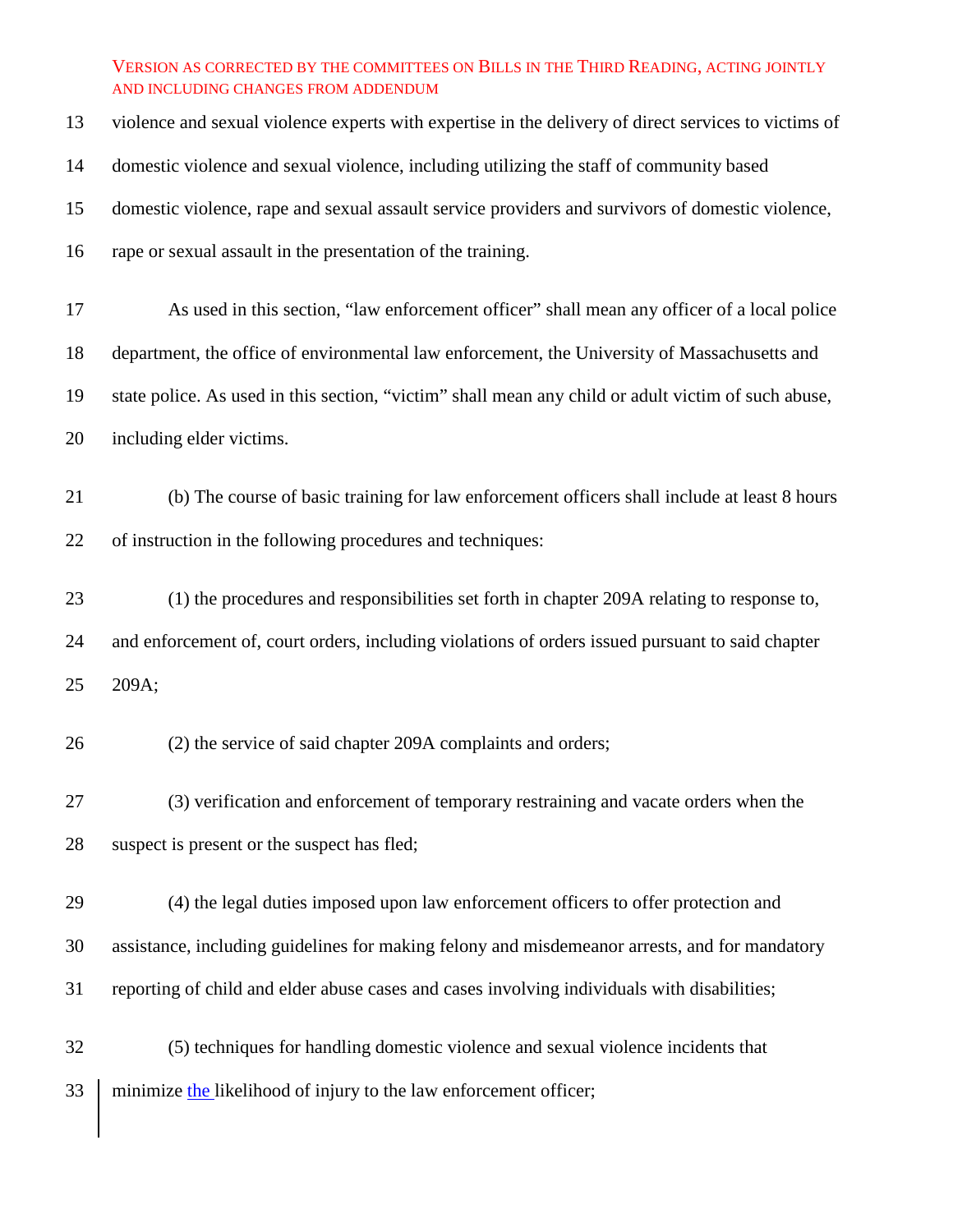| 34 | (6) techniques for handling domestic violence and sexual violence incidents that promote           |
|----|----------------------------------------------------------------------------------------------------|
| 35 | the safety of the victim, including the importance of keeping the victim informed as to the        |
| 36 | whereabouts of the suspect and other such information helpful for victim safety planning;          |
| 37 | (7) the nature and extent of domestic violence and sexual violence, including the                  |
| 38 | physiological and psychological effects of the pattern of domestic violence and sexual violence    |
| 39 | on victims, including children who witness such abuse;                                             |
| 40 | (8) the increased vulnerability of victims who are gay, lesbian, bisexual, transgender,            |
| 41 | low-income, minority or immigrant, and including training on ways in which the indicators of       |
| 42 | dangerousness in these communities may be different from those in non-marginalized                 |
| 43 | communities;                                                                                       |
| 44 | (9) the dynamics of coercive controlling behavior that increases dangerousness even                |
| 45 | when such patterns of behavior are not themselves violent;                                         |
| 46 | (10) the legal rights and the remedies available to victims of domestic violence and               |
| 47 | sexual violence;                                                                                   |
| 48 | (11) documentation, report writing and evidence collection, which shall include methods            |
| 49 | for assessing the degree of risk of homicide involved in situations of domestic violence,          |
| 50 | including, but not limited to, gathering information from the victim regarding the suspect's past  |
| 51 | reported and non-reported behavior and dangerousness, such as: (i) whether the suspect has ever    |
| 52 | used a weapon against the victim or threatened the victim with a weapon; (ii) whether the suspect  |
| 53 | owns a gun; (iii) whether the suspect's physical violence against the victim has increased in      |
| 54 | severity or frequency; (iv) whether the suspect has threatened to kill the victim; (v) whether the |
| 55 | suspect has ever threatened or attempted suicide; (vi) whether the suspect has used or threatened  |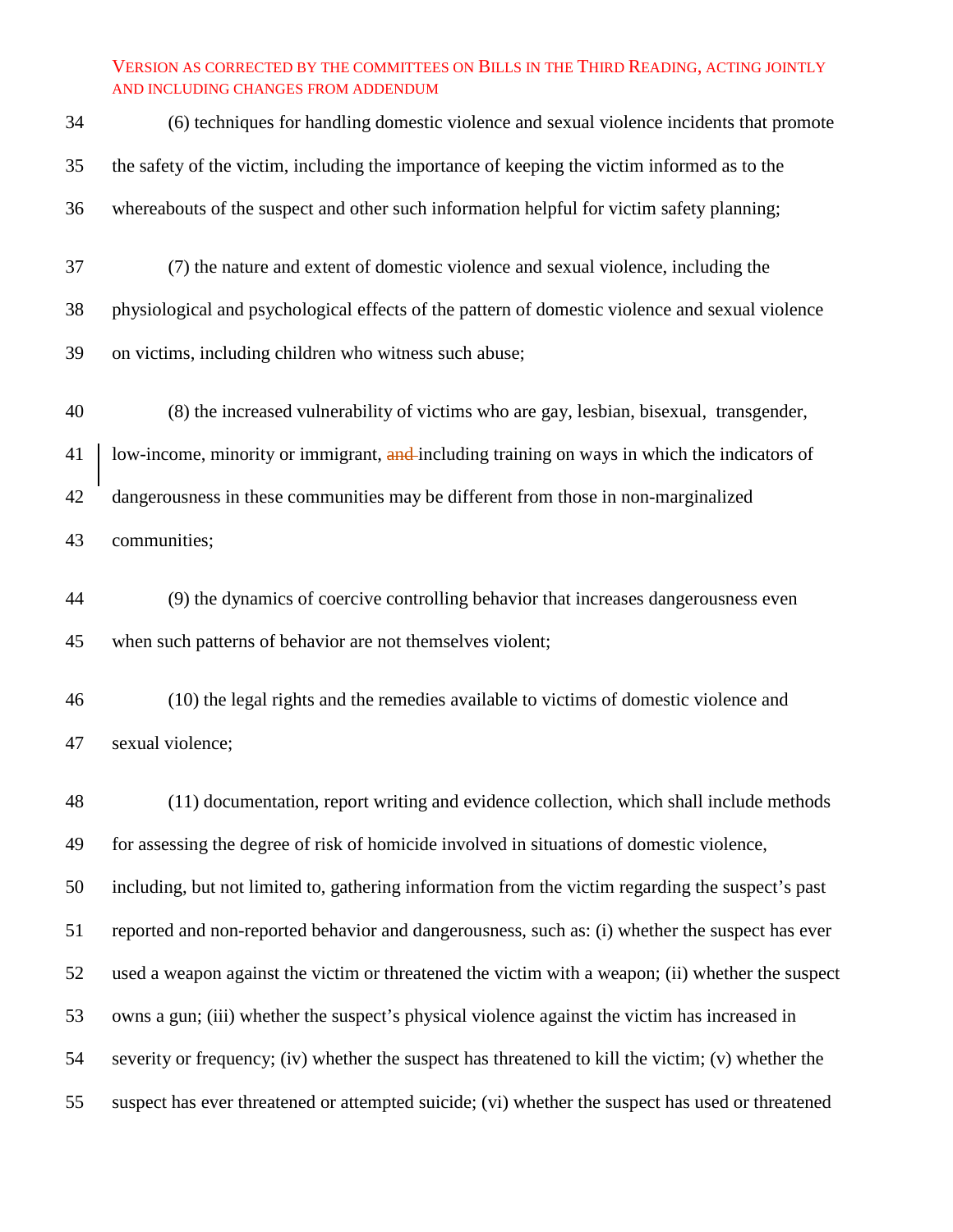| 56 | physical violence against the victim's family, other household members or pets; (vii) whether the     |
|----|-------------------------------------------------------------------------------------------------------|
| 57 | suspect uses illegal drugs; (viii) whether the suspect abuses alcohol; and (ix) whether there have    |
| 58 | been specific instances of strangulation or suffocation of the victim by the suspect;                 |
| 59 | (12) tenancy and custody issues, including those of married and unmarried couples;                    |
| 60 | (13) the impact of law enforcement intervention on children in domestic violence and                  |
| 61 | sexual violence situations;                                                                           |
| 62 | (14) the services and facilities available to victims of abuse, including the victim's                |
| 63 | compensation programs, emergency shelters and legal advocacy programs; and                            |
| 64 | (15) techniques for increasing cooperation and immediate data sharing among different                 |
| 65 | areas of law enforcement in combating domestic violence and sexual violence.                          |
| 66 | (c) All law enforcement recruits shall receive the course of basic training for law                   |
| 67 | enforcement officers, established in subsections (a) and (b), as part of their required certification |
| 68 | process.                                                                                              |
| 69 | (d) The course of basic training for law enforcement officers shall be taught as part of the          |
| 70 | crisis intervention and conflict resolution components of the recruit academy training. Such          |
| 71 | training shall not increase in the currently required 480 hours of recruit training curriculum.       |
| 72 | (e) The course of instruction, the learning and performance objectives, the standards for             |
| 73 | training and the guidelines shall be developed by the municipal police training committee in          |
| 74 | consultation with appropriate groups and individuals having an interest and expertise in the fields   |
| 75 | of domestic violence and sexual violence.                                                             |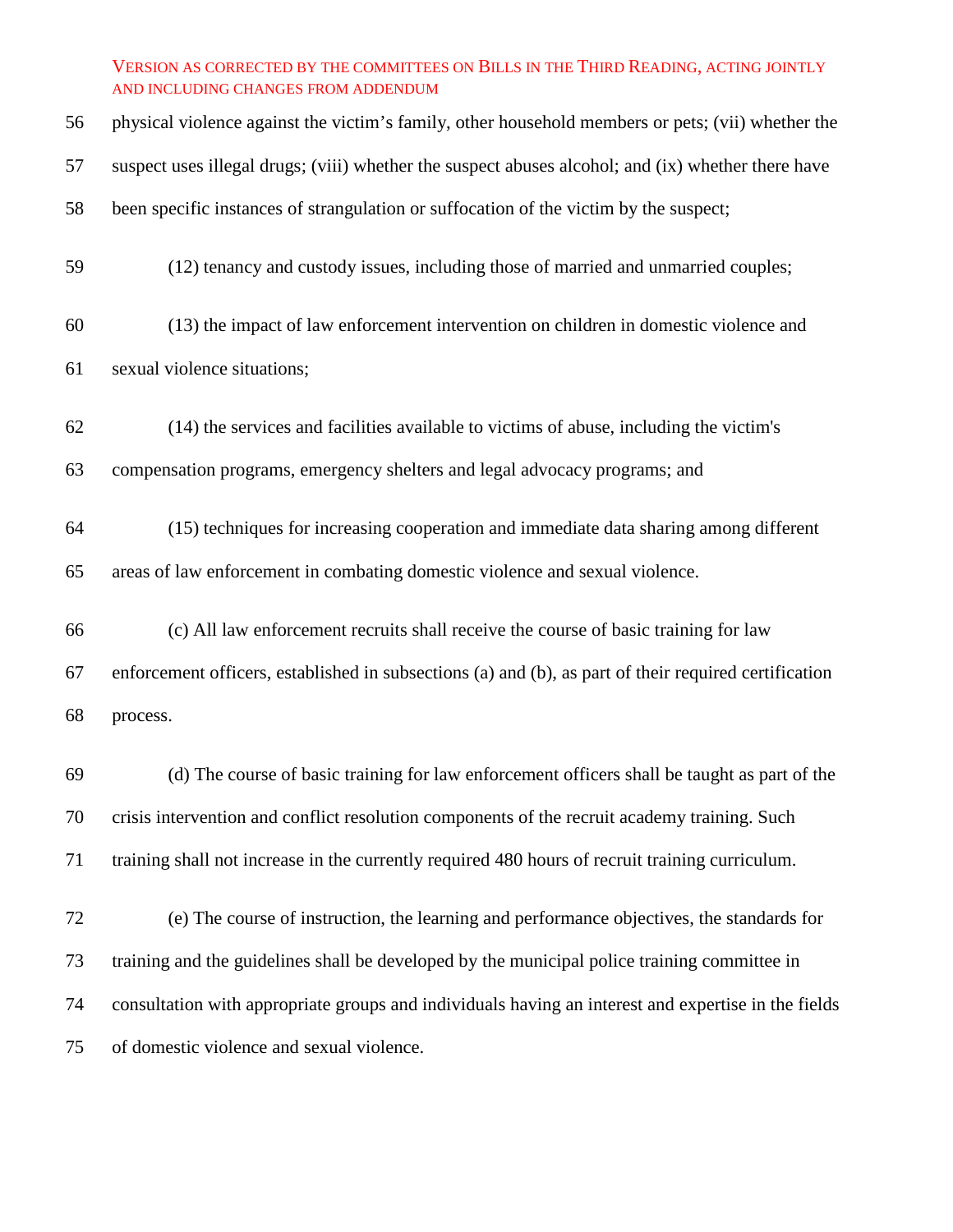(f) The municipal police training committee shall, subject to appropriation, periodically include within its in-service training curriculum a course of instruction on handling domestic violence and sexual violence complaints consistent with paragraphs (1) to (15), inclusive, of subsection (b).

 SECTION 2. Section 167 of said chapter 6, as so appearing, is hereby amended by 81 inserting after the word "non-convictions", in line 5-, the following words:-, previous and pending hearings conducted pursuant to section 58A of chapter 276, including requests of such hearings, transfers by the court, disposition of such requests, findings and orders, regardless of the determination,.

 SECTION 3. Said section 167 of said chapter 6, as so appearing, is hereby further amended by inserting after the word "proceedings", in line 23, the following words:- , previous hearings conducted pursuant to section 58A of chapter 276 where the defendant was detained prior to trial or released with conditions under subsection (2) of section 58A of chapter 276,.

 SECTION 4. Chapter 6A of the General Laws is hereby amended by inserting after section 18M the following section:-

 Section 18N. (a) As used in this subsection, the following words shall have the following meanings:-

 "Domestic violence", the abuse of a family or household member, as defined in section 1 of chapter 209A.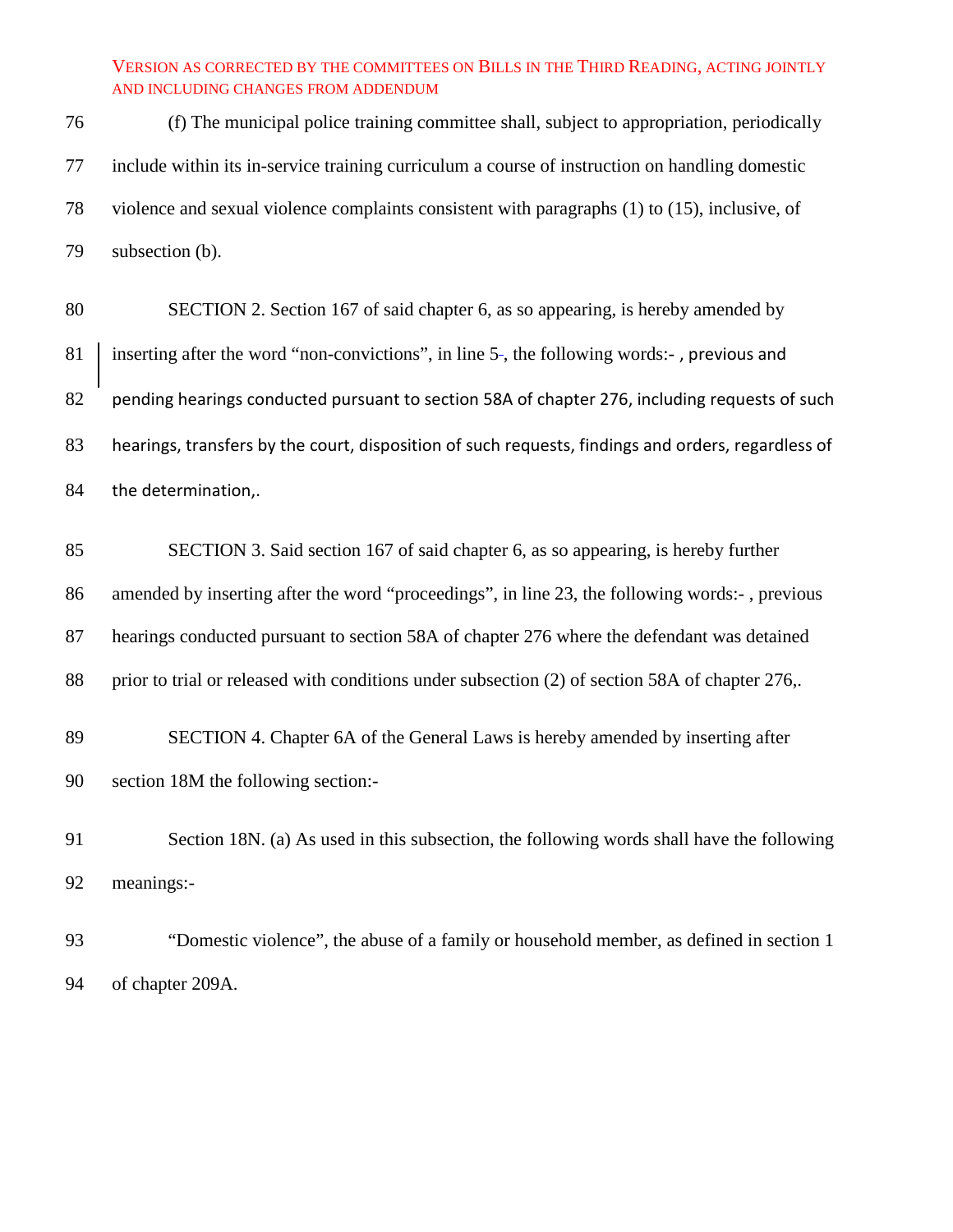| -95 | "Fatality", any death resulting from an incident of domestic violence or attempted        |
|-----|-------------------------------------------------------------------------------------------|
| -96 | domestic violence, including the death of an individual who was not a family or household |
| -97 | member of the perpetrator's.                                                              |

 "Local review team", a local domestic violence fatality review team established pursuant to subsection (c).

 "State review team", the state domestic violence fatality review team established pursuant 101 to subsection (b).

"Team", either the local review team or the state review team.

 (b) There shall be a state domestic violence fatality review team within the executive office of public safety and security. Members of the state review team shall be subject to criminal offender record checks to be conducted by the colonel of the state police. All members shall serve without compensation for their duties associated with membership on the state team. All members shall be immune from any liability resulting from the execution of their duties.

 The state review team shall consist of the following members: the secretary of public safety or a designee employed by the executive office of public safety and security who shall serve as chair; the attorney general or a designee employed by the office of the attorney general; the chief medical examiner or a designee employed by the office of the chief medical examiner; a member selected by the Massachusetts District Attorneys Association; the colonel of the state police or a designee employed by the department of state police; the commissioner of probation or a designee employed by the office of probation; the chief justice of the trial court or a designee; the chief justice of the family and probate court or a designee; and 1 member selected by the Massachusetts office of victim assistance, who shall be employed by the office.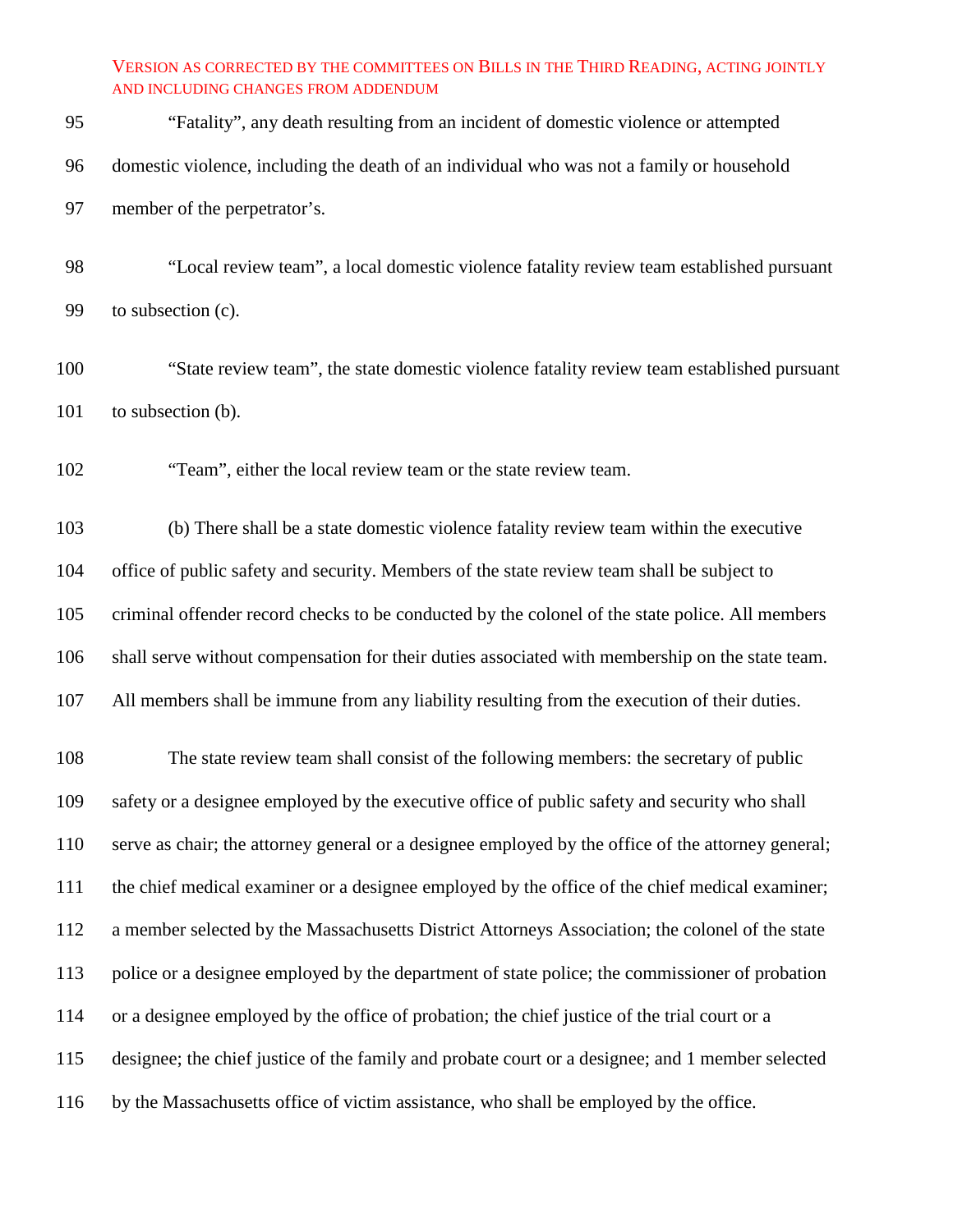The purpose of the state team shall be to decrease the incidence of domestic violence fatalities by: (i) developing an understanding of the causes and incidence of domestic violence fatalities and domestic violence murder-suicides and the circumstances surrounding them; and (ii) advising the governor and the general court by recommending changes in law, policy and practice designed to prevent domestic violence fatalities. The state review team, in conjunction with any local review teams, shall develop a report to be sent to the clerks of the house and senate, the house and senate committees on ways and means, the joint committee on children, families and persons with disabilities, the joint committee on public safety and homeland 125 security, and the joint committee on the judiciary. The report shall be issued not later than December 31 of each year.

 To achieve its purpose, the state review team shall: (1) develop model investigative and data collection protocols for local review teams; (2) annually review incidents of fatalities within the commonwealth and assign at least 3 reviews, selected at random, to a local review team for investigation and report; provided, that no review shall be assigned unless it is approved by a majority vote of the state review team and all criminal proceedings, including appeals, related to the fatality are complete; (3) provide information to local review teams, law enforcement agencies and domestic violence service providers for the purpose of protecting victims of domestic violence; (4) provide training and written materials to local review teams to assist them in carrying out their duties; (5) review reports from local review teams; (6) analyze community, public and private agency involvement with victims and perpetrators of domestic violence and their families prior to and subsequent to fatalities; (7) develop a protocol for the collection of data regarding fatalities and provide training to local review teams on the protocol, which shall include protocol and training on the issues of confidentiality of records, victims' identities and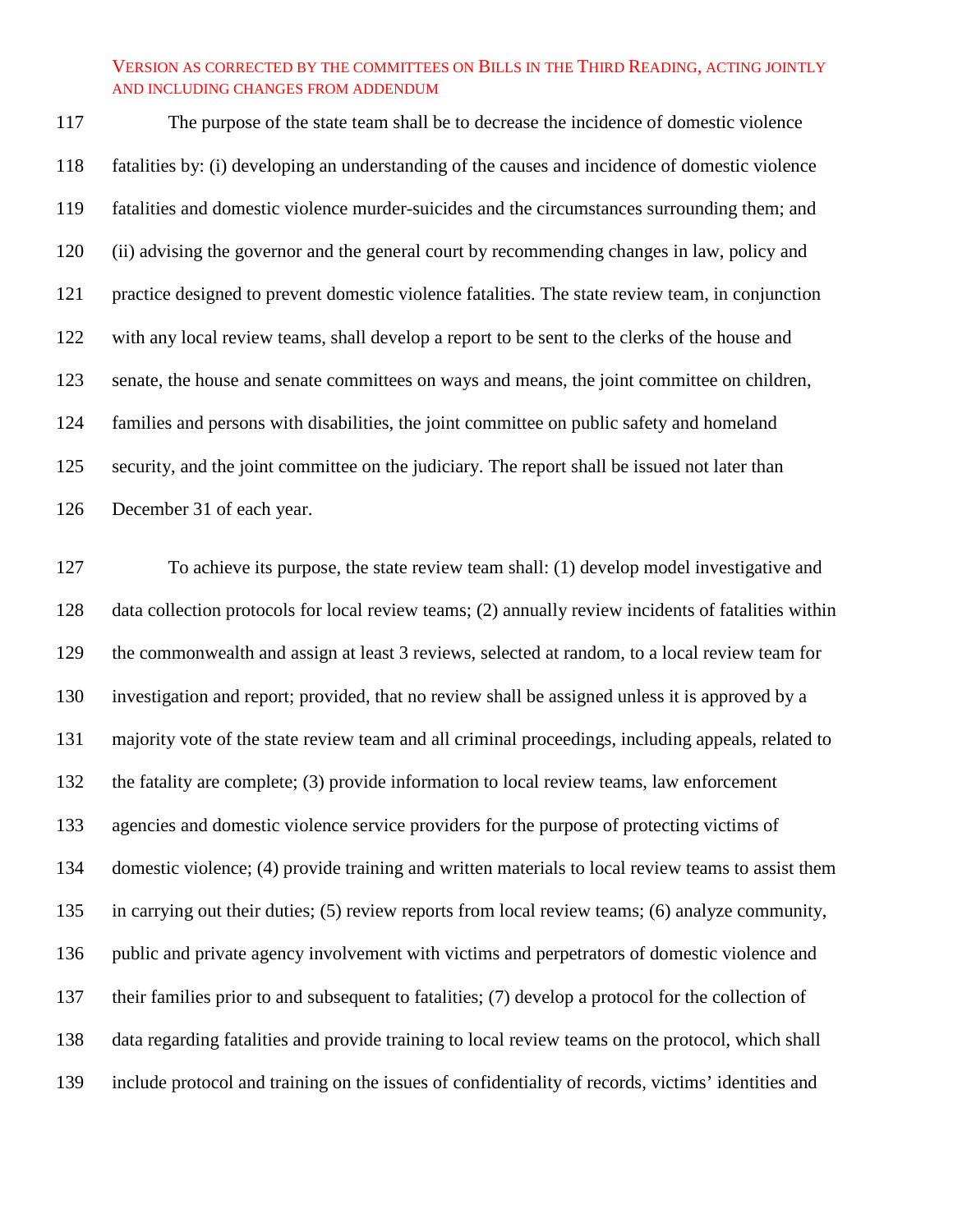any personally identifying data; (8) develop and implement rules and procedures necessary for its own operation and the operation of local review teams, which shall include the use of confidentiality agreements for both the state and local review teams; and (9) provide the governor and the general court with annual written reports, subject to any applicable confidentiality restrictions, which shall include, but not be limited to, the state team's findings and recommendations

 (c) If the state team selects a case for review, a local team shall be assembled to participate in the review. Members of a local review team shall be subject to criminal offender record checks to be conducted by the district attorney of the district. All members shall serve without compensation. All members shall be immune from any liability resulting from the execution of their duties.

 Each local review team shall be chaired by the local district attorney and shall be comprised of at least the following members, who shall be appointed by the district attorney and who shall reside or work within the district: a medical examiner or pathologist; a chief of police; a probation officer; a member with experience providing non-profit legal services to victims of domestic violence; a member with experience in the delivery of direct services to victims of domestic violence; and any other person with expertise or information relevant to an individual case who may attend meetings on an ad hoc basis, including, but not limited to, local or state law enforcement officers, local providers of social services, providers of community based domestic violence, rape and sexual assault shelter and support services, hospital representatives, medical specialists or subspecialists, teachers, family or friends of a victim and persons recommended by 161 the state review team.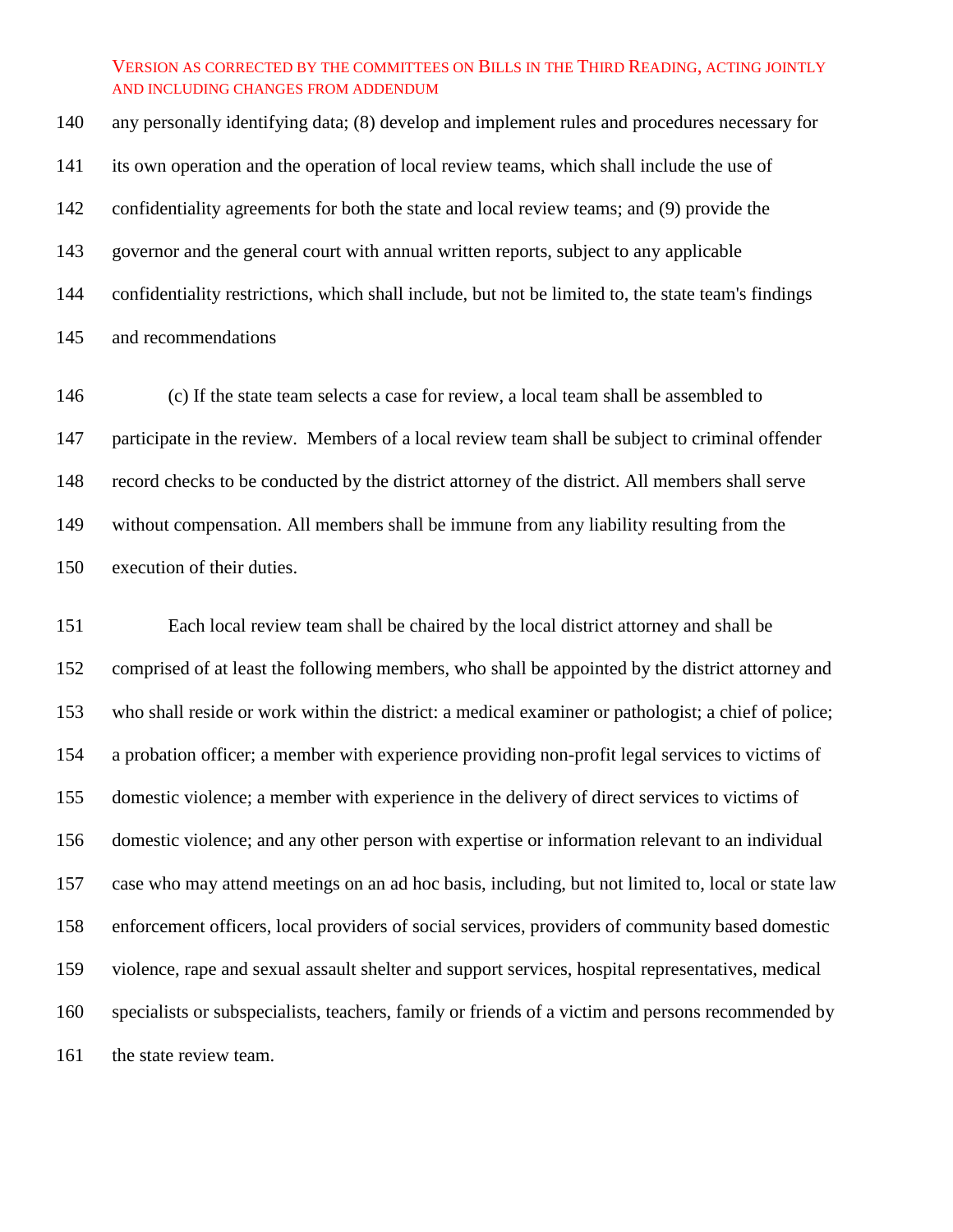The purpose of each local review team shall be to decrease the incidence of preventable domestic violence fatalities by: (i) coordinating the collection of information on fatalities assigned to it for review; (ii) promoting cooperation and coordination between agencies 165 responding to fatalities and providing services to victims or victims' family members-; (iii) developing an understanding of the causes and incidence of domestic violence fatalities within its area; and (iv) advising the state review team on changes in law, policy or practice which may affect domestic violence fatalities.

 To achieve its purpose, each local review team shall, subject to assignment by the state review team: (1) review, establish and implement model protocols from the state review team; (2) execute a confidentiality agreement; (3) review individual fatalities using the established protocol; (4) recommend methods of improving coordination of services between agencies and service providers in its area; (5) collect, maintain and provide confidential data as required by the state review team; and (6) provide law enforcement or other agencies with information for the purposes of the protection of victims of domestic violence and for the accountability of perpetrators.

 (d) At the request of the local district attorney, the local review team shall be immediately provided with: (1) information and records relevant to the cause of the fatality, including those of the perpetrator or any other party involved with the fatality maintained by providers of medical or other care, treatment or services, including dental and mental health and behavioral care; (2) information and records relevant to the cause of the fatality or any party involved with the fatality maintained by any state, county or local government agency including, but not limited to, birth certificates, medical examiner investigative data, incident reports, parole and probation records and law enforcement's data post-disposition; provided, that certain law enforcement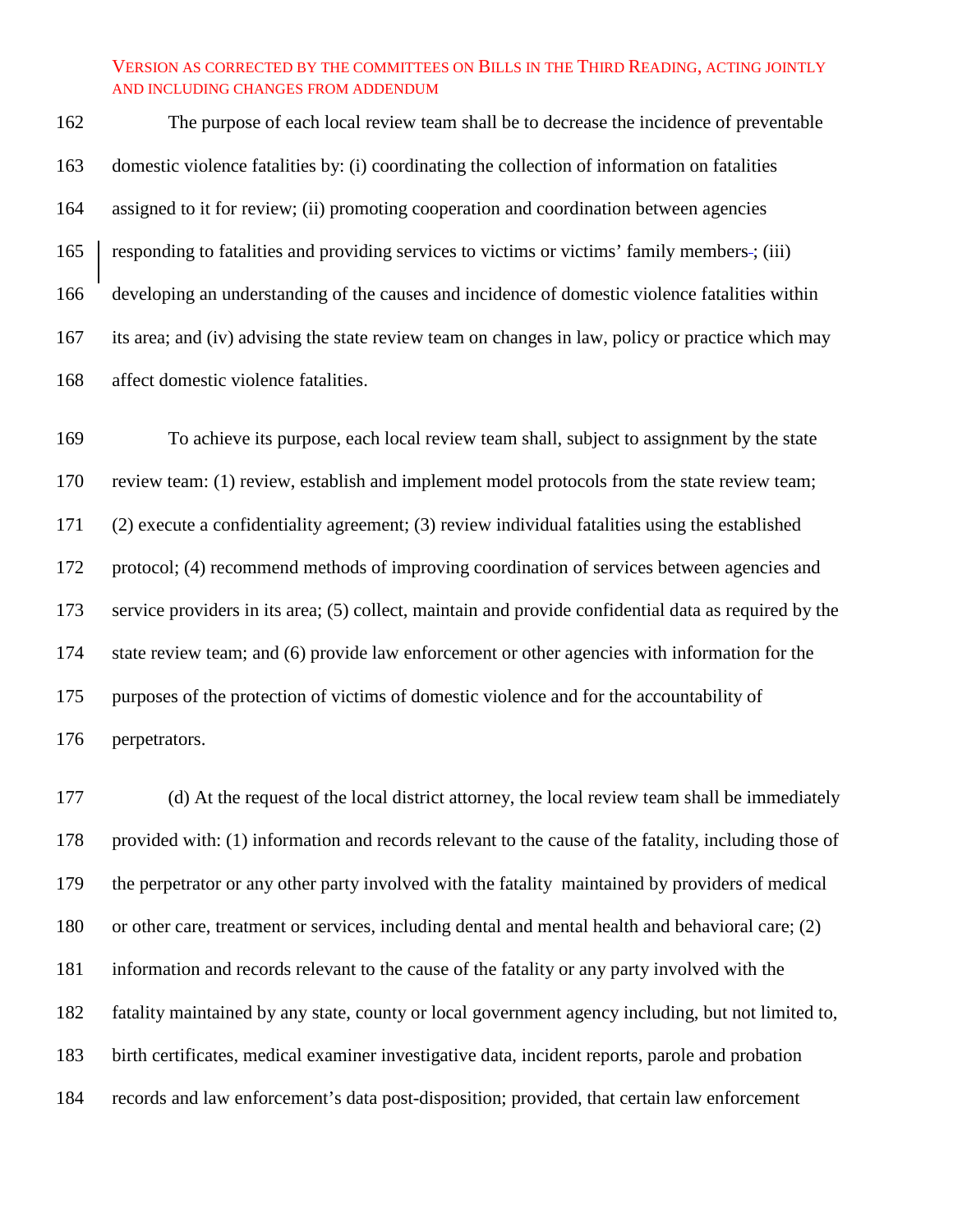records may be exempted by the local district attorney; (3) information and records of any provider of social services, including the department of children and families and non-profit agencies, related to the victim or victim's family or any party involved with the fatality, including the perpetrator, that the local team deems relevant to the review; and (4) demographic information relevant to the victim and the victim's immediate family or any party involved with 190 the fatality, including, but not limited to, address, age, race, country of origin-, gender and economic status. The district attorney may enforce this subsection by seeking an order of the superior court.

 (e) Any privilege or restriction on disclosure established pursuant to chapter 66A, section 70 of chapter 111, section 11 of chapter 111B, section 18 of 111E, chapter 112, chapter 123 or sections 20B, 20J, 20K or 20M of chapter 233 or any other law relating to confidential communications which would otherwise be held by the victim of a fatality or protect records and information directly related to such victim shall not prohibit the disclosure of such records or information, as it directly relates to that victim, to the chair of the state review team or a local review team. Any privilege or restriction on disclosure pursuant to the aforementioned statutes, or any other law relating to confidential communications not directly related to the victim of a fatality shall remain in effect; provided, however, that such privilege or restriction may be waived, in writing, by the person holding it, for the limited purposes of disclosure to the state review team or a local review team. Any information considered confidential pursuant to the aforementioned statutes received by the chair of the state review team or a local review team may be submitted for a team's review upon the determination of that team's chair that the review of the information is necessary. The chair shall ensure that no information submitted for a team's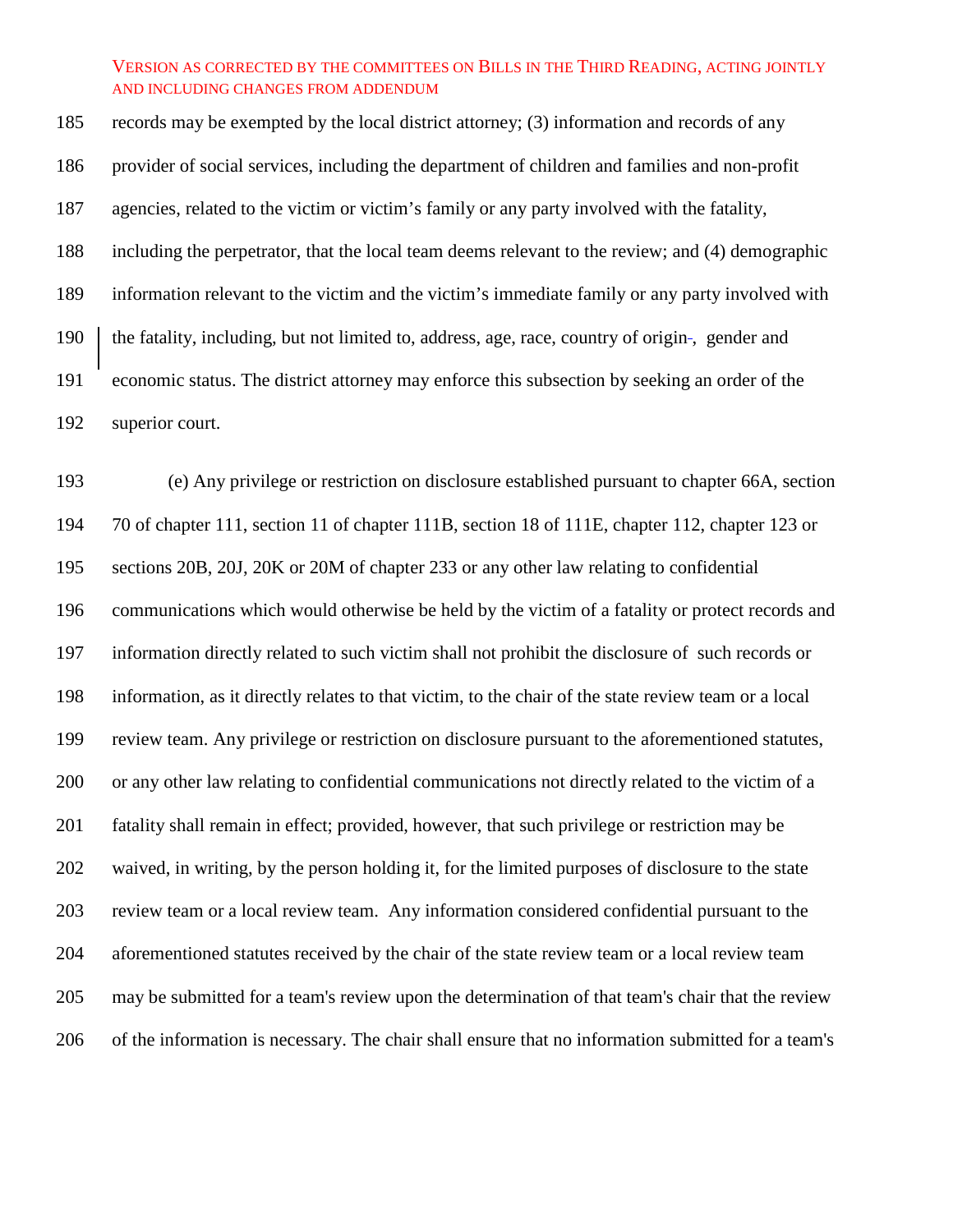| 207 | review is disseminated to parties outside the team. Under no circumstances shall any member of        |
|-----|-------------------------------------------------------------------------------------------------------|
| 208 | a team violate the confidentiality provisions set forth in the aforementioned statutes.               |
| 209 | Except as necessary to carry out a team's purpose and duties, members of a team and                   |
| 210 | persons attending a team meeting shall not disclose any information relating to the team's            |
| 211 | business.                                                                                             |
| 212 | Team meetings shall be closed to the public. Information and records acquired by a team               |
| 213 | pursuant to this section shall be confidential, shall not be considered public records, as defined in |
| 214 | clause twenty-sixth of section 7 of chapter 4, shall be exempt from disclosure pursuant to chapter    |
| 215 | 66 and may only be disclosed as necessary to carry out a team's duties and purposes. All such         |
| 216 | records shall be maintained by the chair of the team.                                                 |
| 217 | Statistical compilations of data which do not contain any information that would permit               |
| 218 | the identification of any person may be disclosed to the public.                                      |
| 219 | (f) Members of a team, persons attending a team meeting and persons who present                       |
| 220 | information to a team may not be questioned in any civil or criminal proceeding regarding             |
| 221 | information presented in or opinions formed as a result of a team meeting.                            |
| 222 | (g) Information, documents and records of a team shall not be subject to subpoena,                    |
| 223 | discovery or introduction into evidence in any civil or criminal proceeding; provided, however,       |
| 224 | that information, documents and records otherwise available from any other source shall not be        |
| 225 | immune from subpoena, discovery or introduction into evidence through these sources solely            |
| 226 | because they were presented during proceedings of a team or are maintained by a team.                 |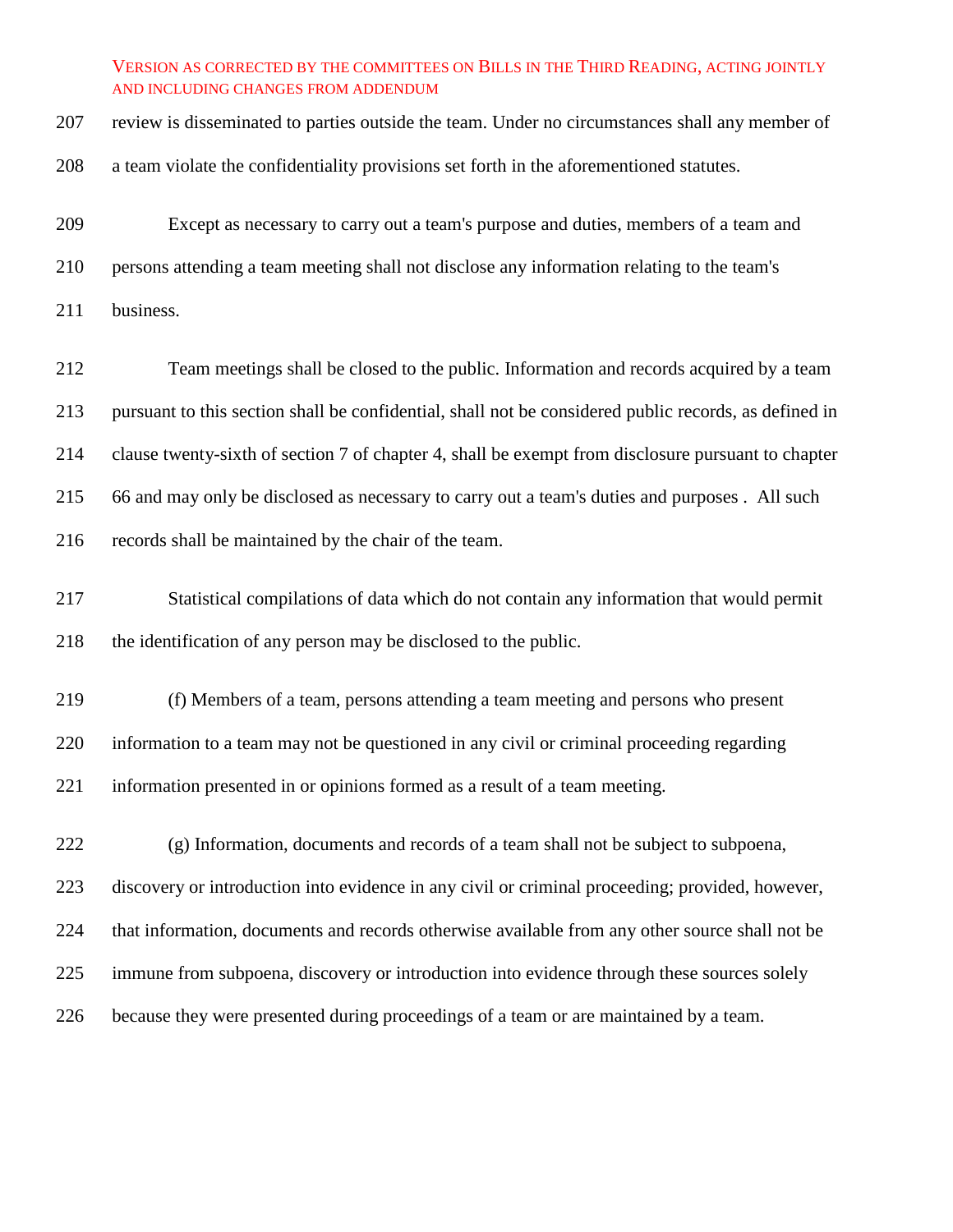SECTION 5. Chapter 12 of the General Laws is hereby amended by adding the following section:-

 Section 33. The Massachusetts District Attorneys' Association shall provide training on the issue of domestic violence and sexual violence in the commonwealth, at least once biannually, to all district attorneys and assistant district attorneys. Such training shall include, but not be limited to, the dissemination of information concerning: (1) misdemeanor and felony offenses in which domestic violence and sexual violence are

often involved;

 (2) the civil rights and remedies available to victims of domestic violence and sexual violence;

 (3) methods for assessing the degree of risk of homicide involved in situations of domestic violence including, but not limited to, gathering information from the victim regarding the suspect's past reported and non-reported behavior and dangerousness, such as: (i) whether 240 the suspect has ever used a weapon against the victim or threatened the victim with a weapon; (ii) whether the suspect owns a gun; (iii) whether the suspect's physical violence against the victim has increased in severity or frequency; (iv) whether the suspect has threatened to kill the victim; (v) whether the suspect has ever threatened or attempted suicide; (vi) whether the suspect has used or threatened physical violence against the victim's family, other household members or pets; (vii) whether the suspect uses illegal drugs; (viii) whether the suspect abuses alcohol; and (ix) whether there have been specific instances of strangulation or suffocation of the victim by 247 the suspect;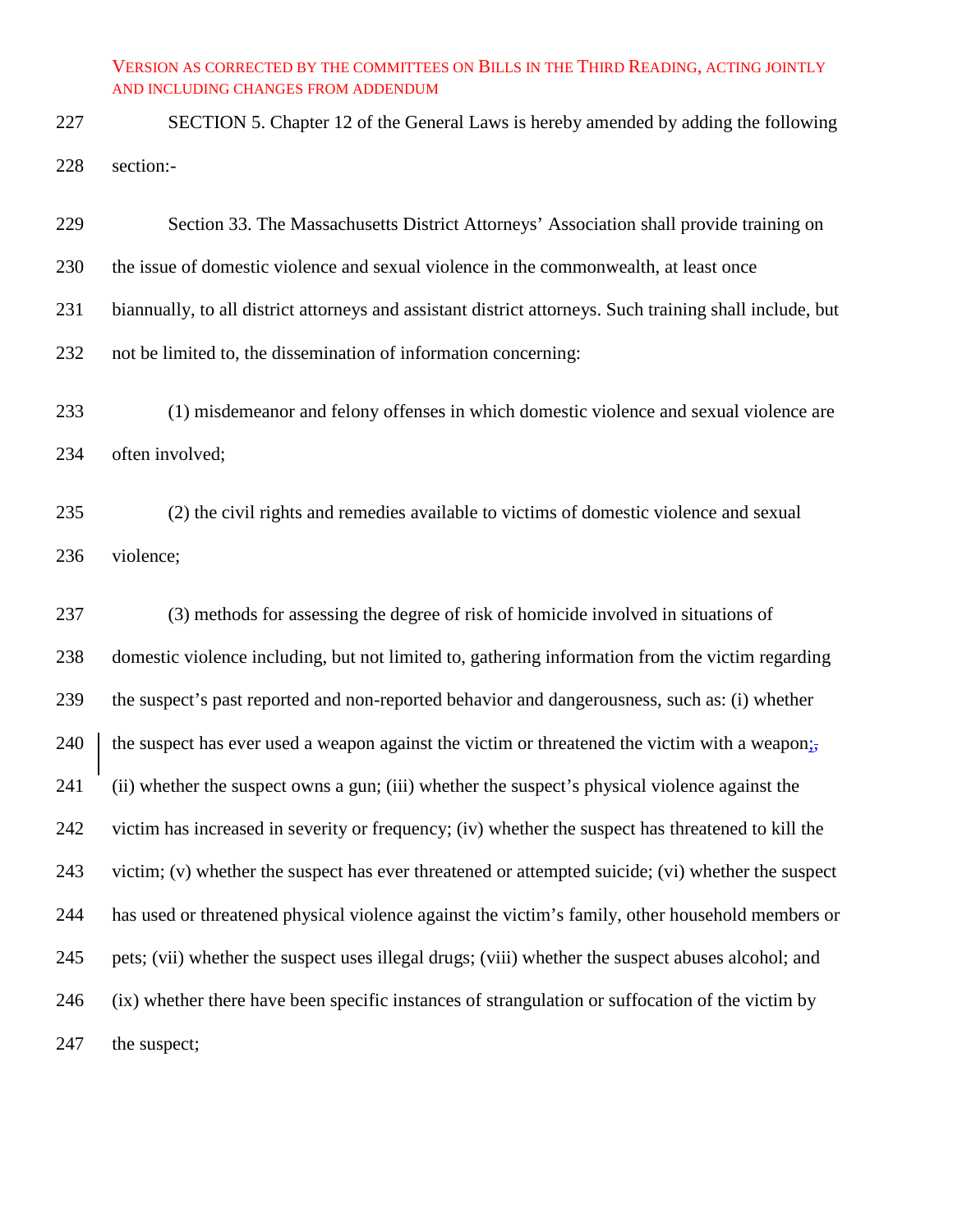| 248 | (4) law enforcement techniques, information sharing and methods of promoting                   |
|-----|------------------------------------------------------------------------------------------------|
| 249 | cooperation among different areas of law enforcement in combating domestic violence and        |
| 250 | sexual violence, including the importance of keeping victims informed as to the whereabouts of |
| 251 | suspected abusers and other such information helpful for victim safety planning;               |
| 252 | (5) the physiological and psychological effects of the pattern of domestic violence and        |
| 253 | sexual violence on its victims, including children who witness such abuse;                     |
| 254 | (6) the increased vulnerability of victims who are gay, lesbian, bisexual, transgender,        |
| 255 | low-income, minority or immigrant, and including training on ways in which the indicators of   |
| 256 | dangerousness in these communities may be different from those in non-marginalized             |
| 257 | communities;                                                                                   |
| 258 | (7) the dynamics of coercive controlling behavior that increases dangerousness even            |
| 259 | when such patterns of behavior are not themselves violent;                                     |
| 260 | (8) the underlying psychological and sociological causes of domestic violence and sexual       |
| 261 | violence and the availability of batterer's intervention programs;                             |
| 262 | (9) the availability of community based domestic violence, rape, and sexual assault            |
| 263 | shelter and support services within the commonwealth, including, to the extent practicable,    |
| 264 | specific shelter and support services available in a district attorney's district; and         |
| 265 | (10) techniques for increasing cooperation and immediate data sharing among different          |
| 266 | areas of law enforcement and the court system in combating domestic violence and sexual        |
| 267 | violence.                                                                                      |
|     |                                                                                                |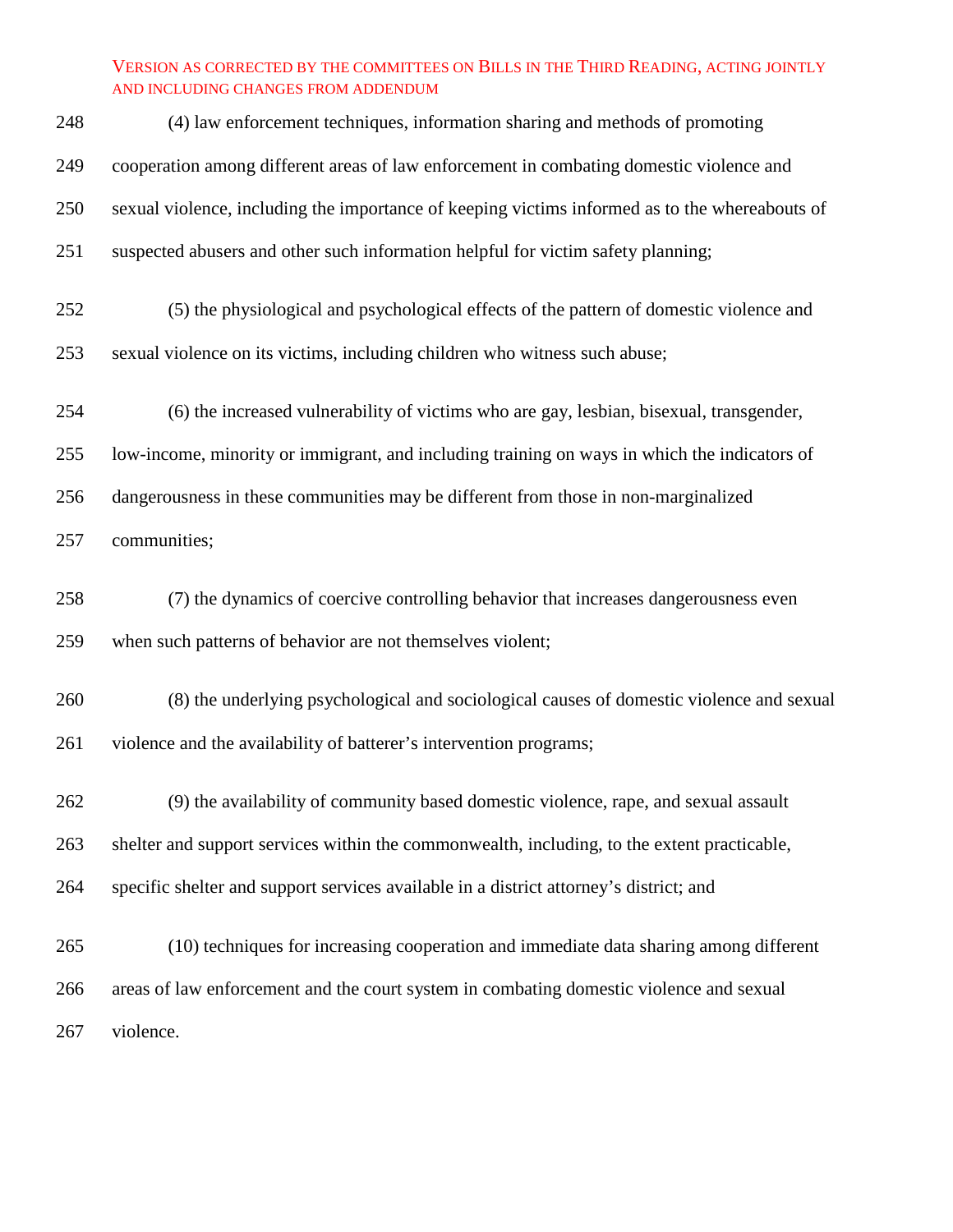The Massachusetts District Attorneys' Association may appoint such expert, clerical and other staff members as the operation of the training program may require. As appropriate, the training presenters shall include domestic violence and sexual violence experts with expertise in the delivery of direct services to victims of domestic violence and sexual violence, including utilizing community based domestic violence, rape and sexual assault service providers and survivors of domestic violence, rape or sexual assault in the presentation of the training.

 SECTION 6. Chapter 17 of the General Laws is hereby amended by adding the following section:-

 Section 20. There shall be established and placed within the department of public health a fund to be known as the Domestic and Sexual Violence Prevention and Victim Assistance Fund, in this section referred to as the fund, to support innovative practices to prevent domestic and sexual violence and provide assistance to victims of domestic violence in the commonwealth. The fund shall be credited any appropriations, bond proceeds or other monies authorized by the general court, which may properly be applied in furtherance of the objectives of the fund, domestic and sexual violence prevention and victim assistance assessments, as specified in section 8 of chapter 258B, and any other monies which may be available for the purposes of the fund from any other source or sources. Any revenues, deposits, receipts or funds received shall be deposited in the fund and shall be available for the purposes described in this section, without further appropriation. Money remaining in the fund at the end of the year shall not revert to the General Fund.

 The fund shall be under the control of the department of public health and not subject to appropriation. The fund shall be used for innovative practices, which shall include, but not be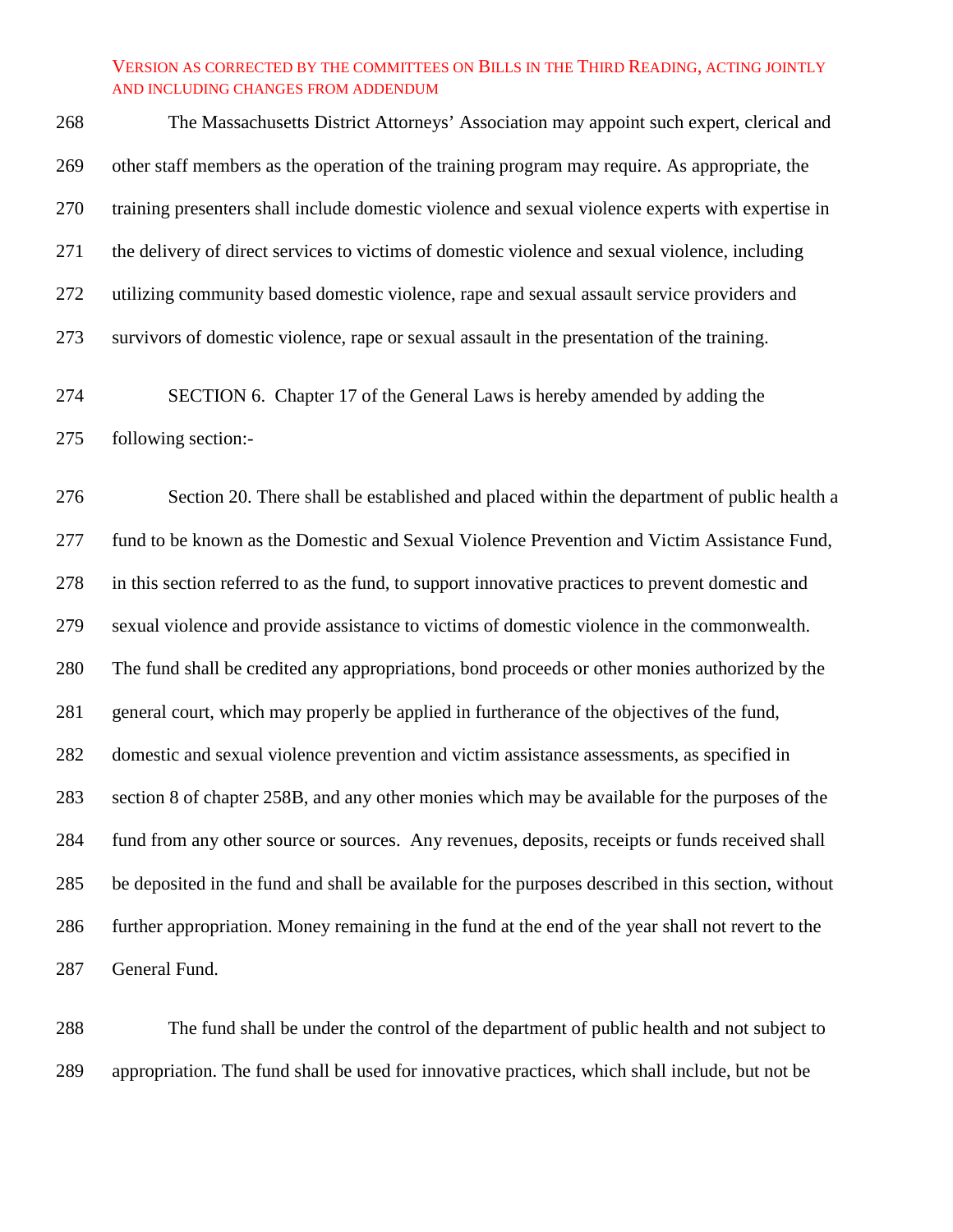limited to: (i) community-based domestic and sexual violence prevention and assistance programs and service providers; (ii) multi-disciplinary teams addressing victims of domestic and sexual violence at high risk of homicide or fatality; and (iii) other programs and service providers that support victims of domestic and sexual violence.

 SECTION 7. Chapter 41 of the General Laws is hereby amended by striking out section 97D, as appearing in the 2012 Official Edition, and inserting in place thereof the following section:-

 Section 97D. All reports of rape and sexual assault or attempts to commit such offenses, all reports of abuse perpetrated by family or household members, as defined in section 1 of chapter 209A, and all communications between police officers and victims of such offenses or abuse shall not be public reports and shall be maintained by the police departments in a manner that shall assure their confidentiality; provided, however, that all such reports shall be accessible at all reasonable times, upon written request, to: (i) the victim, the victim's attorney, others specifically authorized by the victim to obtain such information, prosecutors and (ii) victim- witness advocates as defined in section 1 of chapter 258B, domestic violence victims' counselors as defined in section 20K of chapter 233, sexual assault counselors as defined in section 20J of chapter 233, if such access is necessary in the performance of their duties; and provided further, that all such reports shall be accessible at all reasonable times, upon written, telephonic, facsimile or electronic mail request to law enforcement officers, district attorneys or assistant district attorneys and all persons authorized to admit persons to bail pursuant to section 57 of chapter 276. Communications between police officers and victims of said offenses and abuse may also be shared with the forgoing named persons if such access is necessary in the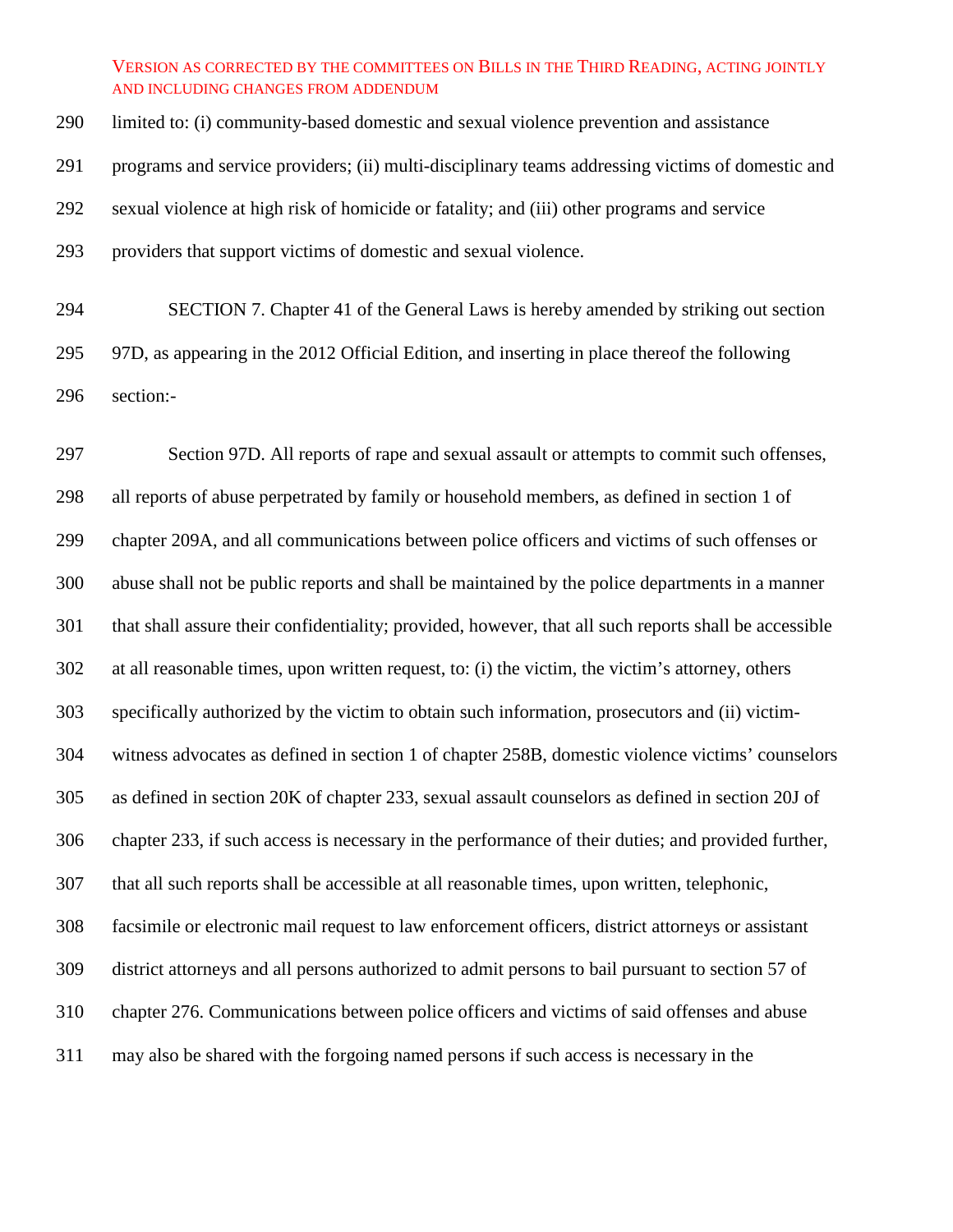performance of their duties. A violation of this section shall be punished by imprisonment for not

more than 1 year or by a fine of not more than \$1,000, or both such fine and imprisonment.

 SECTION 8. Said chapter 41 is hereby further amended by striking out section 98F, as so appearing, and inserting in place thereof the following section:-

 Section 98F. Each police department and each college or university to which officers have been appointed pursuant to section 63 of chapter 22C shall make, keep and maintain a daily log, written in a form that can be easily understood, recording, in chronological order, all responses to valid complaints received, crimes reported, the names, addresses of persons arrested and the charges against such persons arrested. All entries in said daily logs shall, unless otherwise provided in law, be public records available without charge to the public during regular business hours and at all other reasonable times; provided, however, that the following entries shall be kept in a separate log and shall not be a public record nor shall such entry be disclosed to the public, or any individual not specified in section 97D: (i) any entry in a log which pertains to a handicapped individual who is physically or mentally incapacitated to the degree that said person is confined to a wheelchair or is bedridden or requires the use of a device designed to provide said person with mobility, (ii) any information concerning responses to reports of domestic violence, rape or sexual assault or (iii) any entry concerning the arrest of a person for assault, assault and battery or violation of a protective order where the victim is a family or household member, as defined in section 1 of chapter 209A.

 SECTION 9. Chapter 112 of the General Laws is hereby amended by adding the following section:-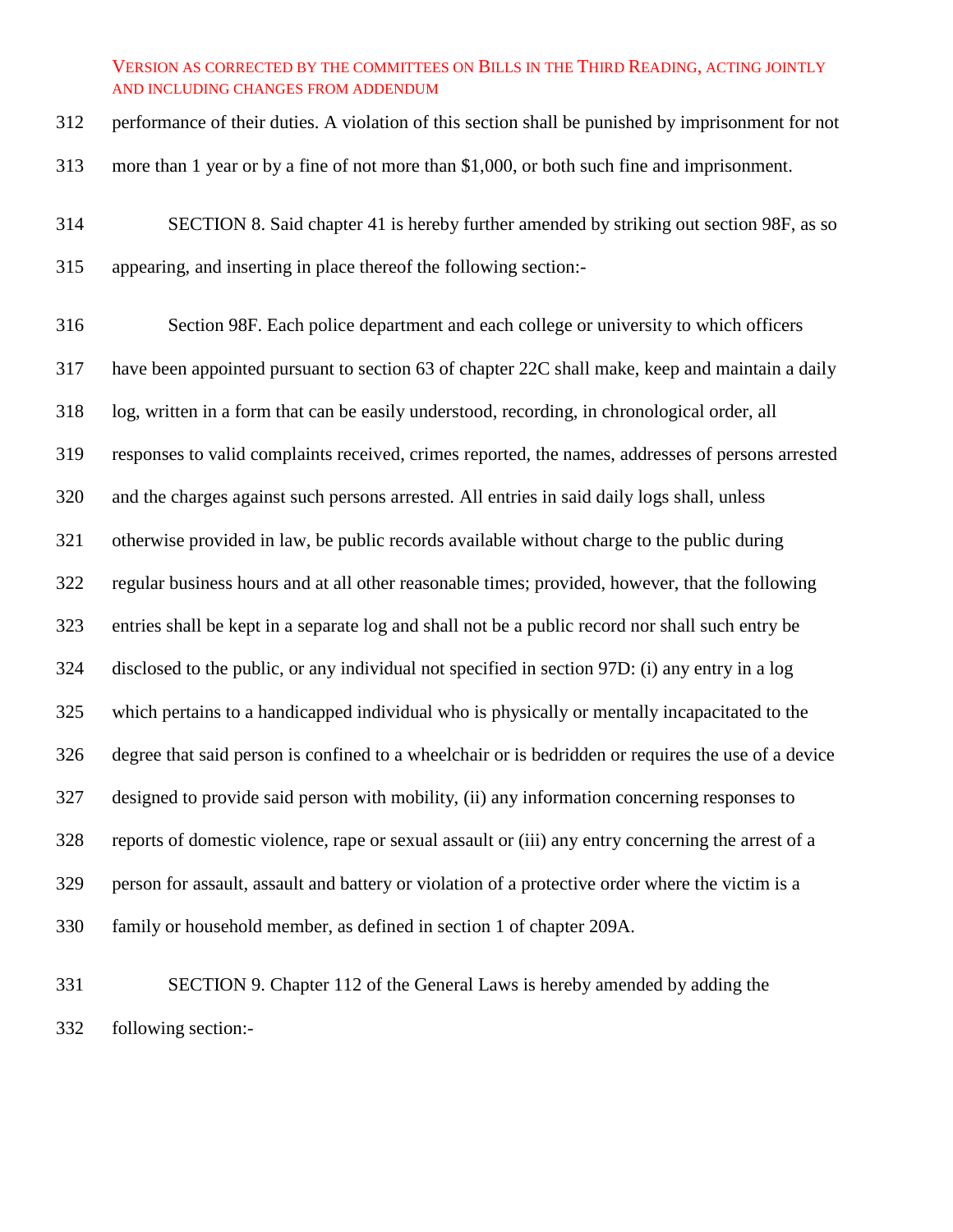Section 264. The board of registration in medicine, the board of registration in nursing, the board of registration of physician assistants, the board of nursing home administrators, the board of registration of social workers, the board of registration of psychologists and the board of registration of allied mental health and human services professions shall develop and administer standards for licensure, registration or certification pursuant to this chapter, as applicable, and any renewal thereof, that require training and education on the issue of domestic violence and sexual violence, including, but not limited to, the common physiological and psychological symptoms of domestic violence and sexual violence, the physiological and psychological effects of domestic violence and sexual violence on victims, including children who witness such abuse, the challenges of domestic violence and sexual violence victims who are gay, lesbian, bisexual, transgender, low-income, minority, immigrant or non-English speaking , availability of rape and sexual assault shelter and support services within the commonwealth. Training shall also address the pathology of offenders including, but not limited to, identifying the system of abusive behaviors used to maintain control, the intentionality of the violence, the tendency to minimize abuse and blame the victim and the risk to the victim created by joint counseling. Each board may work with community-based domestic violence, rape and sexual assault service providers and certified batterer's intervention programs in order to develop the standards required by this section. Each board shall: (i) promulgate rules and regulations establishing the standards required by this section; and (ii) identify programs or courses of study which meet these standards and the promulgated rules or regulations. Each board shall provide a list of the identified programs or courses of study to an applicant for licensure, registration or certification, or renewal thereof.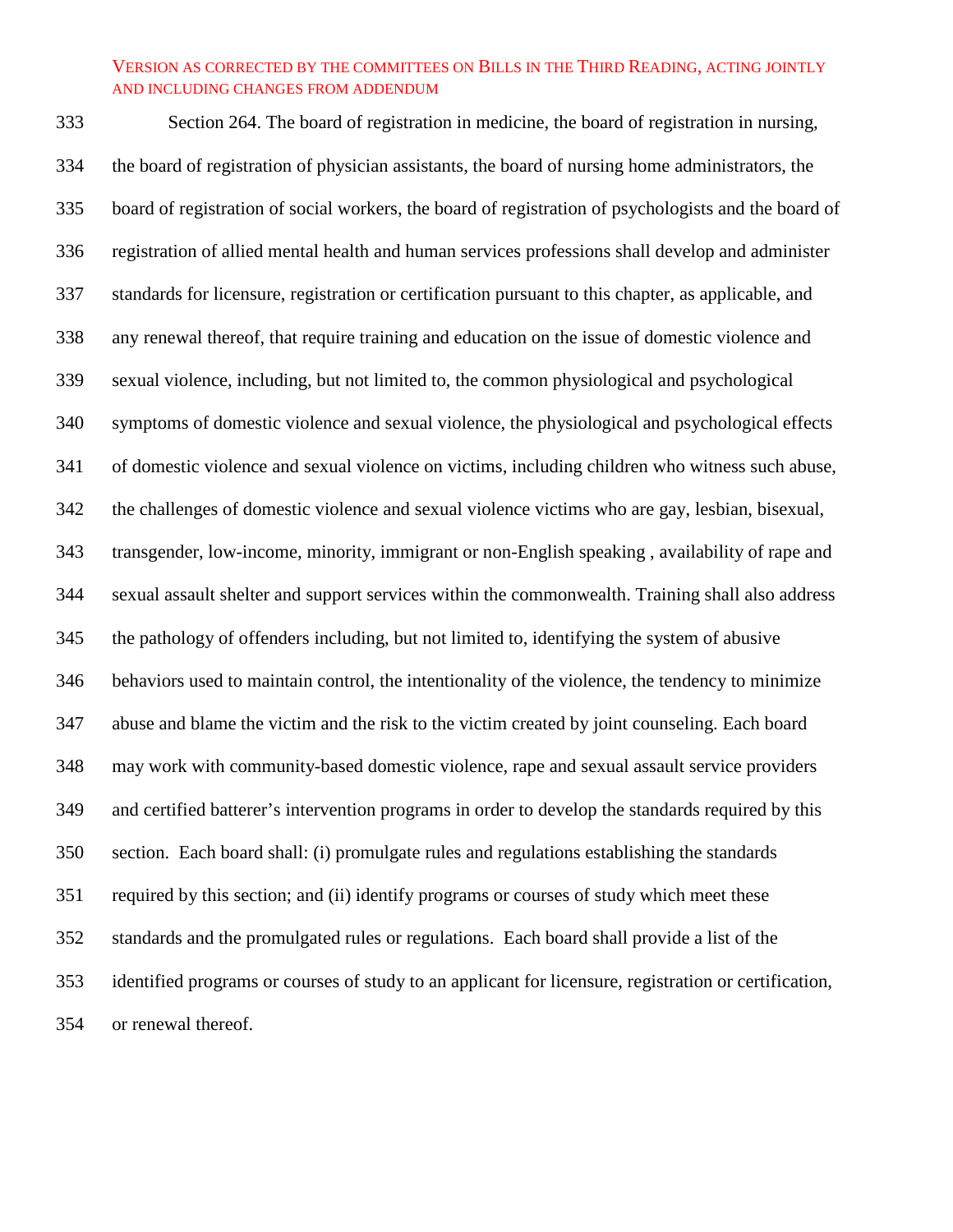| 355 | SECTION 10. Section 121 of chapter 140 of the General Laws, as appearing in the 2012             |
|-----|--------------------------------------------------------------------------------------------------|
| 356 | Official Edition, is hereby amended by striking out, in lines 6 to 8, inclusive, the words ",    |
| 357 | chemical mace or any device or instrument which contains or emits a liquid, gas, powder or any   |
| 358 | other substance designed to incapacitate".                                                       |
| 359 | SECTION 11. Said chapter 140 is hereby further amended by inserting after section 122B           |
| 360 | the following 2 sections:-                                                                       |
| 361 | Section 122C. (a) As used in this section and section 122D, "self-defense spray" shall           |
| 362 | mean chemical mace, pepper spray or any device or instrument which contains, propels or emits    |
| 363 | a liquid, gas, powder or other substance designed to incapacitate.                               |
| 364 | (b) Whoever, not being licensed as provided in section 122B, sells self-defense spray            |
| 365 | shall be punished by a fine of not less than \$500 nor more than \$1,000 or by imprisonment in a |
| 366 | house of correction for not less than 6 months nor more than 2 years.                            |
| 367 | (e) Whoever sells self-defense spray to a person younger than 18 years of age, if the            |
| 368 | person younger than 18 years of age does not have a firearms identification card, shall be       |
| 369 | punished by a fine of not more than \$300.                                                       |
| 370 | (d) A person under 18 years of age who possesses self-defense spray and who does not             |
| 371 | have a firearms identification card shall be punished by a fine of not more than \$300.          |
| 372 | Section 122D. No person shall purchase or possess self-defense spray who:                        |
| 373 | (i) was convicted or adjudicated a youthful offender or delinquent child as defined in           |
| 374 | section 52 of chapter 119, in a court of the commonwealth, for the commission of: (A) a felony;  |
| 375 | (B) a misdemeanor punishable by imprisonment for more than 2 years; (C) a violent crime as       |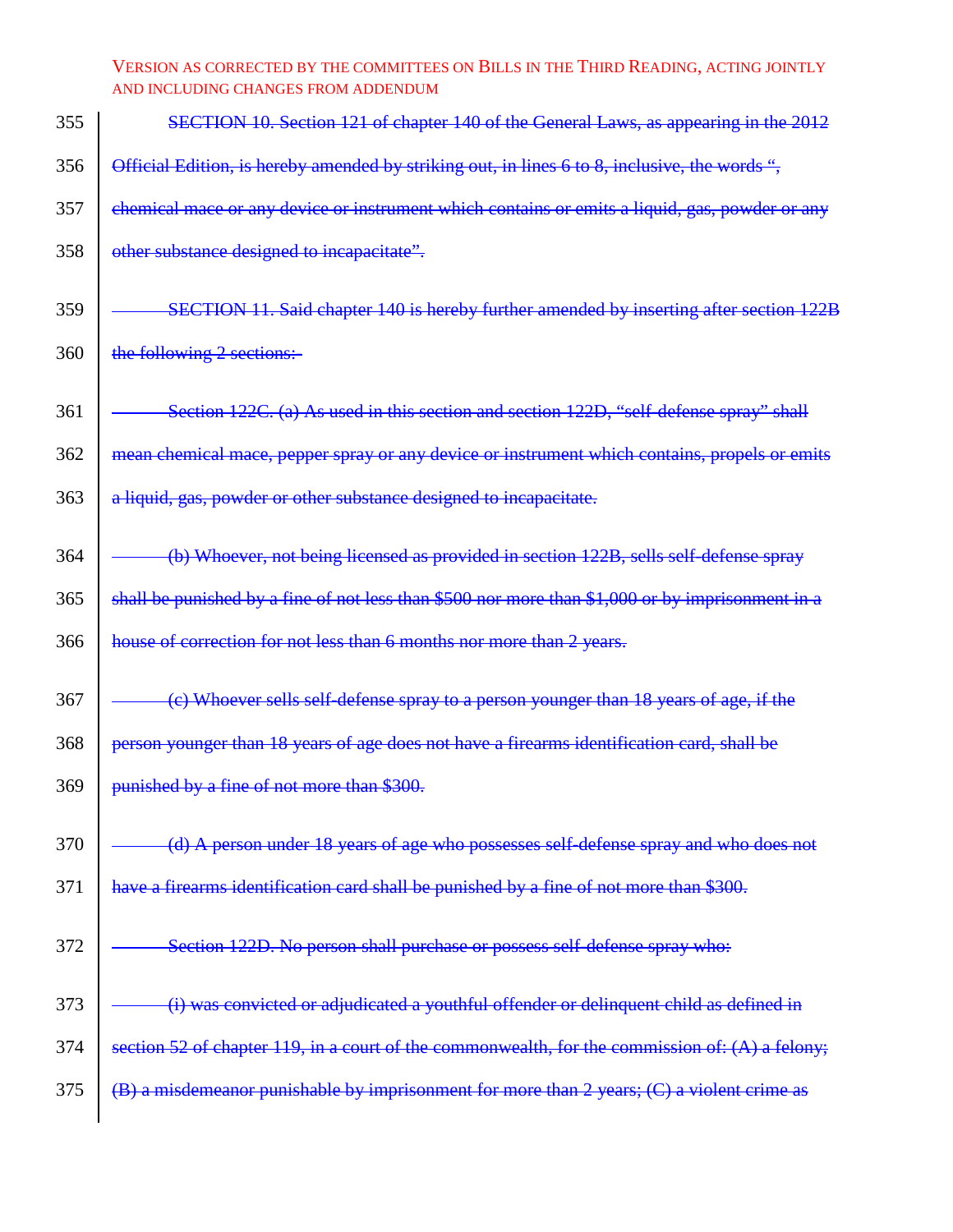| 376 | defined in section 121; (D) a violation of a law regulating the use, possession, ownership,           |
|-----|-------------------------------------------------------------------------------------------------------|
| 377 | transfer, purchase, sale, lease, rental, receipt or transportation of weapons or ammunition for       |
| 378 | which a term of imprisonment may be imposed; or (E) a violation of a law regulating the use,          |
| 379 | possession or sale of a controlled substance as defined in section 1 of chapter 94C including, but    |
| 380 | not limited to, a violation under said chapter 94C; provided, however, that except for the            |
| 381 | commission of a violent crime or a crime involving the trafficking of controlled substances, if the   |
| 382 | person has been so convicted or adjudicated or released from confinement, probation or parole         |
| 383 | supervision for such conviction or adjudication, whichever occurs last, for 5 or more years           |
| 384 | immediately preceding the purchase or possession, that person may purchase or possess self-           |
| 385 | defense spray;                                                                                        |
| 386 | (ii) was convicted or adjudicated a youthful offender or delinquent child, in another state           |
| 387 | or federal jurisdiction, for the commission of: $(A)$ a felony; $(B)$ a misdemeanor punishable by     |
| 388 | imprisonment for more than 2 years; $(C)$ a violent crime as defined in section $121$ ; $(D)$ a       |
| 389 | violation of a law regulating the use, possession, ownership, transfer, purchase, sale, lease,        |
| 390 | rental, receipt or transportation of weapons or ammunition for which a term of imprisonment           |
| 391 | may be imposed; or (E) a violation of a law regulating the use, possession or sale of a controlled    |
| 392 | substance as defined in section 1 of chapter 94C; provided, however, that, except for the             |
| 393 | commission of a violent crime or a crime involving the trafficking of weapons or controlled           |
| 394 | substances, if the person has been so convicted or adjudicated or released from confinement,          |
| 395 | probation or parole supervision for such conviction or adjudication, whichever occurs last, for 5     |
| 396 | or more years immediately preceding the purchase or possession and that applicant's right or          |
| 397 | ability to possess a rifle or shotgun has been fully restored in the jurisdiction wherein the subject |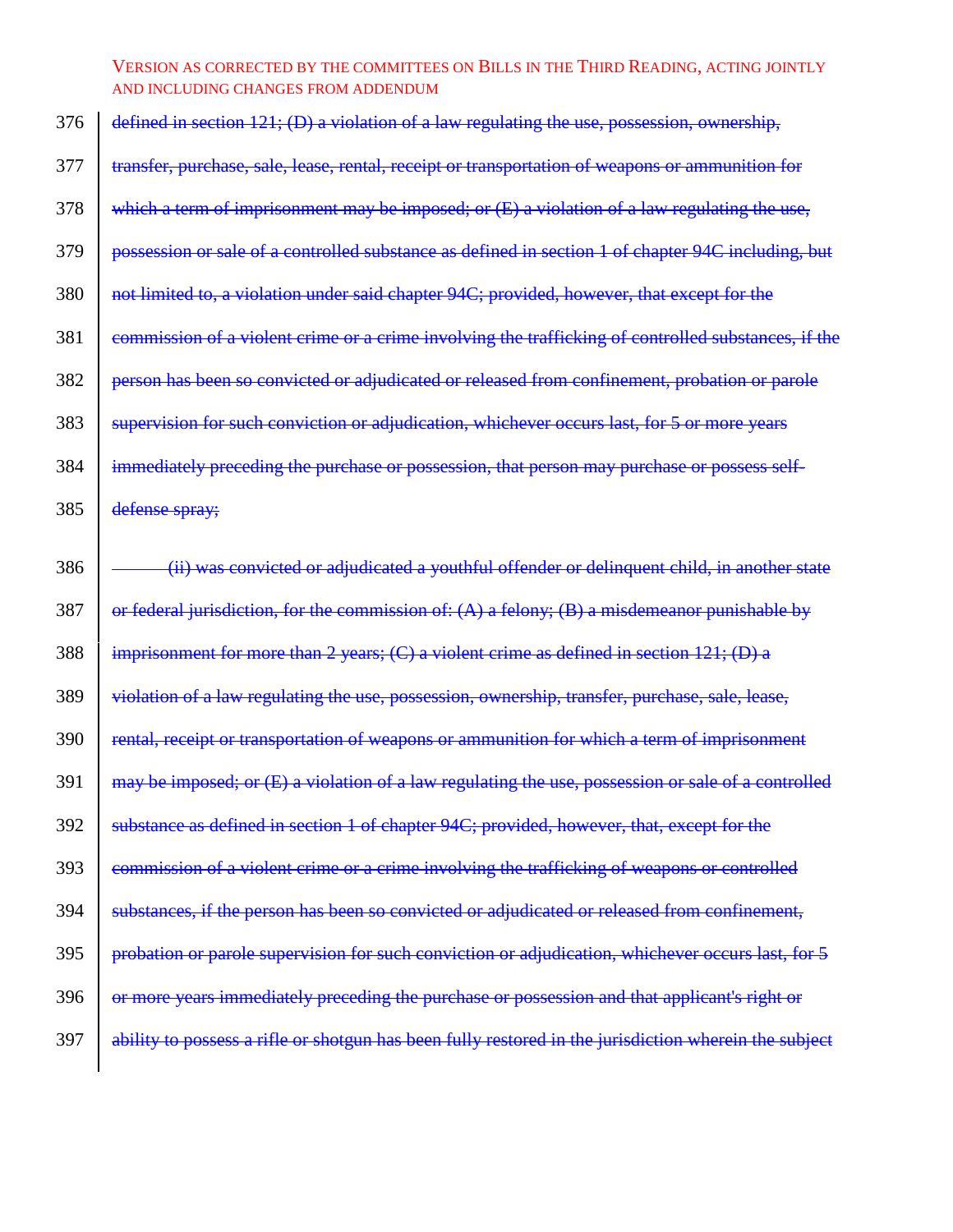- 398 conviction or adjudication was entered, then that person may purchase or possess self-defense 399  $\frac{1}{\text{spray}}$
- $400$  (iii) has been committed to any hospital or institution for mental illness unless the person obtains,
- 401 **prior to purchase or possession, an affidavit of a registered physician attesting that such**
- 402 **physician is familiar with the applicant's mental illness and that in the physician's opinion the**
- 403 applicant is not disabled by such an illness in a manner that should prevent the applicant from
- 404 **possessing self-defense spray**;
- $405$   $\sim$   $\leftarrow$   $\left(\frac{iv}{i}\right)$  is or has been under treatment for or committed based upon a finding that the person
- 406 is a person with an alcohol use disorder or a substance use disorder, or both unless a licensed
- $407$  | physician deems such person to be cured of such condition, in which case, such person may
- 408 **purchase or possess self-defense spray after 5 years from the date of such confinement or**
- 409 **treatment**; provided, however, that prior to such purchase or possession of self-defense spray, the
- 410 applicant shall submit an affidavit issued by a licensed physician attesting that such physician
- 411 knows the person's history of treatment and that in that physician's opinion the applicant is
- 412 deemed cured:
- 413  $\sim$  (v) at the time of the application, is younger than 15 years of age;
- 414 (vi) at the time of the application, is at least 15 years of age but less than 18 years of age
- 415 unless the applicant submits with the application a certificate from the applicant's parent or
- 416 guardian granting the applicant permission to apply for a card;
- 417 (vii) is an alien who does not maintain lawful permanent residency;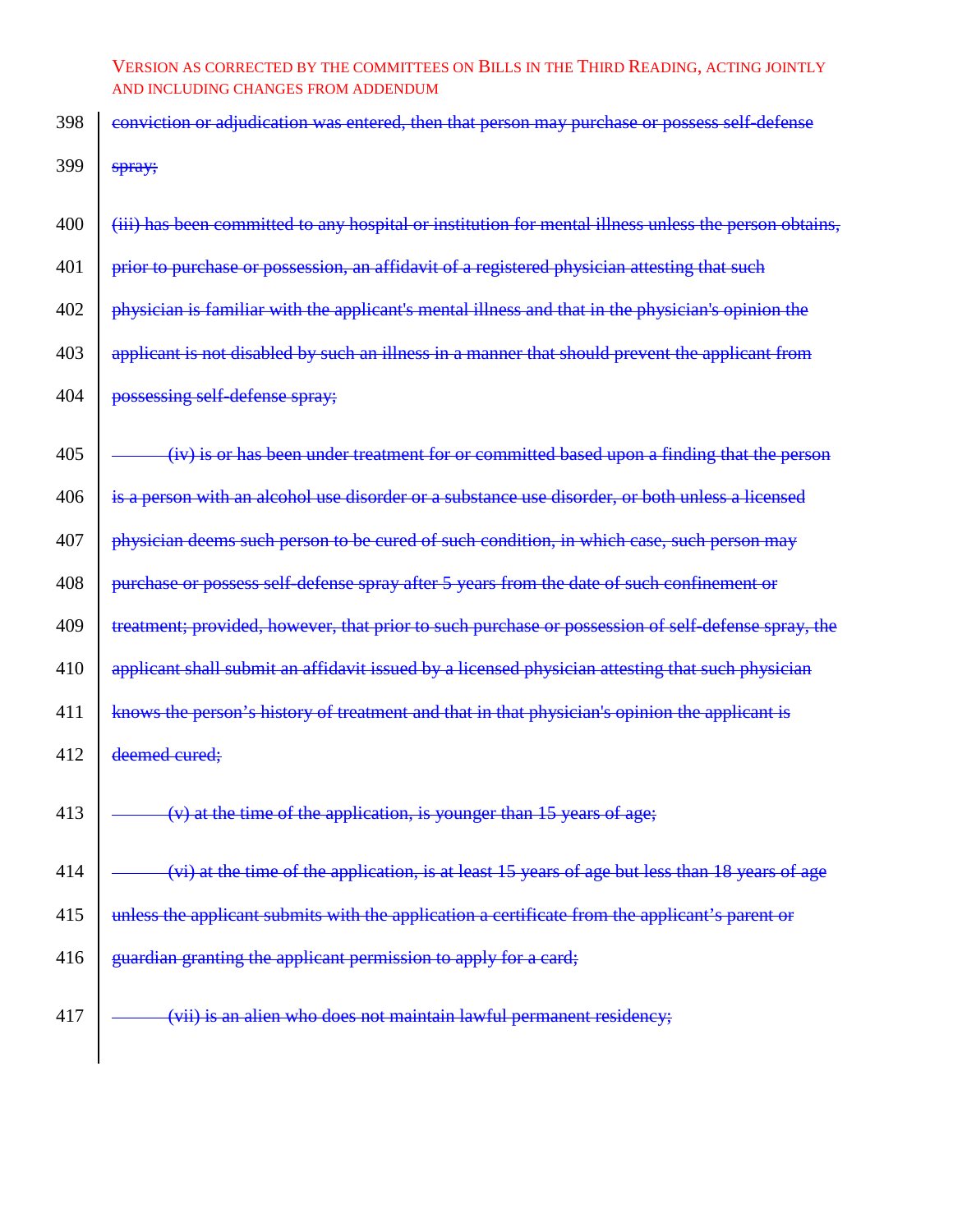| 418 | $(viii)$ is currently subject to: $(1)$ an order for suspension or surrender issued pursuant to    |
|-----|----------------------------------------------------------------------------------------------------|
| 419 | section 3B or 3C of chapter 209A or section 7 of chapter 258E; or (2) a permanent or temporary     |
| 420 | protection order issued pursuant to chapter 209A or section 7 of chapter 258E; or                  |
| 421 | (ix) is currently the subject of an outstanding arrest warrant in any state or federal             |
| 422 | jurisdiction.                                                                                      |
| 423 | Whoever purchases or possesses self-defense spray in violation of this section shall be            |
| 424 | punished by a fine of not less than \$500 nor more than \$1,000 or by imprisonment in a house of   |
| 425 | correction for not less than 6 months nor more than 2 years or both such fine and imprisonment.    |
| 426 | SECTION 12. Paragraph (6) of section 129B of said chapter 140, as appearing in the                 |
| 427 | 2012 Official Edition, is hereby amended by striking out the third sentence and inserting in place |
| 428 | thereof the following sentence:- A firearm identification card issued pursuant to clause (vi) of   |
| 429 | section 122D shall be valid to purchase and possess chemical mace, pepper spray or other           |
| 430 | similarly propelled liquid, gas or powder designed to temporarily incapacitate.                    |
| 431 | SECTION 10. Chapter 149 of the General Laws is hereby amended by inserting after                   |
| 432 | section 52D the following section:-                                                                |
| 433 | Section 52E. (a) For purposes of this section, the following words shall have the                  |
| 434 | following meanings, unless the context clearly indicates otherwise:                                |
| 435 | "Abuse", (i) attempting to cause or causing physical harm; (ii) placing another in fear of         |
| 436 | imminent serious physical harm; (iii) causing another to engage involuntarily in sexual relations  |
| 437 | by force, threat or duress or engaging or threatening to engage in sexual activity with a          |
| 438 | dependent child; (iv) engaging in mental abuse, which includes threats, intimidation or acts       |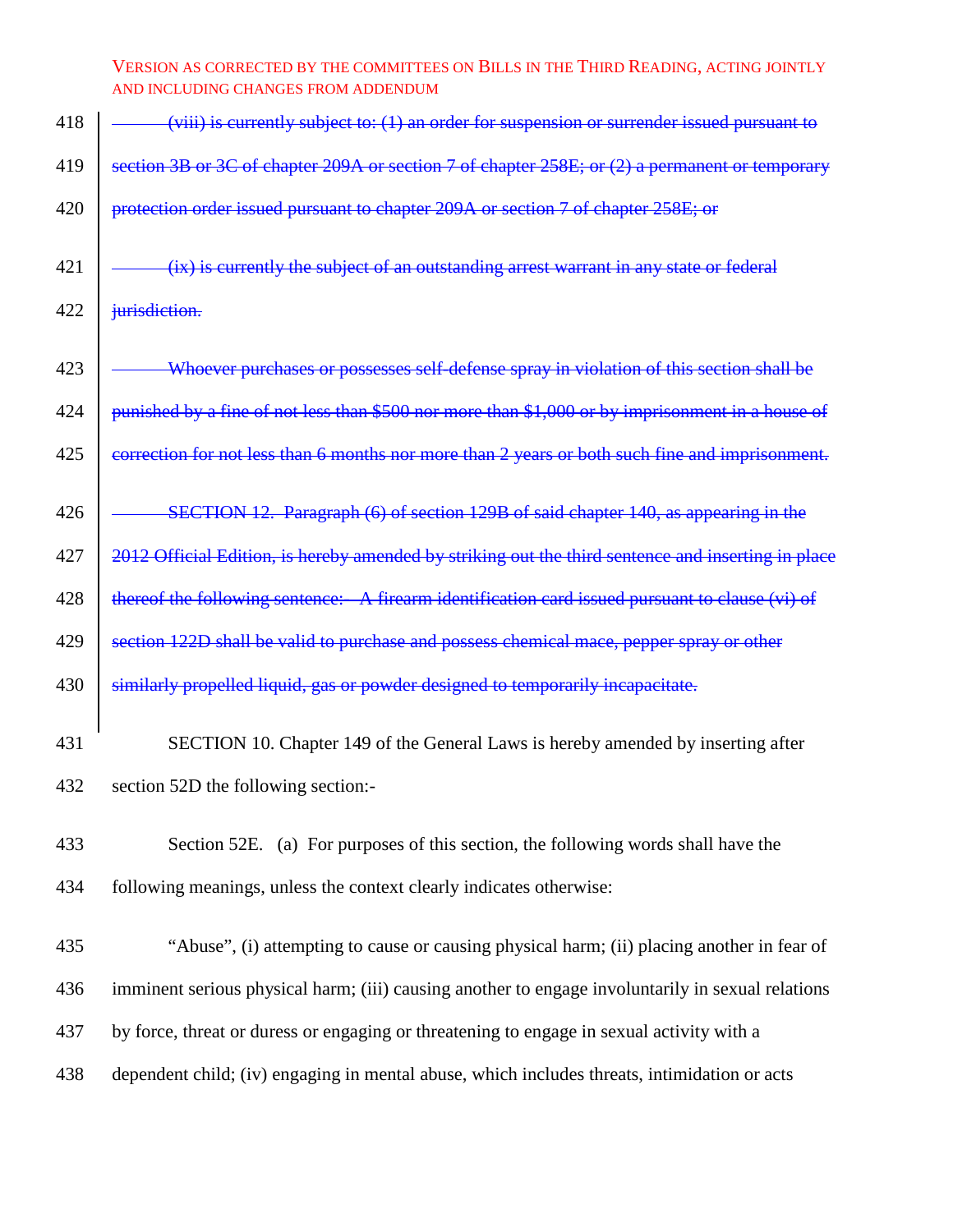designed to induce terror; (v) depriving another of medical care, housing, food or other

440 necessities of life; or (vi) restraining the liberty of another-.

 "Abusive behavior", (i) any behavior constituting domestic violence, (ii) stalking in violation of section 43 of chapter 265, (iii) sexual assault, which shall include a violation of sections 13B, 13B½, 13B¾, 13F, 13H, 22, 22A, 22B, 22C, 23, 23A, 23B, 24, 24B, 26D, 50 or 51 of chapter 265 or sections 3 or 35A of chapter 272 and (iv) kidnapping in violation of the third paragraph of section 26 of chapter 265. "Domestic violence", abuse against an employee or the employee's family member by:

 (i) a current or former spouse of the employee or the employee's family member; (ii) a person with whom the employee or the employee's family member shares a child in common; (iii) a person who is cohabitating with or has cohabitated with the employee or the employee's family member; (iv) a person who is related by blood or marriage to the employee; or (v) a person with whom the employee or employee's family member has or had a dating or engagement relationship.

 "Employees", individuals who perform services for and under the control and direction of an employer for wages or other remuneration.

 "Family member", (i) persons who are married to one another; (ii) persons in a substantive dating or engagement relationship and who reside together; (iii) persons having a child in common regardless of whether they have ever married or resided together; (iv) a parent, step-parent, child, step-child, sibling, grandparent or grandchild; or (v) persons in a guardianship relationship.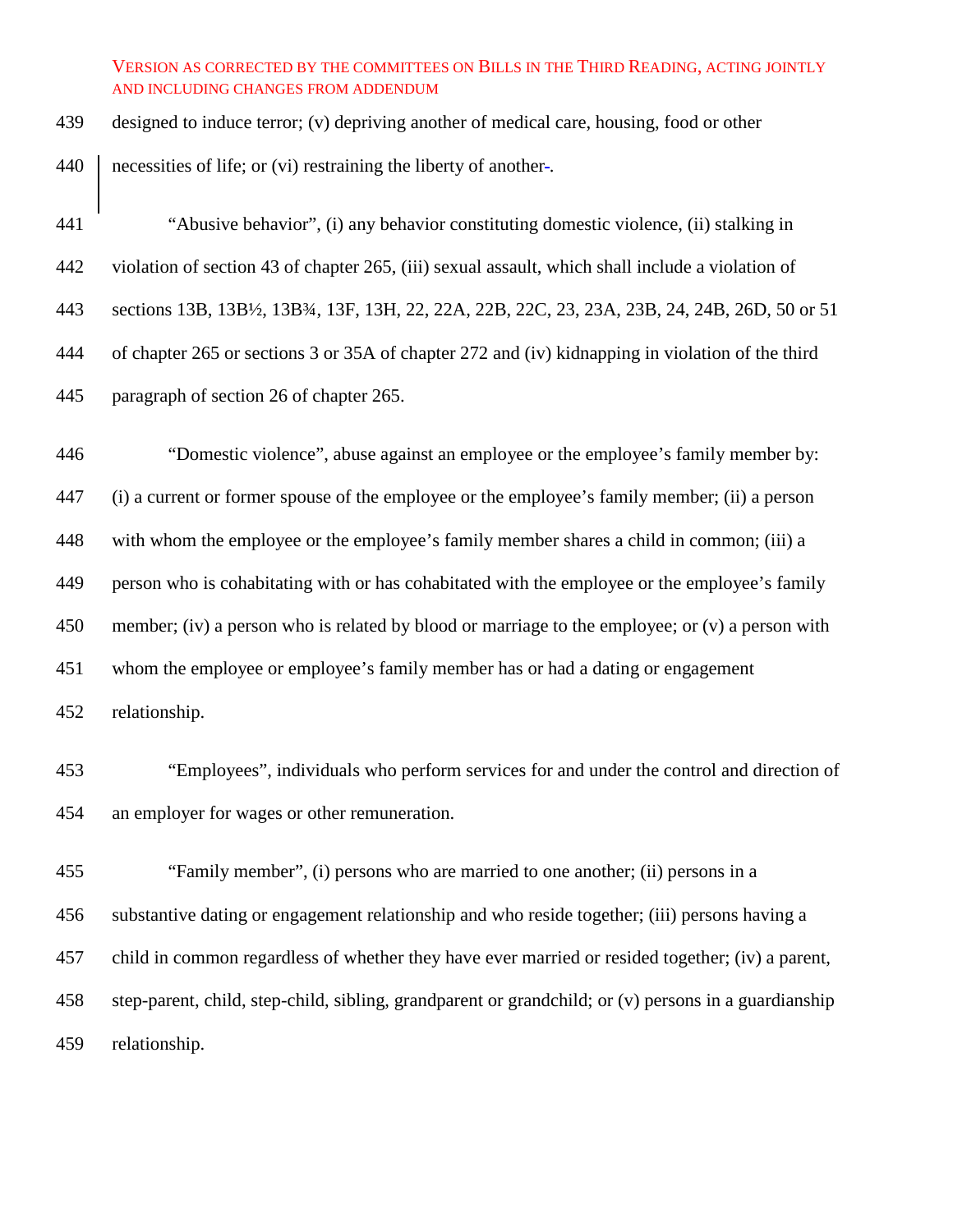- (b) An employer shall permit an employee to take up to 15 days of leave from work in any 12 month period if:
- (i) the employee, or a family member of the employee, is a victim of abusive behavior;
- (ii) the employee is using the leave from work to: seek or obtain medical attention,
- counseling, victim services or legal assistance; secure housing; obtain a protective order from a
- court; appear in court or before a grand jury; meet with a district attorney or other law
- enforcement official; or attend child custody proceedings or address other issues directly related
- to the abusive behavior against the employee or family member of the employee; and
- (iii) the employee is not the perpetrator of the abusive behavior against such employee's family member.
- The employer shall have sole discretion to determine whether any leave taken under this section shall be paid or unpaid.
- (c) This section shall apply to employers who employ 50 or more employees.
- (d) Except in cases of imminent danger to the health or safety of an employee, an employee seeking leave from work under this section shall provide appropriate advance notice of the leave to the employer as required by the employer's leave policy.
- If there is a threat of imminent danger to the health or safety of an employee or the employee's family member, the employee shall not be required to provide advanced notice of leave; provided, however, that the employee shall notify the employer within 3 workdays that the leave was taken or is being taken under this section. Such notification may be communicated to 480 the employer by the employee, a family member of the employee or the employee's counselor,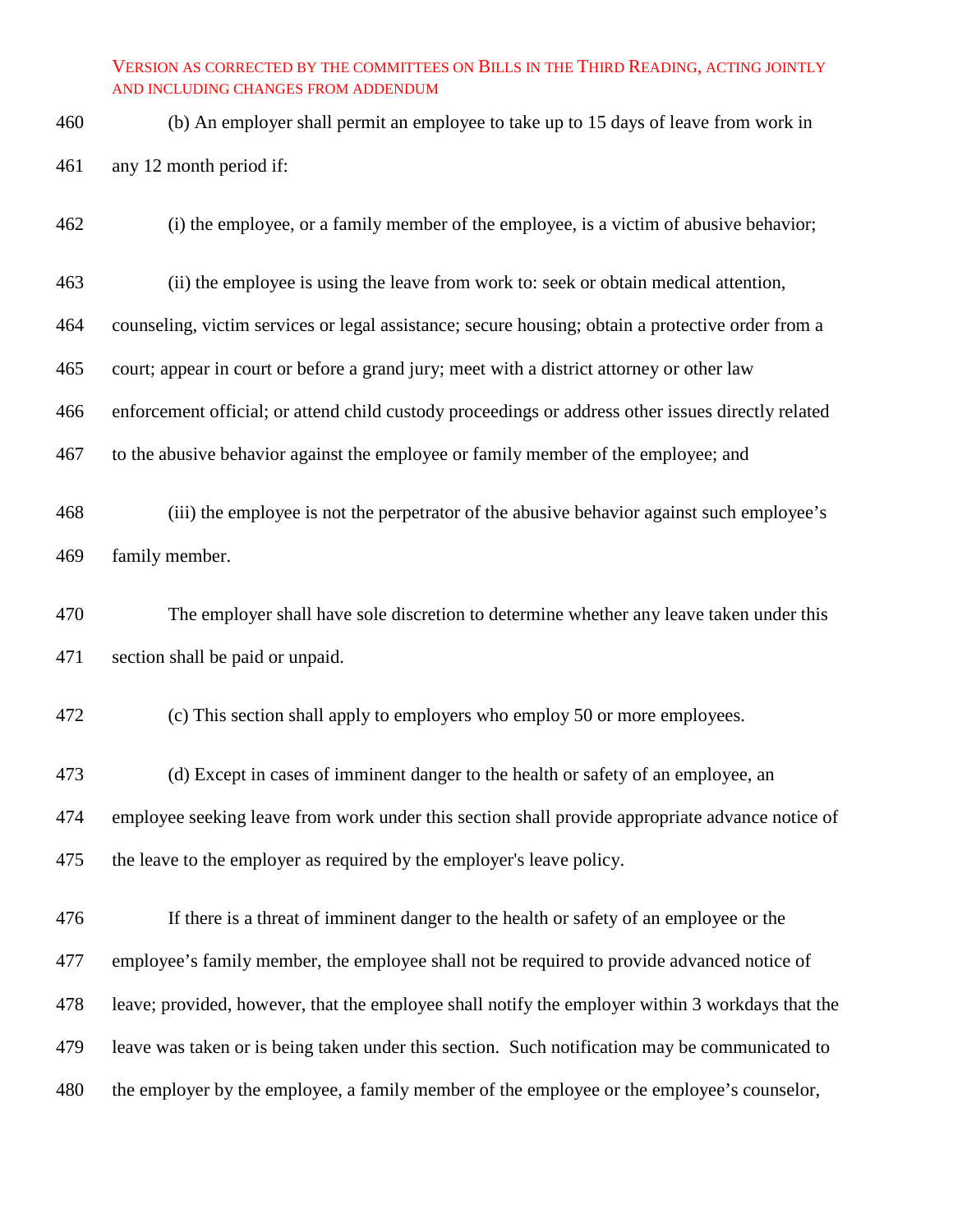social worker, health care worker, member of the clergy, shelter worker, legal advocate or other professional who has assisted the employee in addressing the effects of the abusive behavior on 483 the employee or the employee's family member.

 If an unscheduled absence occurs, an employer shall not take any negative action against the employee if the employee, within 30 days from the unauthorized absence or within 30 days from the last unauthorized absence in the instance of consecutive days of unauthorized absences, provides any of the documentation described in paragraphs (1) to (7), inclusive, of subsection (e).

 (e) An employer may require an employee to provide documentation evidencing that the employee or employee's family member has been a victim of abusive behavior and that the leave taken is consistent with the conditions of clauses (i) to (iii), inclusive, of subsection (b); provided, however, that an employer shall not require an employee to show evidence of an arrest, conviction or other law enforcement documentation for such abusive behavior. An employee shall provide such documentation to the employer within a reasonable period after the employer requests documentation relative to the employee's absence. An employee shall satisfy this documentation requirement by providing any 1 of the following documents to the employer.

 (1) A protective order, order of equitable relief or other documentation issued by a court of competent jurisdiction as a result of abusive behavior against the employee or employee's family member.

 (2) A document under the letterhead of the court, provider or public agency which the employee attended for the purposes of acquiring assistance as it relates to the abusive behavior against the employee or the employee's family member.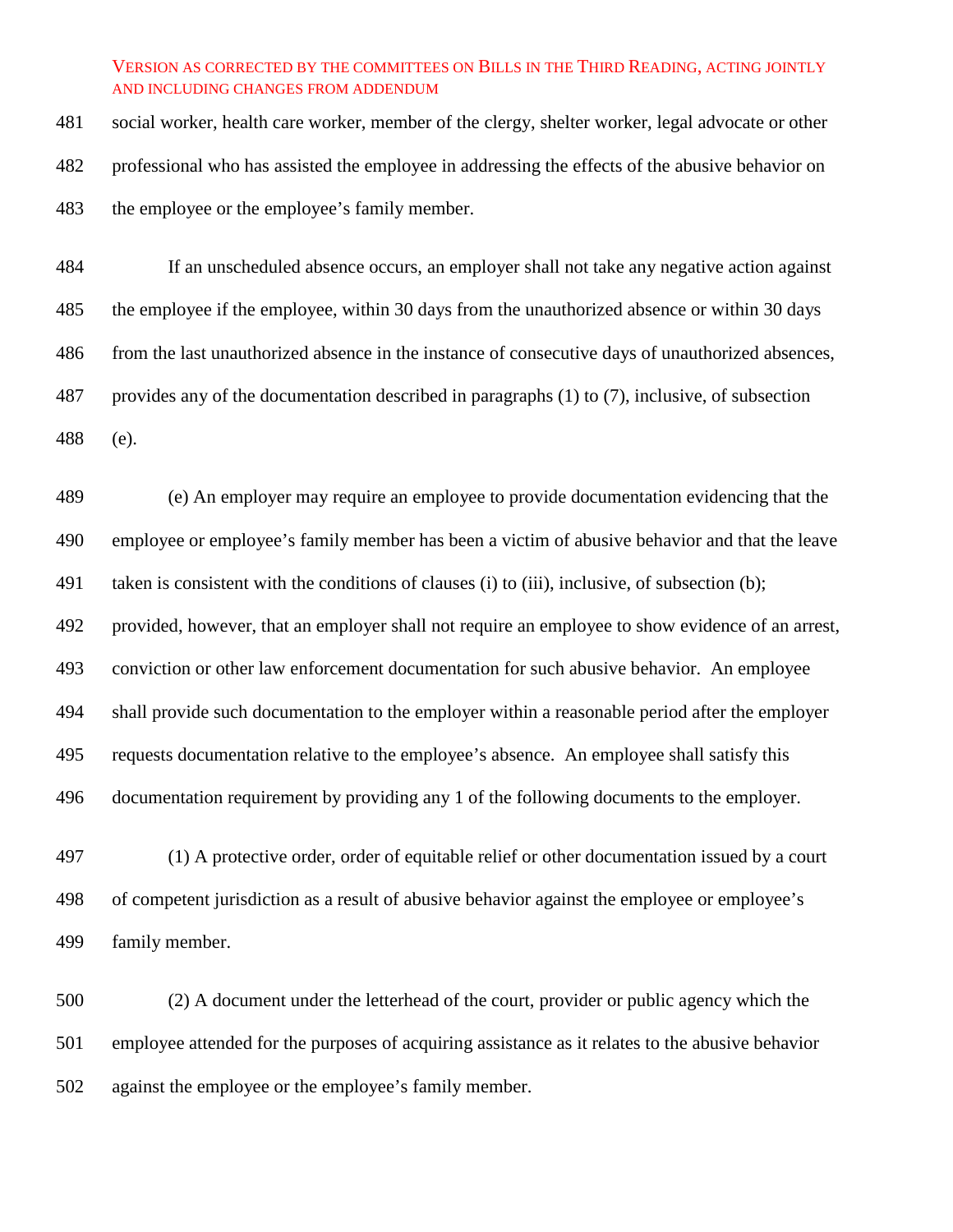(3) A police report or statement of a victim or witness provided to police, including a police incident report, documenting the abusive behavior complained of by the employee or the employee's family member.

 (4) Documentation that the perpetrator of the abusive behavior against the employee or family member of the employee has: admitted to sufficient facts to support a finding of guilt of abusive behavior; or has been convicted of, or has been adjudicated a juvenile delinquent by reason of, any offense constituting abusive behavior and which is related to the abusive behavior that necessitated the leave under this section.

 (5) Medical documentation of treatment as a result of the abusive behavior complained of by the employee or employee's family member.

 (6) A sworn statement, signed under the penalties of perjury, provided by a counselor, social worker, health care worker, member of the clergy, shelter worker, legal advocate or other professional who has assisted the employee or the employee's family member in addressing the effects of the abusive behavior.

 (7) A sworn statement, signed under the penalties of perjury, from the employee attesting that the employee has been the victim of abusive behavior or is the family member of a victim of abusive behavior. Any documentation provided to an employer under this section may be 520 maintained by the employer in the employee's employment record but only for as long as required for the employer to make a determination as to whether the employee is eligible for leave under this section.

 (f) All information related to the employee's leave under this section shall be kept confidential by the employer and shall not be disclosed, except to the extent that disclosure is: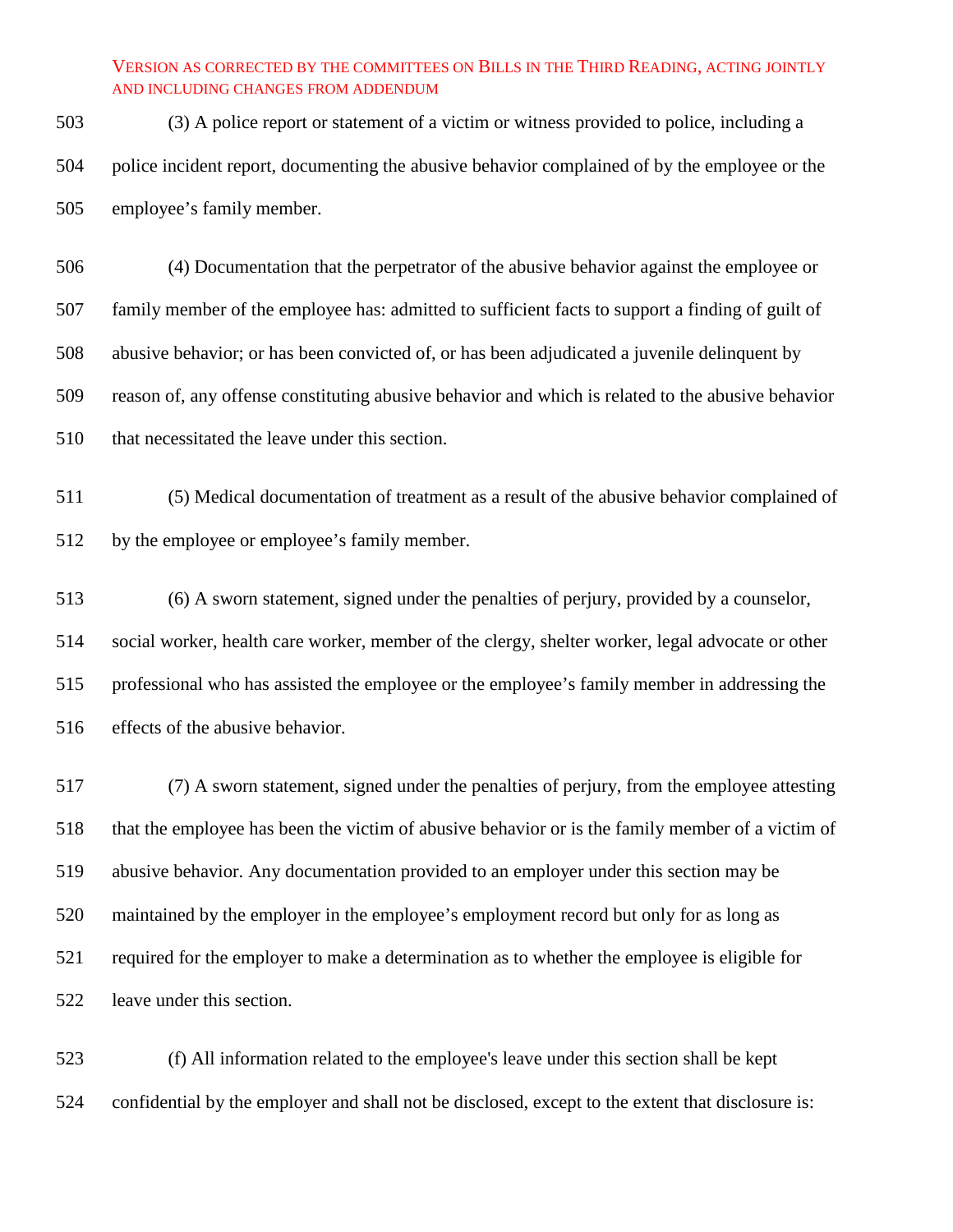| 525 | (i) requested or consented to, in writing, by the employee; |
|-----|-------------------------------------------------------------|
|-----|-------------------------------------------------------------|

- (ii) ordered to be released by a court of competent jurisdiction;
- 527 (iii) otherwise required by applicable federal or state law;
- (iv) required in the course of an investigation authorized by law enforcement, including,
- but not limited to, an investigation by the attorney general; or
- (v) necessary to protect the safety of the employee or others employed at the workplace.
- (g) An employee seeking leave under this section shall exhaust all annual or vacation

leave, personal leave and sick leave available to the employee, prior to requesting or taking leave

under this section, unless the employer waives this requirement.

- (h) No employer shall coerce, interfere with, restrain or deny the exercise of, or any attempt to exercise, any rights provided under this section or to make leave requested or taken hereunder contingent upon whether or not the victim maintains contact with the alleged abuser.
- (i) No employer shall discharge or in any other manner discriminate against an employee for exercising the employee's rights under this section. The taking of leave under this section shall not result in the loss of any employment benefit accrued prior to the date on which the leave taken under this section commenced. Upon the employee's return from such leave, the employee shall be entitled to restoration to the employee's original job or to an equivalent position.
- (j) The attorney general shall enforce this section and may seek injunctive relief or other equitable relief to enforce this section.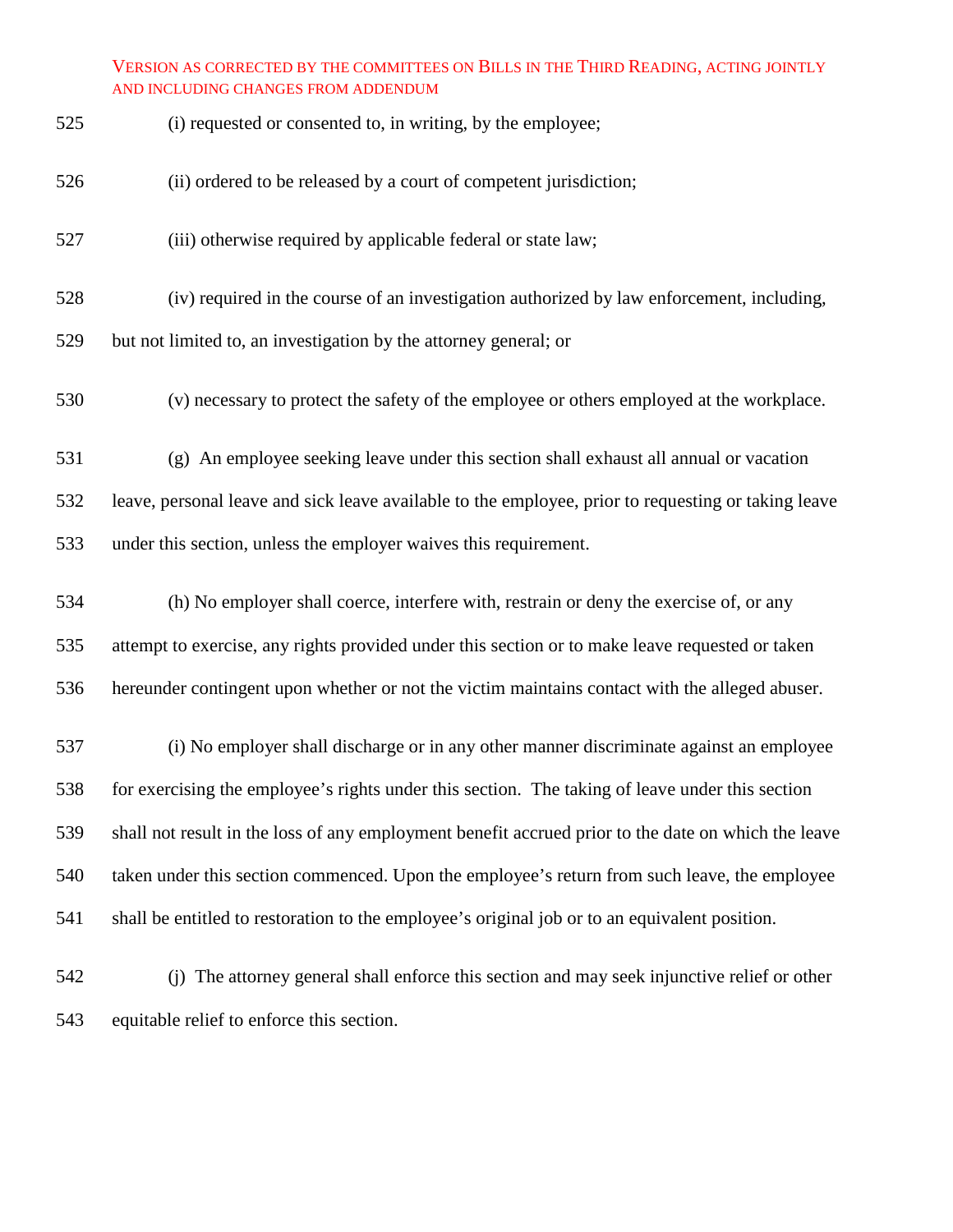(k) Employers with 50 or more employees shall notify each employee of the rights and responsibilities provided by this section including those related to notification requirements and confidentiality.

 (l) This section shall not be construed to exempt an employer from complying with chapter 258B, section 14B of chapter 268 or any other general or special law or to limit the rights of any employee under said chapter 258B, said section 14B of chapter 268 or any other general or special law.

 (m) Any benefit received from this section shall not be considered relevant in any criminal or civil proceeding as it relates to the alleged abuse unless, after a hearing, a justice of the district, superior or probate court determines that such benefit is relevant to the allegations.

 SECTION 11. Section 150 of said chapter 149, as appearing in the 2012 Official Edition, is hereby amended by inserting after the figure "33E", in line 20, the following figure:- , 52E.

 SECTION 12. Section 3 of chapter 209A of the General Laws, as so appearing, is hereby amended by striking out, in line 149, the word "except" and inserting in place thereof the following words:- including.

 SECTION 13. Said section 3 of said chapter 209A, as so appearing, is hereby further amended by inserting after the word "support", in line 149, the following words:- ; provided, however, that upon issuing an order for custody or support, the superior, district or Boston municipal court shall provide a copy of the order to the probate and family court department of the trial court that issued the prior or pending custody or support order immediately; provided further, that such order for custody or support shall be for a fixed period of time, not to exceed 30 days; and provided further, that such order may be superseded by a subsequent custody or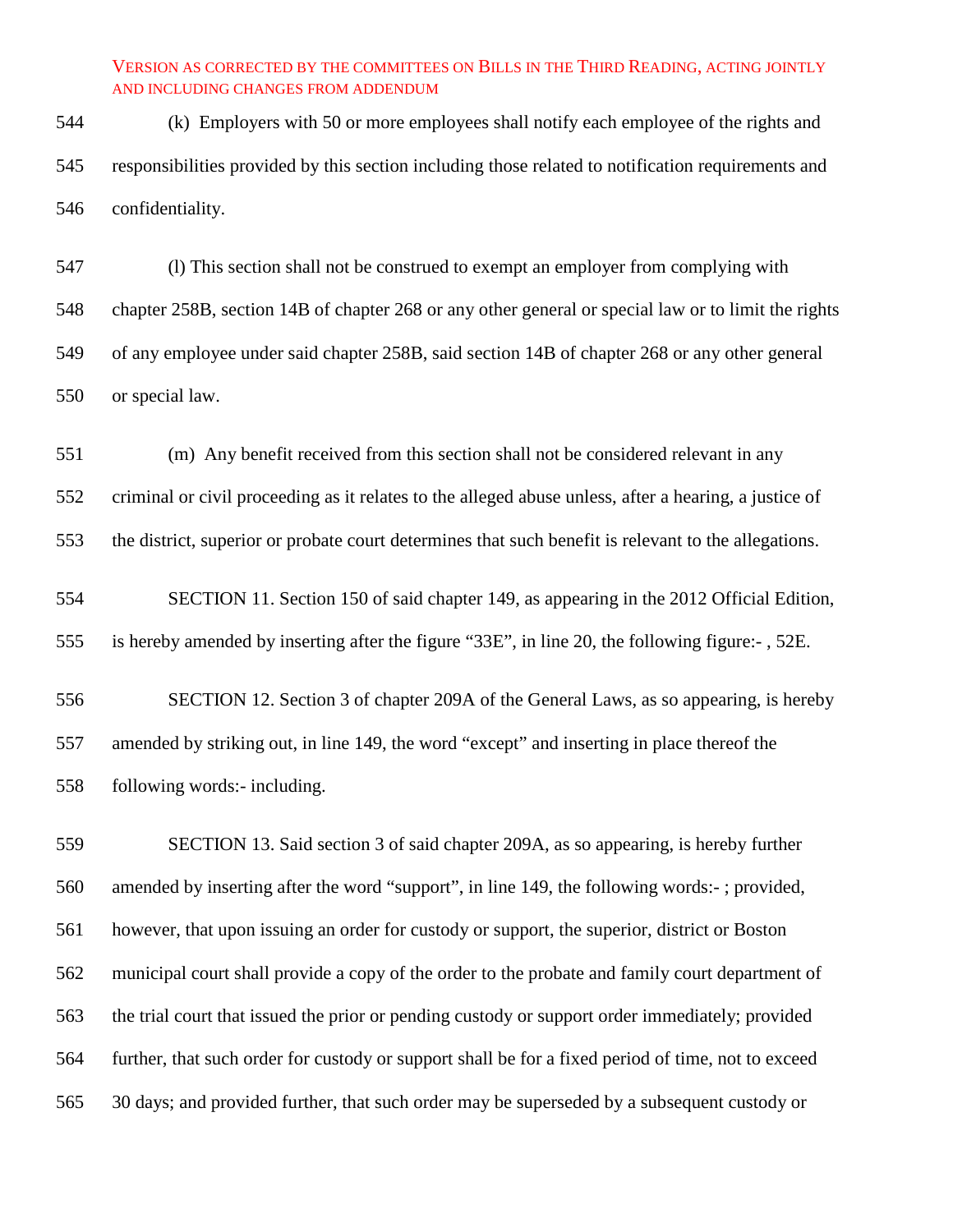support order issued by the probate and family court department, which shall retain final jurisdiction over any custody or support order. This section shall not be interpreted to mean that superior, district or Boston municipal court judges are prohibited or discouraged from ordering all other necessary relief or issuing the custody and support provisions of orders pursuant to this chapter for the full duration permitted under subsection (c).

 SECTION 14. The second paragraph of section 7 of said chapter 209A, as so appearing, is hereby amended by inserting, after the first sentence the following sentence:- Law enforcement agencies shall establish adequate procedures to ensure that, when effecting service upon a defendant pursuant to this paragraph, a law enforcement officer shall, to the extent practicable: (i) fully inform the defendant of the contents of the order and the available penalties for any violation of an order or terms thereof and (ii) provide the defendant with informational resources, including, but not limited to, a list of certified batterer intervention programs, substance abuse counseling, alcohol abuse counseling and financial counseling programs located within or near the court's jurisdiction.

 SECTION 15. Said section 7 of said chapter 209A, as so appearing, is hereby further amended by inserting after the word "order", in line 50, the following words:- , or as a condition of a continuance without a finding.

 SECTION 16. Subsection (a) of section 3 of chapter 209C of the General Laws, as so appearing, is hereby amended by adding the following sentence:- No court shall make an order providing visitation rights to a parent who was convicted of rape, under sections 22 to 23B, inclusive, of chapter 265 or section 2, 3, 4 or 17 of chapter 272, and is seeking to obtain visitation with the child who was conceived during the commission of that rape, unless the judge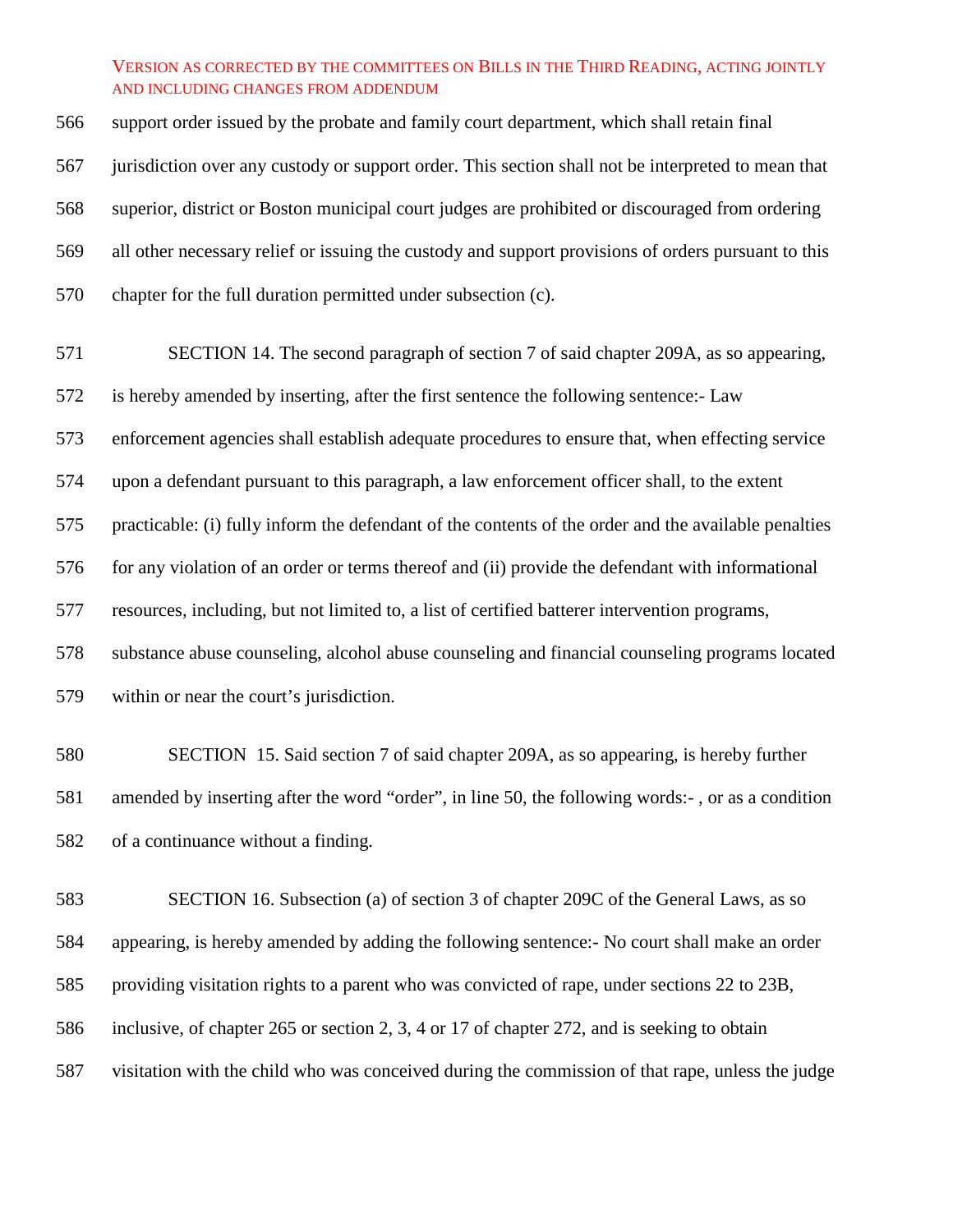determines that such child is of suitable age to signify the child's assent and the child assents to such order and that assent is in the best interest of the child; provided, however, that a court may make an order providing visitation rights to a parent convicted of rape under section 23 of said chapter 265, if (i) visitation is in the best interest of the child and (ii) either the other parent of the child conceived during the commission of that rape has reached the age of 18 and said parent consents to such visitation or the judge makes an independent determination that visitation is in the best interest of the child .

 SECTION 17. The first paragraph of subsection (e) of section 10 of said chapter 209C, as so appearing, is hereby amended by adding the following sentence:- For the purposes of this section, if the child was conceived during the commission of a rape and the parent was convicted of said rape, under sections 22 to 23B, inclusive, of chapter 265 or section 2, 3, 4 or 17 of chapter 272, said conviction shall be conclusive evidence of a serious incident of abuse by the convicted parent.

 SECTION 18. Chapter 211B of the General Laws is hereby amended by inserting after section 9A the following section:-

 Section 9B. The chief justice of the trial court department shall provide training on the issue of domestic violence and sexual violence in the commonwealth, at least once biannually, to all appropriate court personnel of the municipal, district, probate and family, juvenile and superior courts throughout the commonwealth, including but not limited to judges, clerks of court, probation officers, court officers, security officers and guardians ad litem. Such training shall include, but not be limited to, the dissemination of information concerning: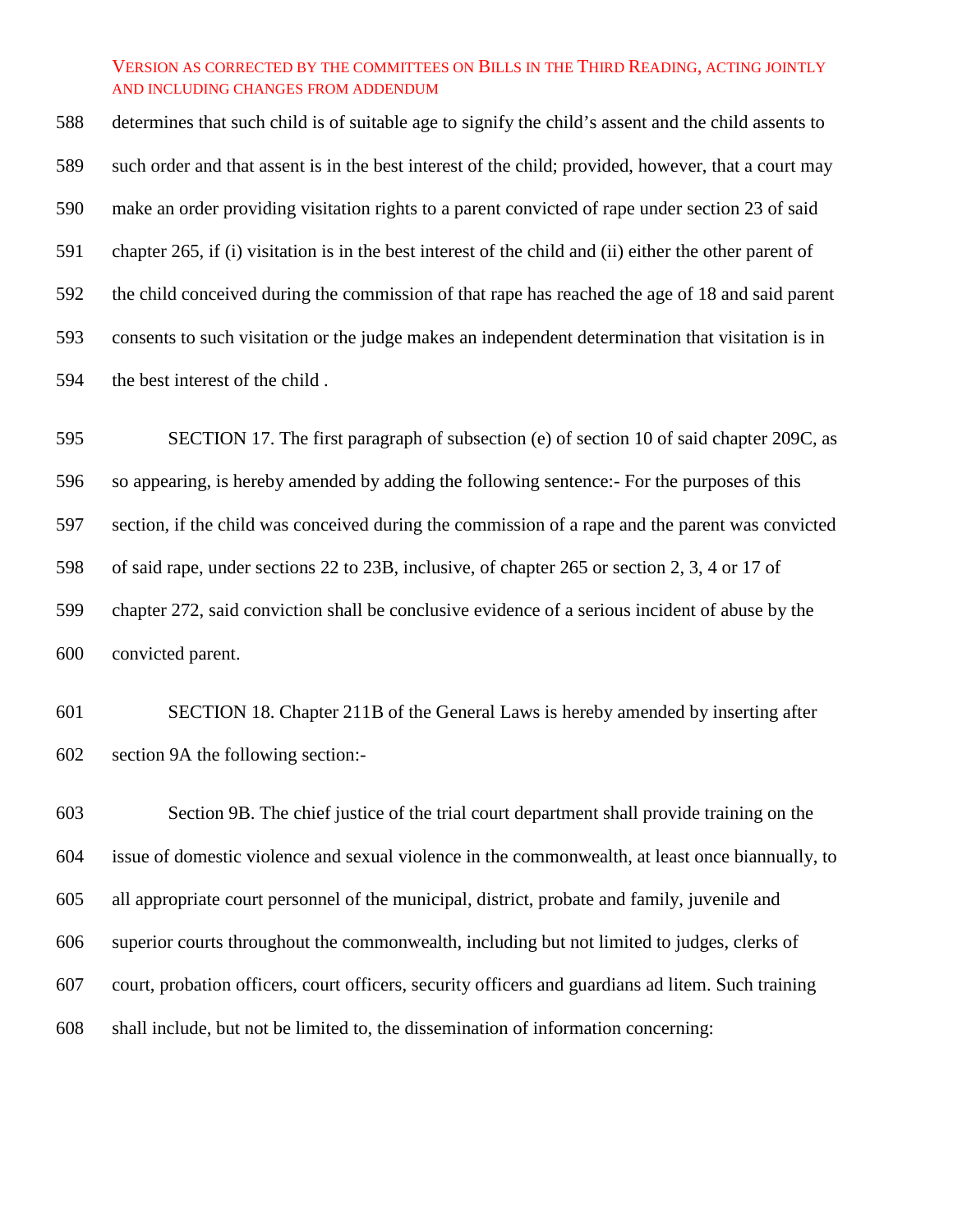(1) misdemeanor and felony offenses in which domestic violence and sexual violence are often involved;

 (2) the civil rights and remedies available to victims of domestic violence and sexual violence;

 (3) methods for assessing the degree of risk of homicide involved in situations of domestic violence, including, but not limited to, gathering information from the victim regarding the suspect's past reported and non-reported behavior and dangerousness, such as : (i) whether the suspect has ever used a weapon against the victim or threatened the victim with a weapon, (ii) whether the suspect owns a gun; (iii) whether the suspect's physical violence against the victim has increased in severity or frequency; (iv) whether the suspect has threatened to kill the victim; (v) whether the suspect has ever threatened or attempted suicide; (vi) whether the suspect has used or threatened physical violence against the victim's family, other household members or pets; (vii) whether the suspect uses illegal drugs; (viii) whether the suspect abuses alcohol; and (ix) whether there have been specific instances of strangulation or suffocation of the victim by the suspect;

 (4) law enforcement techniques, information sharing and methods of promoting cooperation among the various court departments in combating domestic violence and sexual violence, including the importance of keeping victims informed as to the whereabouts of suspected abusers and other such information helpful for victim safety planning;

 (5) the physiological and psychological effects of the pattern of domestic violence and sexual violence on its victims, including children, who witness such abuse;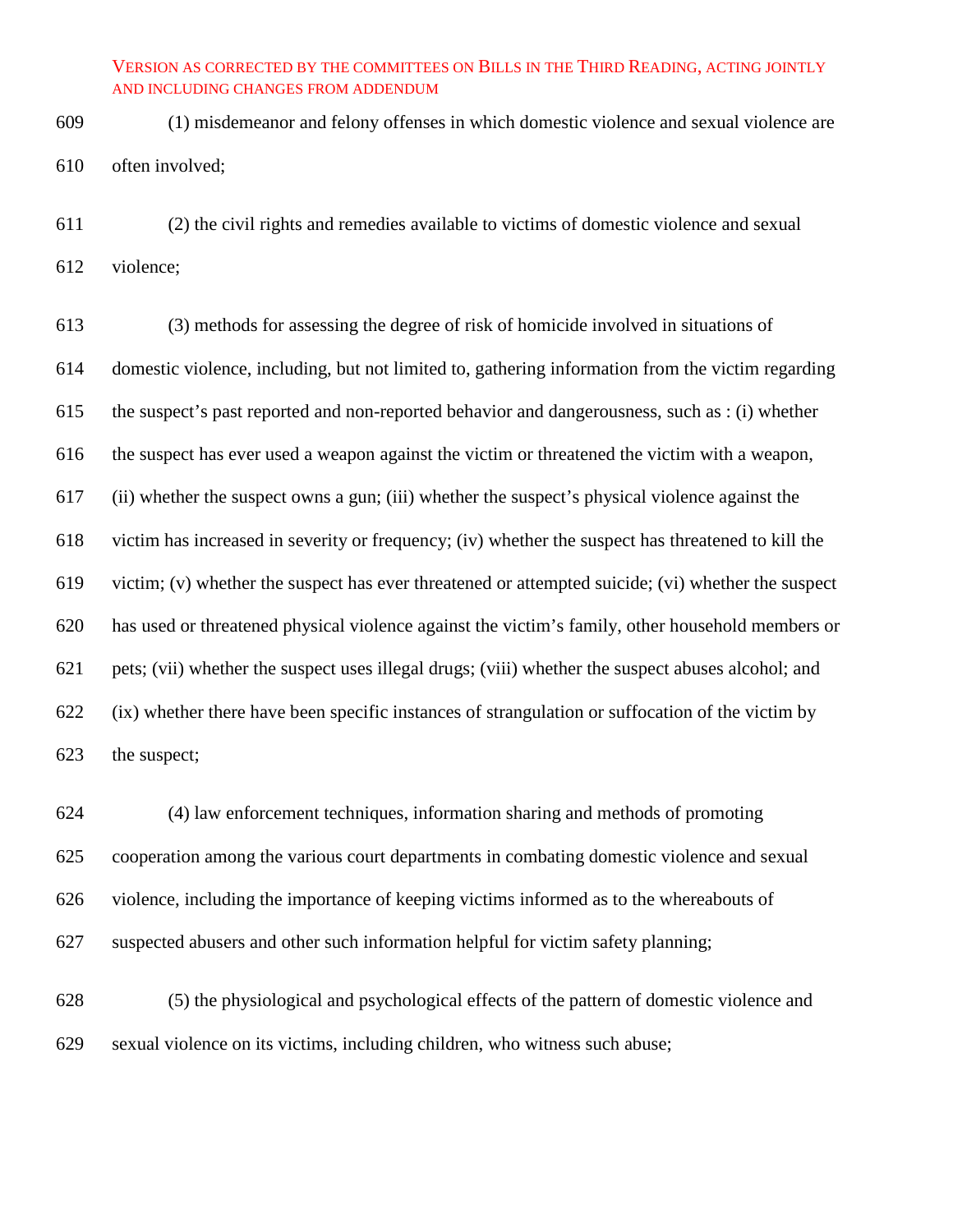(6) the increased vulnerability of victims who are gay, lesbian, bisexual, transgender,

- low-income, minority or immigrant, and including training on ways in which the indicators of
- dangerousness in these communities may be different from those in non-marginalized
- communities;
- (7) the dynamics of coercive controlling behavior that increases dangerousness even

when such patterns of behavior are not themselves violent;

- (8) the underlying psychological and sociological causes of domestic violence and sexual violence and the availability of batterer's intervention programs;
- (9) the availability of community based domestic violence, rape and sexual assault shelter and support services within the commonwealth, including, to the extent practicable, specific shelter and support services available in a court's geographical area; and
- (10) techniques for increasing cooperation and immediate data sharing among different areas of law enforcement and the court system in combating domestic violence and sexual violence.

 The chief justice of the trial court may appoint such expert, clerical and other staff members as the operation of the training program may require. As appropriate, the training presenters shall include domestic violence and sexual violence experts with expertise in the delivery of direct services to victims of domestic violence and sexual violence, including utilizing community based domestic violence, rape and sexual assault service providers and survivors of domestic violence, rape or sexual assault in the presentation of the training.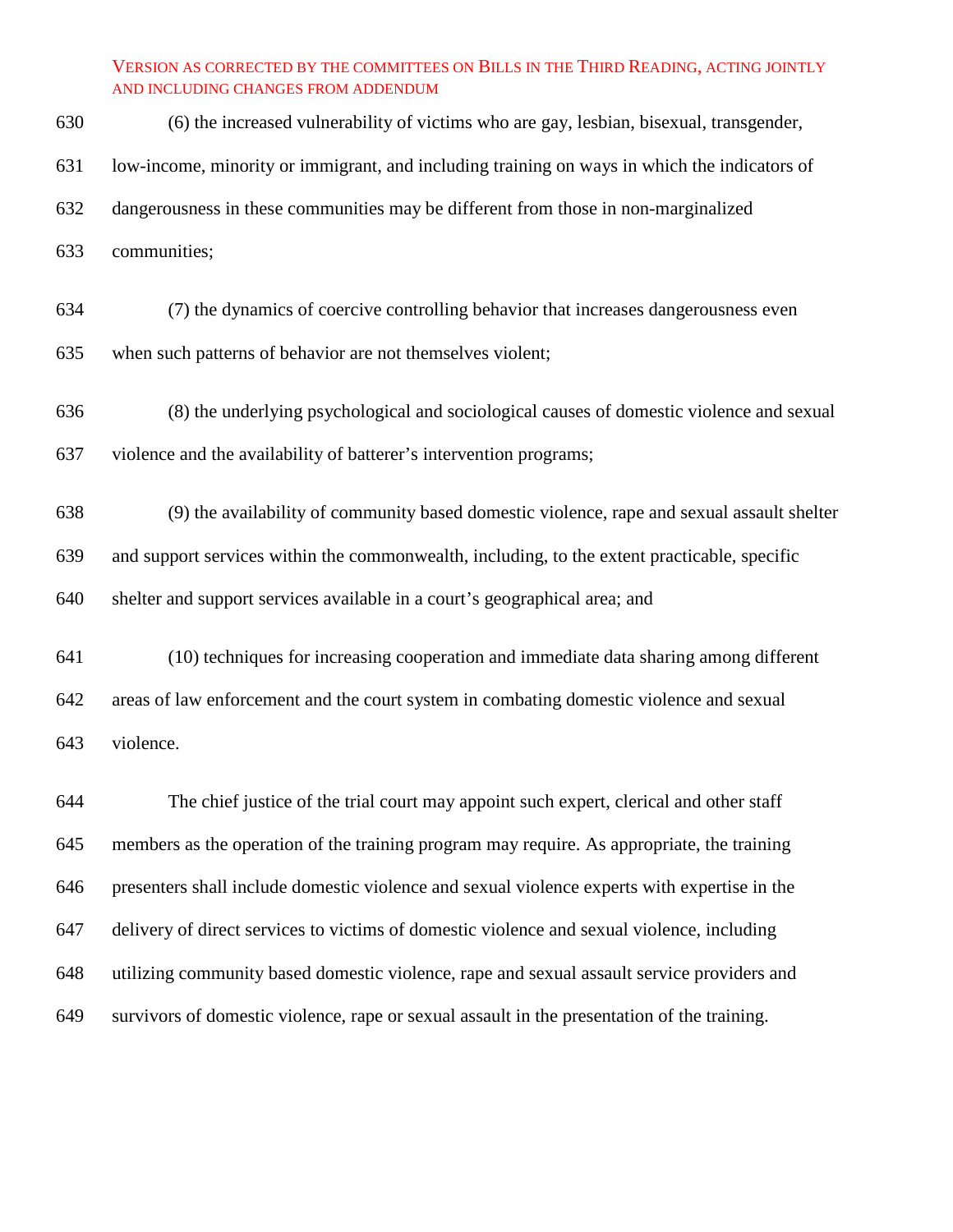SECTION 19. Section 26 of chapter 218 of the General Laws, as appearing in the 2012 Official Edition, is hereby amended by striking out, in line 18, the words "fifteen A and twenty-one A" and inserting in place thereof the following words:- 15A, 15D, 21A and 26 .

SECTION 20. The first paragraph of section 8 of chapter 258B of the General Laws, as

so appearing, is hereby amended by inserting after the third sentence the following sentence:-

The court shall impose an additional domestic violence prevention and victim assistance

assessment of \$50 for: (i) any violation of an order issued pursuant to sections 18 or 34B of

chapter 208, section 32 of chapter 209, sections 3, 4 or 5 of chapter 209A or section 15 or 20 of

chapter 209C; (ii) a conviction or adjudication for an act which would constitute abuse, as

defined in section 1 of chapter 209A; or (iii) a violation of section 13M or 15D of chapter 265,

which shall be deposited in the Domestic and Sexual Violence Prevention and Victim Assistance

Fund, established in section 20 of chapter 17.

 SECTION 21. Said section 8 of said chapter 258B, as so appearing, is hereby further amended by striking out the seventh sentence and inserting in place thereof the following sentence:-

 If it is determined by a written finding of fact that an assessment, other than for a civil motor vehicle infraction imposed by this section would impose a severe financial hardship upon the person against whom the assessment is imposed, the court may waive the fee or structure a payment plan in order to ensure compliance with payment; provided, however, that the court may order a person required to pay a domestic violence prevention and victim assistance assessment to complete at least 8 hours of community service in order to satisfy such assessment, if a structured payment would continue to impose a severe financial hardship.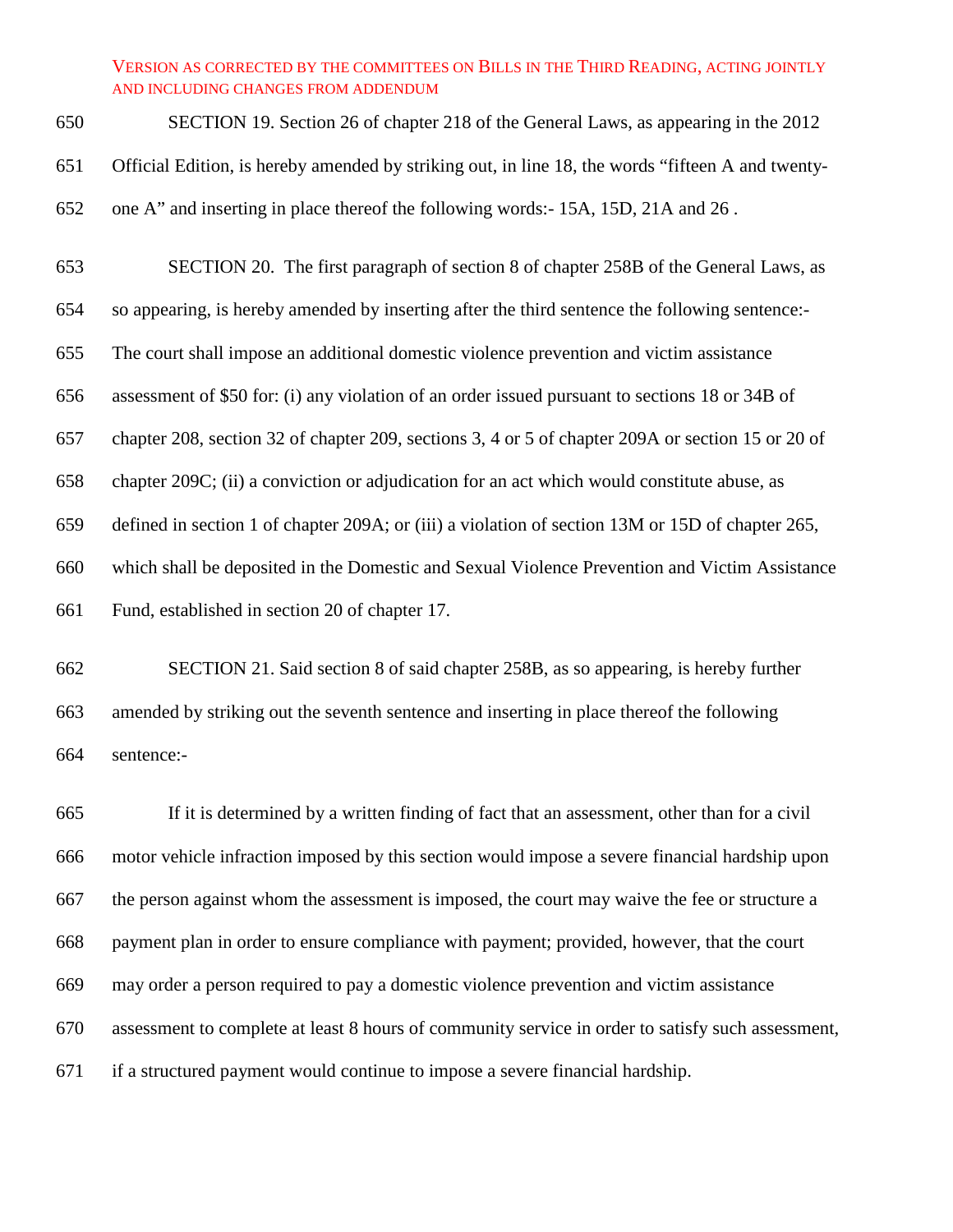- SECTION 22. Said section 8 of said chapter 258B, as so appearing, is hereby further amended by inserting after the word "assessment", in line 50, the following words:- and the domestic violence prevention and victim assistance assessment .
- SECTION 23. Chapter 265 of the General Laws is hereby amended by striking out section 13M, as so appearing, and inserting in place thereof the following section:-
- Section 13M. (a) Whoever commits an assault or assault and battery on a family or household member shall be punished by imprisonment in the house of correction for not more than 2 ½ years or by a fine of not more than \$5,000, or both such fine and imprisonment.
- (b) Whoever is convicted of a second or subsequent offense of assault or assault and battery on a family or household member shall be punished by imprisonment in the house of correction for not more than 2 ½ years or by imprisonment in the state prison for not more than 5 years.

 (c) For the purposes of this section, "family or household member" shall mean persons who (i) are or were married to one another, (ii) have a child in common regardless of whether they have ever married or lived together or (iii) are or have been in a substantive dating or engagement relationship; provided, that the trier of fact shall determine whether a relationship is substantive by considering the following factors: the length of time of the relationship; the type of relationship; the frequency of interaction between the parties; whether the relationship was terminated by either person; and the length of time elapsed since the termination of the relationship.

 (d) For any violation of this section, or as a condition of a continuance without a finding, the court shall order the defendant to complete a certified batterer's intervention program unless,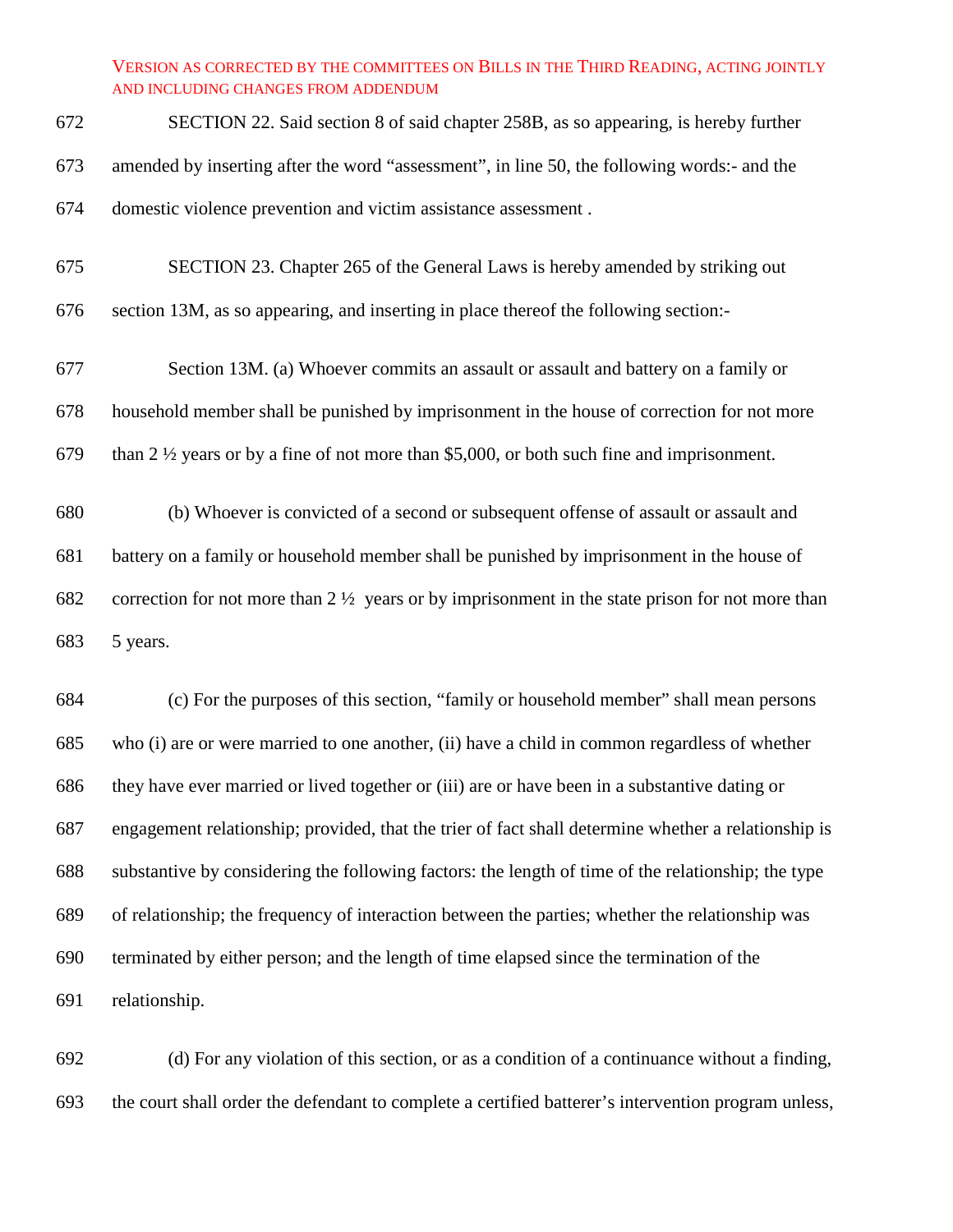- upon good cause shown, the court issues specific written findings describing the reasons that
- batterer's intervention should not be ordered or unless the batterer's invention program
- 696 determination determines that the defendant is not suitable for intervention.
- SECTION 24. Said chapter 265 is hereby further amended by inserting after section 15C
- the following section:-
- Section 15D. (a) For the purposes of this section the following words shall have the following meanings, unless the context clearly indicates otherwise:
- "Serious bodily injury", bodily injury that results in a permanent disfigurement, loss or
- impairment of a bodily function, limb or organ or creates a substantial risk of death.
- "Strangulation", the intentional interference of the normal breathing or circulation of blood by applying substantial pressure on the throat or neck of another.
- "Suffocation", the intentional interference of the normal breathing or circulation of blood by blocking the nose or mouth of another.
- (b) Whoever strangles or suffocates another person shall be punished by imprisonment in state prison for not more than 5 years or in the house of correction for not more than 2 ½ years, or by a fine of not more than \$5,000, or by both such fine and imprisonment.
- (c) Whoever: (i) strangles or suffocates another person and by such strangulation or suffocation causes serious bodily injury; (ii) strangles or suffocates another person, who is pregnant at the time of such strangulation or suffocation, knowing or having reason to know that the person is pregnant; (iii) is convicted of strangling or suffocating another person after having been previously convicted of the crime of strangling or suffocating another person under this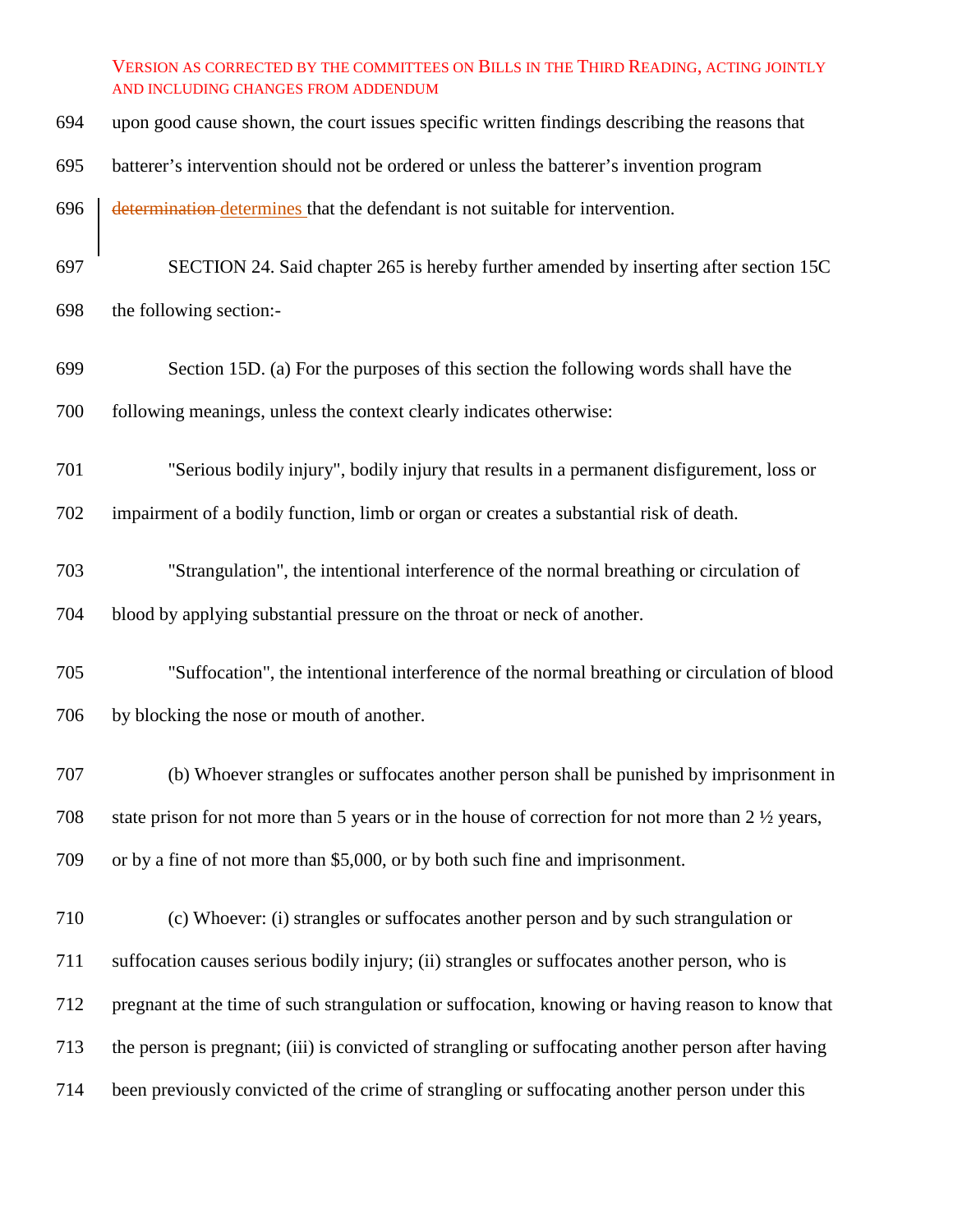section, or of a like offense in another state or the United States or a military, territorial or Indian tribal authority; or (iv) strangles or suffocates another person, with knowledge that the individual has an outstanding temporary or permanent vacate, restraining or no contact order or judgment issued under sections 18 or 34B of chapter 208, section 32 of chapter 209, sections 3, 4 or 5 of chapter 209A or sections 15 or 20 of chapter 209C , in effect against such person at the time the offense is committed, shall be punished by imprisonment in state prison for not more than 10 years, or in the house of correction for not more than 2½ years, and by a fine of not more than \$10,000.

 (d) For any violation of this section, or as a condition of a continuance without a finding, the court shall order the defendant to complete a certified batterer's intervention program unless, upon good cause shown, the court issues specific written findings describing the reasons that batterer's intervention should not be ordered or unless the batterer's invention program **determination** determines that the defendant is not suitable for intervention.

 SECTION 25. Section 20D of chapter 276 of the General Laws, as appearing in the 2012 Official Edition, is hereby amended by inserting after the word "governor", in line 8, the following words:- ; provided, however, that if such person is arrested for a crime committed in the commonwealth, any bail by bond or undertaking shall be assessed pursuant to sections 42, 42A, 57, 58 and 58A.

 SECTION 26. Section 42 of said chapter 276, as so appearing, is hereby amended by inserting after the word 'trial', in line 6, the following words:- ; provided, however, that if a person is arrested for a violation of an order issued pursuant to section 18 or 34B of chapter 208, section 32 of chapter 209, section 3, 4 or 5 of chapter 209A or section 15 or 20 of chapter 209C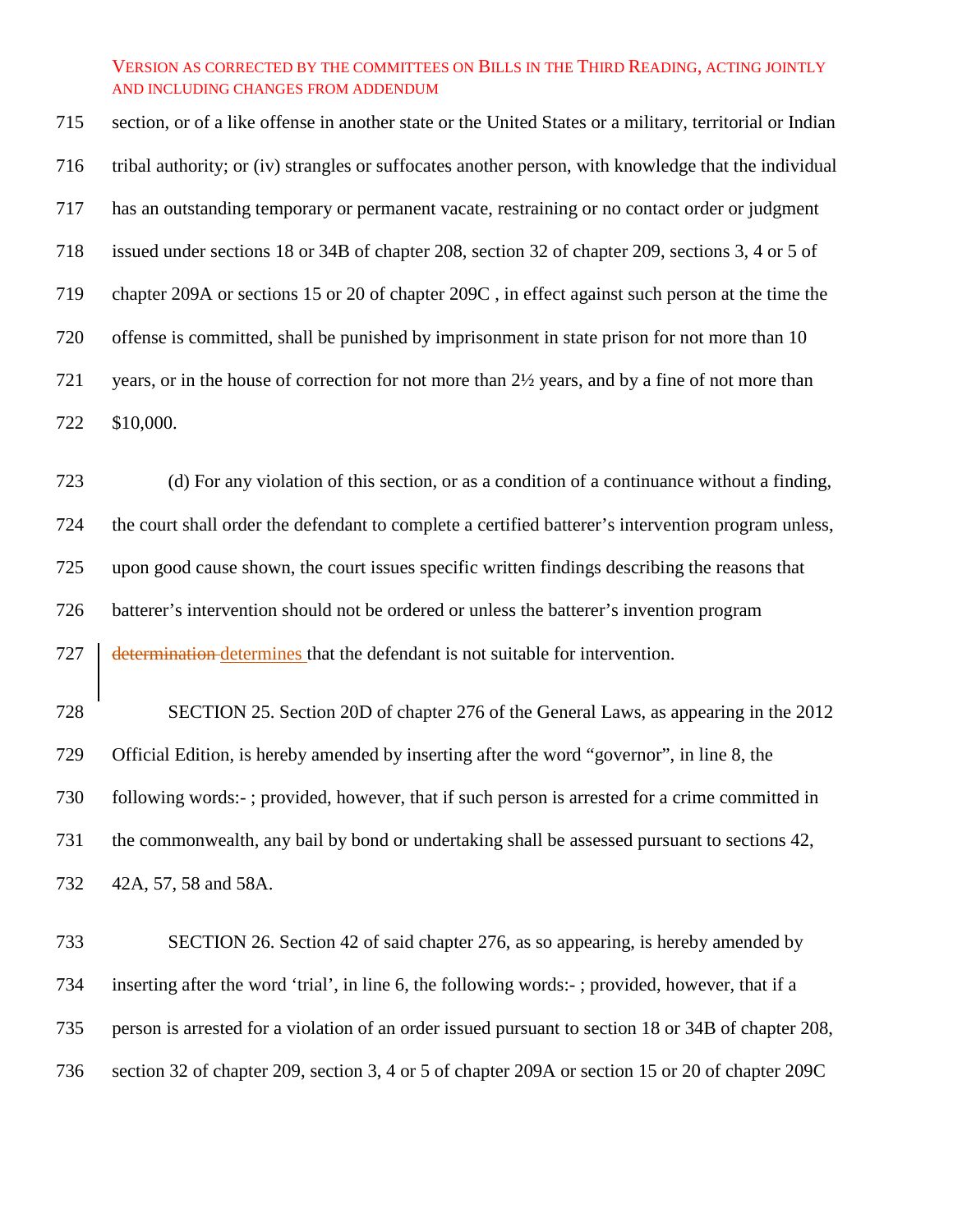or any act that would constitute abuse, as defined in section 1 of chapter 209A, or a violation of sections 13M or 15D of chapter 265, any bail shall be assessed pursuant sections 42A, 57, 58 and 58A.

 SECTION 27. Section 42A of said chapter 276, as so appearing, is hereby amended by inserting after the word "of", in line 7, the following words:- bail or.

 SECTION 28. Said section 42A of said chapter 276, as so appearing, is hereby further amended by inserting after the first paragraph the following 3 paragraphs:-

 Except where prohibited by section 57, for any violation of an order issued pursuant to section 18 or 34B of chapter 208, section 32 of chapter 209, section 3, 4 or 5 of 209A or section 15 or 20 of chapter 209C or any act that would constitute abuse, as defined in section 1 of said chapter 209A, or a violation of sections 13M or 15D of chapter 265, a person arrested, who has attained the age of 18 years, shall not be admitted to bail sooner than 6 hours after arrest, except by a judge in open court. Any person authorized to take bail for such violation under this section may impose conditions on a person's release in order to ensure the appearance of the person before the court and the safety of the alleged victim, any other individual or the community; provided, however, that the person authorized to take bail shall prior to admitting the person to bail, modifying an existing order of bail or imposing such conditions, have immediate access to all pending and prior criminal offender record information, board of probation records and police and incident reports related to the person detained, upon oral, telephonic, facsimile or electronic mail request, to the extent practicable, and shall take into consideration the following: the nature and circumstances of the offense charged, the potential penalty the person faces, the person's family ties, employment record and history of mental illness, the person's reputation, the risk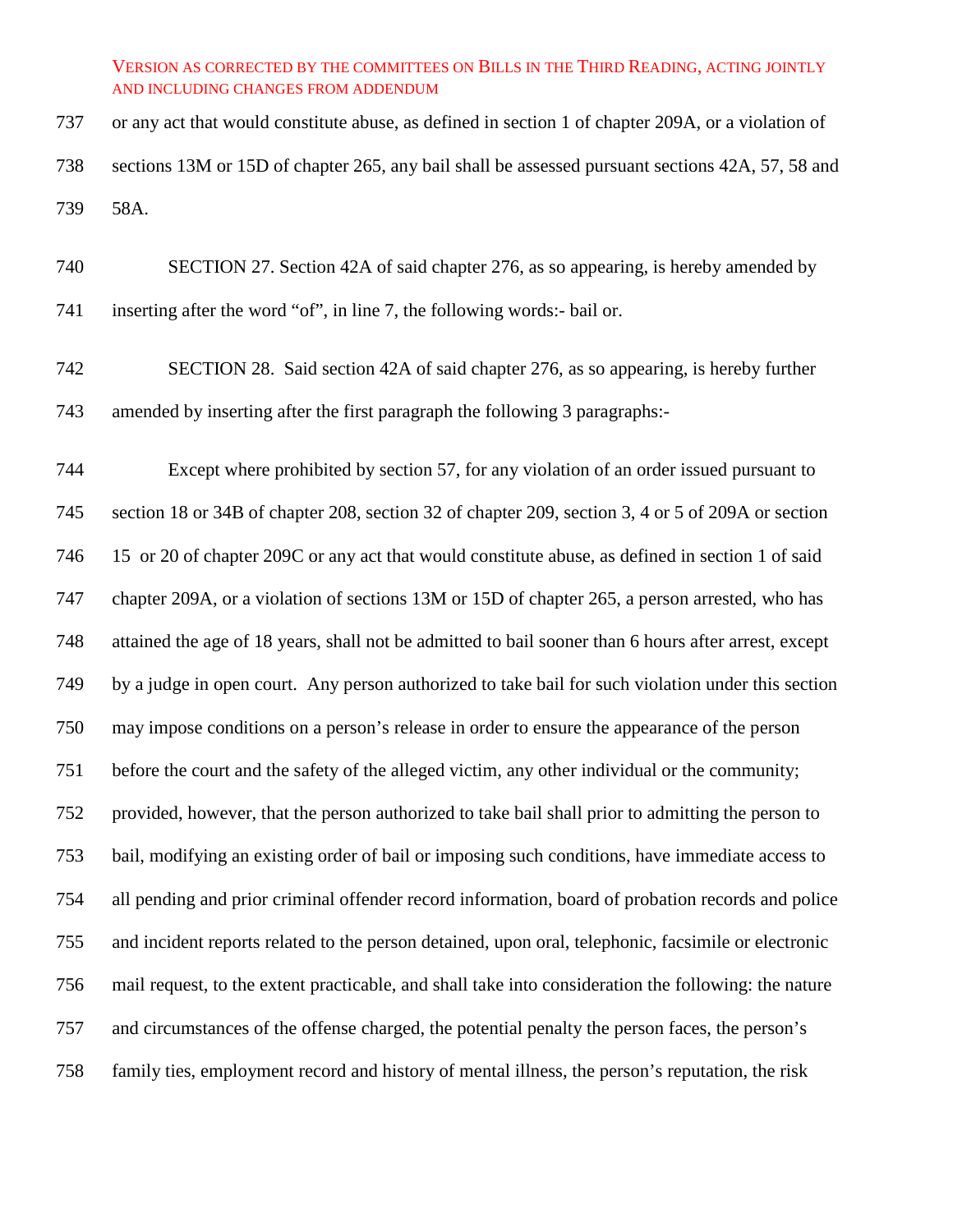that the person will obstruct or attempt to obstruct justice or threaten, injure or intimidate or attempt to threaten, injure or intimidate a prospective witness or juror, the person's record of convictions, if any, any illegal drug distribution or present drug dependency, whether the person is on bail pending adjudication of a prior charge, whether the acts alleged involve abuse, as defined in said section 1 of said chapter 209A, a violation of a temporary or permanent order issued pursuant to said sections 18 or 34B of said chapter 208, said section 32 of said chapter 209, said sections 3, 4 or 5 of said chapter 209A or said sections 15 or 20 of said chapter 209C, whether the person has any history of issuance of such orders pursuant to the aforesaid sections, whether the person is on probation, parole or other release pending completion of sentence for any conviction and whether the person is on release pending sentence or appeal for any conviction.

 The person shall, prior to admittance to bail, with or without conditions, be provided with informational resources related to domestic violence by the person admitting the arrestee to bail, which shall include, but not be limited to, a list of certified batterer intervention programs located within or near the court's jurisdiction. If the defendant is released on bail from the place of detention, a reasonable attempt shall be made to notify the victim of the defendant's release by the arresting police department. If the defendant is released on bail by order of a court, a reasonable attempt shall be made to notify the victim of the defendant's release by the district attorney.

 The commonwealth shall be the only party permitted to move for arraignment, within 3 hours of a complaint being signed by a magistrate or a magistrate's designee, for a person charged with violation of said sections 18 or 34B of said chapter 208, said section 32 of chapter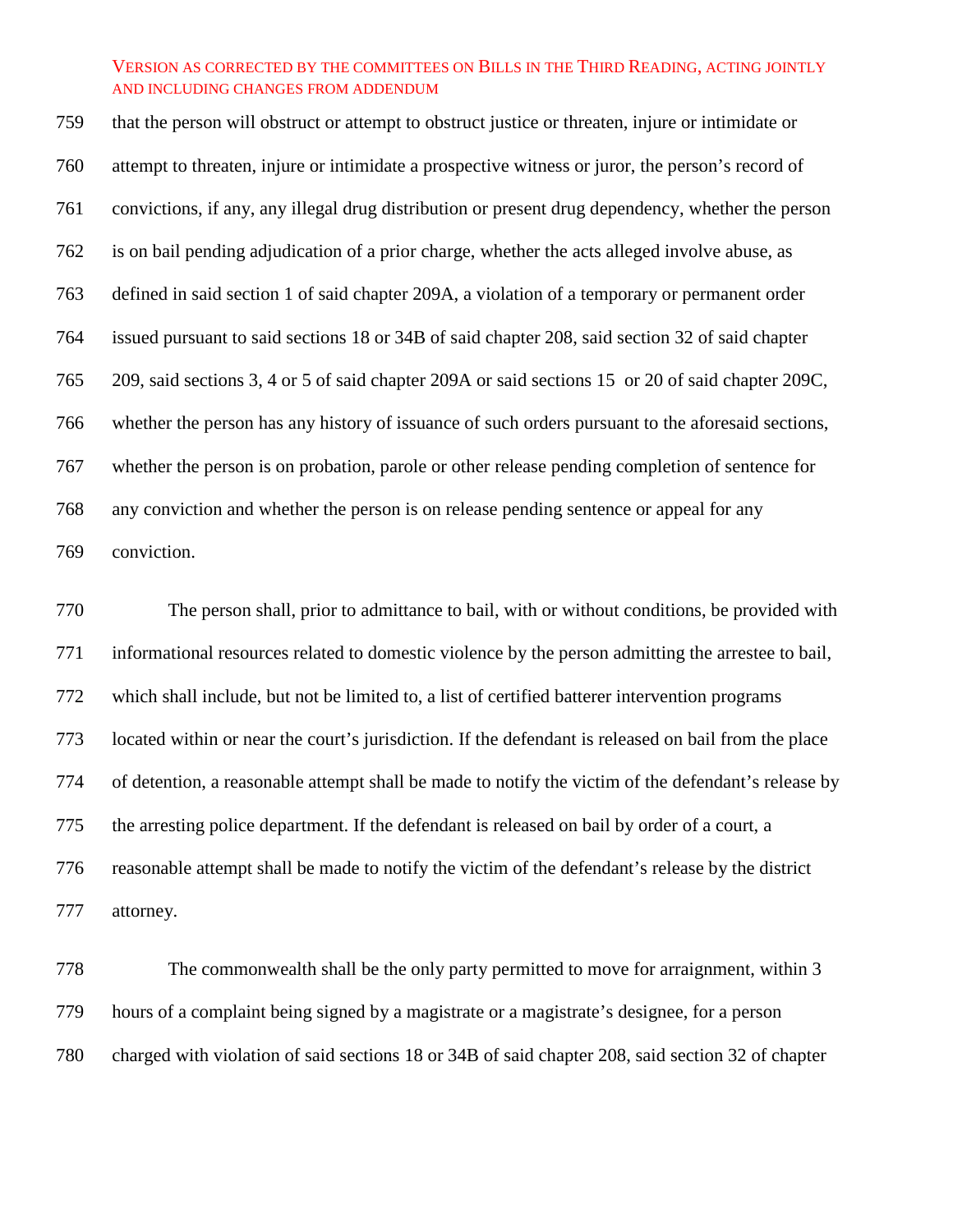209, said sections 3, 4 or 5 of said chapter 209A or said sections 15 or 20 of said chapter 209C or was a violation of said sections 13M or 15D of said chapter 265.

 SECTION 29. Section 55 of said chapter 276, as so appearing, is hereby amended by inserting after the word "felony", in line 5, the following words:- , or is a violation of an order issued pursuant to section 18 or 34B of chapter 208, section 32 of chapter 209, section 3, 4 or 5 of chapter 209A or section 15 or 20 of chapter 209C, a violation of sections 13M or 15D of chapter 265 or would otherwise constitute abuse, as defined in section 1 of said chapter 209A.

 SECTION 30. Said chapter 276 is hereby further amended by inserting after section 56 the following section:-

 Section 56A. Before a judge of the superior court, district court or Boston municipal court releases, discharges or admits to bail any person arrested and charged with a crime against the person or property of another, the judicial officer shall inquire of the commonwealth as to whether abuse, as defined in section 1 of chapter 209A, is alleged to have occurred immediately prior to or in conjunction with the crime for which the person was arrested and charged. The commonwealth shall file a preliminary written statement if it is alleged that abuse has so occurred. The judicial officer shall make a written ruling that abuse is alleged in connection with the charged offense. Such preliminary written statement shall be maintained within the statewide domestic violence record keeping system. Such preliminary written statement shall not be considered criminal offender record information or public records and shall not be open for public inspection. Such preliminary written statement shall not be admissible in any investigation or proceeding before a grand jury or court of the commonwealth related to the crime for which the person was brought before the court.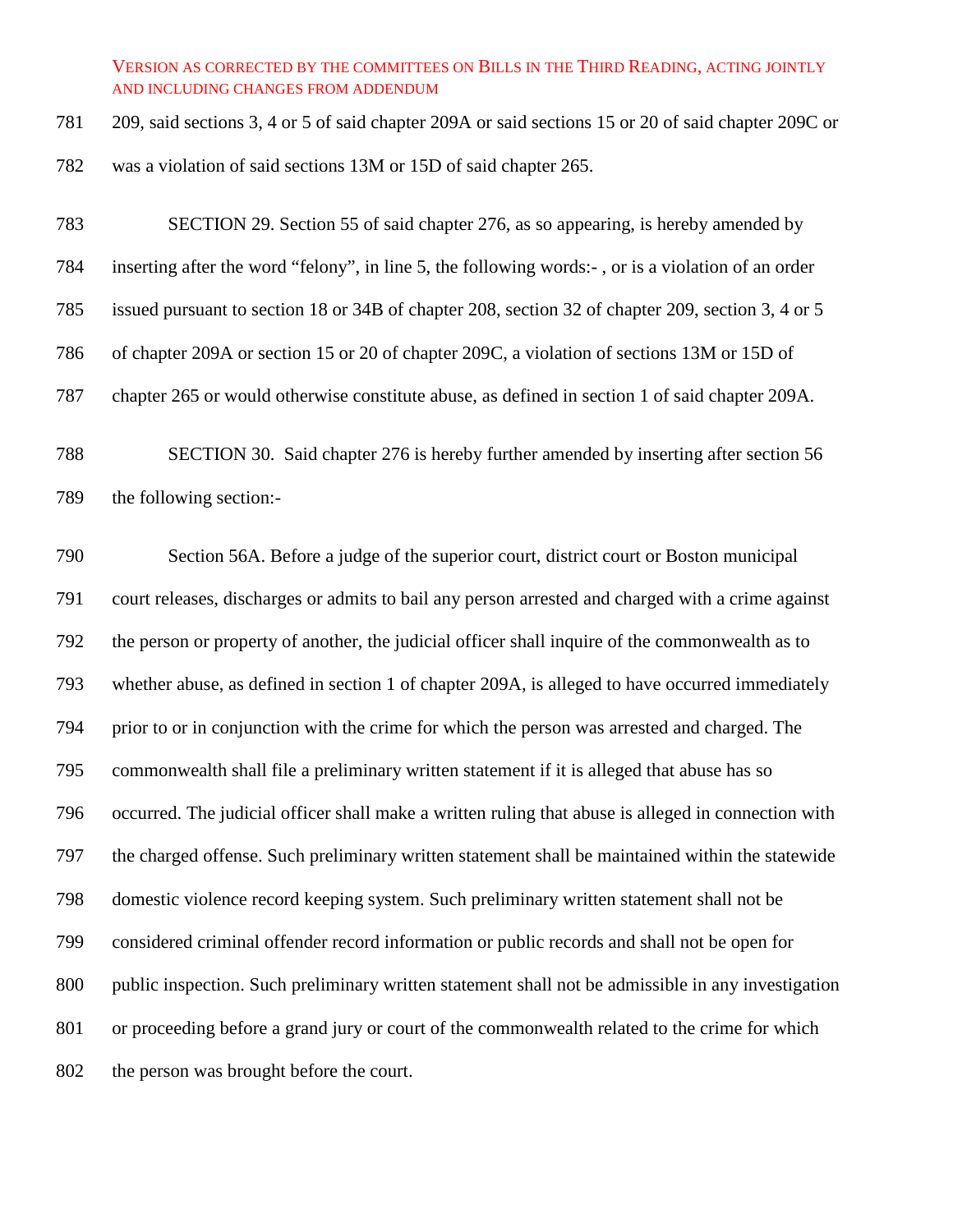If the defendant has been found not guilty by the court or jury, or a no bill has been returned by the grand jury or a finding of no probable cause has been made by the court, the court shall remove the preliminary written statement from the statewide domestic violence record keeping system; provided however, that a dismissal shall not be eligible for removal from the statewide domestic record keeping system.

- Nothing in this section shall be construed as modifying or limiting the presumption of innocence.
- SECTION 31. Section 57 of said chapter 276, as appearing in the 2012 Official Edition, is hereby amended by inserting after the first paragraph the following 3 paragraphs:-

 Except where prohibited by this section, for any violation of an order issued pursuant to section 18 or 34B of chapter 208, section 32 of chapter 209, section 3, 4 or 5 of 209A or section 15 or 20 of chapter 209C or any act that would constitute abuse, as defined in section 1 of said chapter 209A, or a violation of sections 13M or 15D of chapter 265, a person arrested, who has attained the age of 18 years, shall not be admitted to bail sooner than 6 hours after arrest, except 817 by a judge in open court. The clerk, assistant clerk or otherAny person authorized to take bail for such violation may impose conditions on a person's release in order to ensure the appearance of the person before the court and the safety of the alleged victim, any other individual or the 820 community; provided, however, that the judge, clerk, assistant clerk or other person authorized to take bail shall, prior to admitting the person to bail, modifying an existing order of bail or imposing such conditions, have immediate access to all pending and prior criminal offender record information, board of probation records and police and incident reports related to the person detained, upon oral, telephonic, facsimile or electronic mail request, to the extent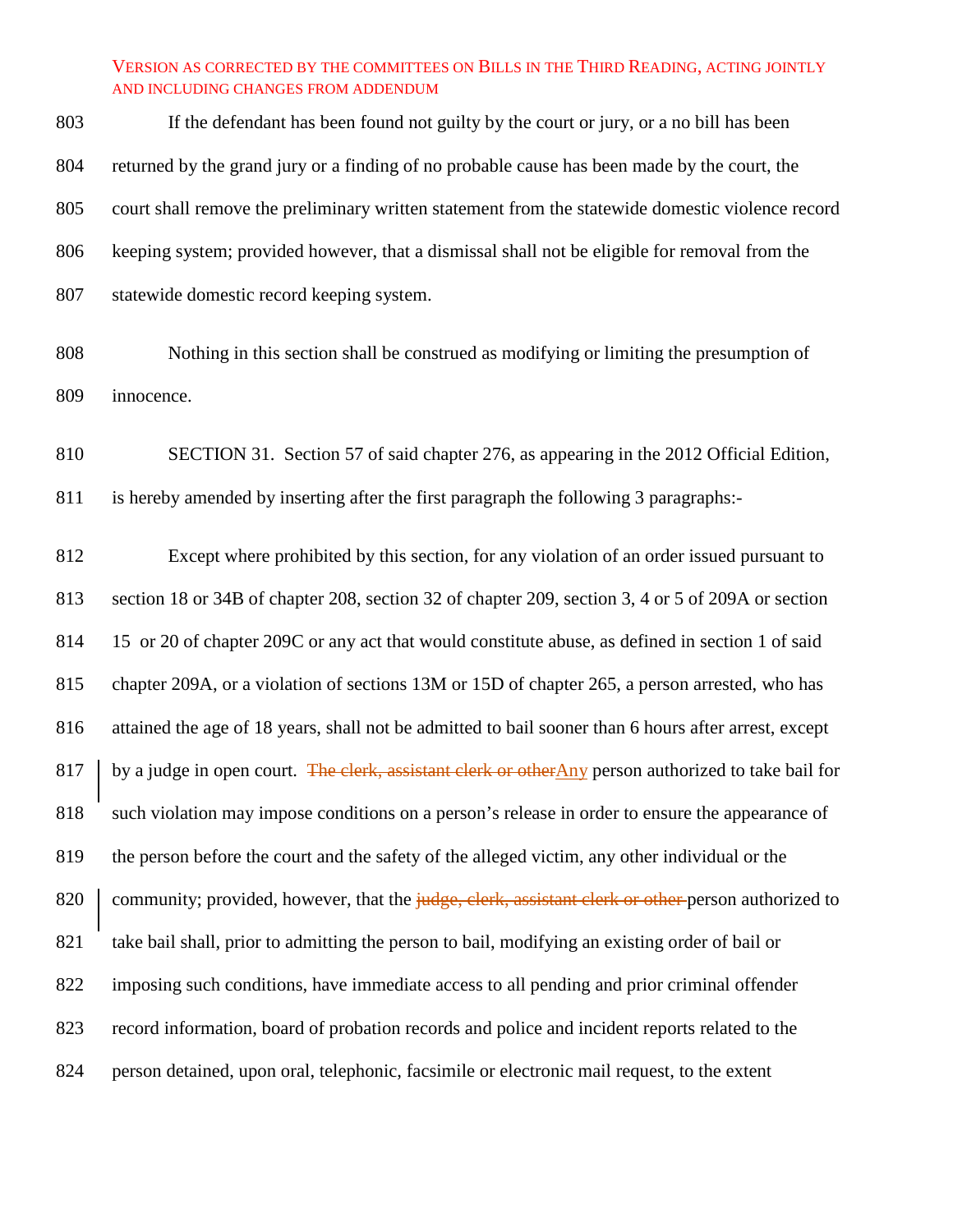practicable, and shall take into consideration the following: the nature and circumstances of the offense charged, the potential penalty the person faces, the person's family ties, employment record and history of mental illness, the person's reputation, the risk that the person will obstruct or attempt to obstruct justice or threaten, injure or intimidate or attempt to threaten, injure or intimidate a prospective witness or juror, the person's record of convictions, if any, any illegal drug distribution or present drug dependency, whether the person is on bail pending adjudication of a prior charge, whether the acts alleged involve abuse, as defined in said section 1 of said chapter 209A, a violation of a temporary or permanent order issued pursuant to said sections 18 or 34B of said chapter 208, said section 32 of said chapter 209, said sections 3, 4 or 5 of said chapter 209A or said sections 15 or 20 of said chapter 209C, whether the person has any history of issuance of such orders pursuant to the aforesaid sections, whether the person is on probation, parole or other release pending completion of sentence for any conviction and whether the person is on release pending sentence or appeal for any conviction.

 The person shall, prior to admittance to bail, with or without conditions, be provided with informational resources related to domestic violence by the person admitting the arrestee to bail, which shall include, but not be limited to, a list of certified batterer intervention programs located within or near the court's jurisdiction. If the defendant is released on bail from the place of detention, a reasonable attempt shall be made to notify the victim of the defendant's release by the arresting police department. If the defendant is released on bail by order of a court, a reasonable attempt shall be made to notify the victim of the defendant's release by the district attorney.

 The commonwealth shall be the only party permitted to move for arraignment, within 3 hours of a complaint being signed by a magistrate or a magistrate's designee, for a person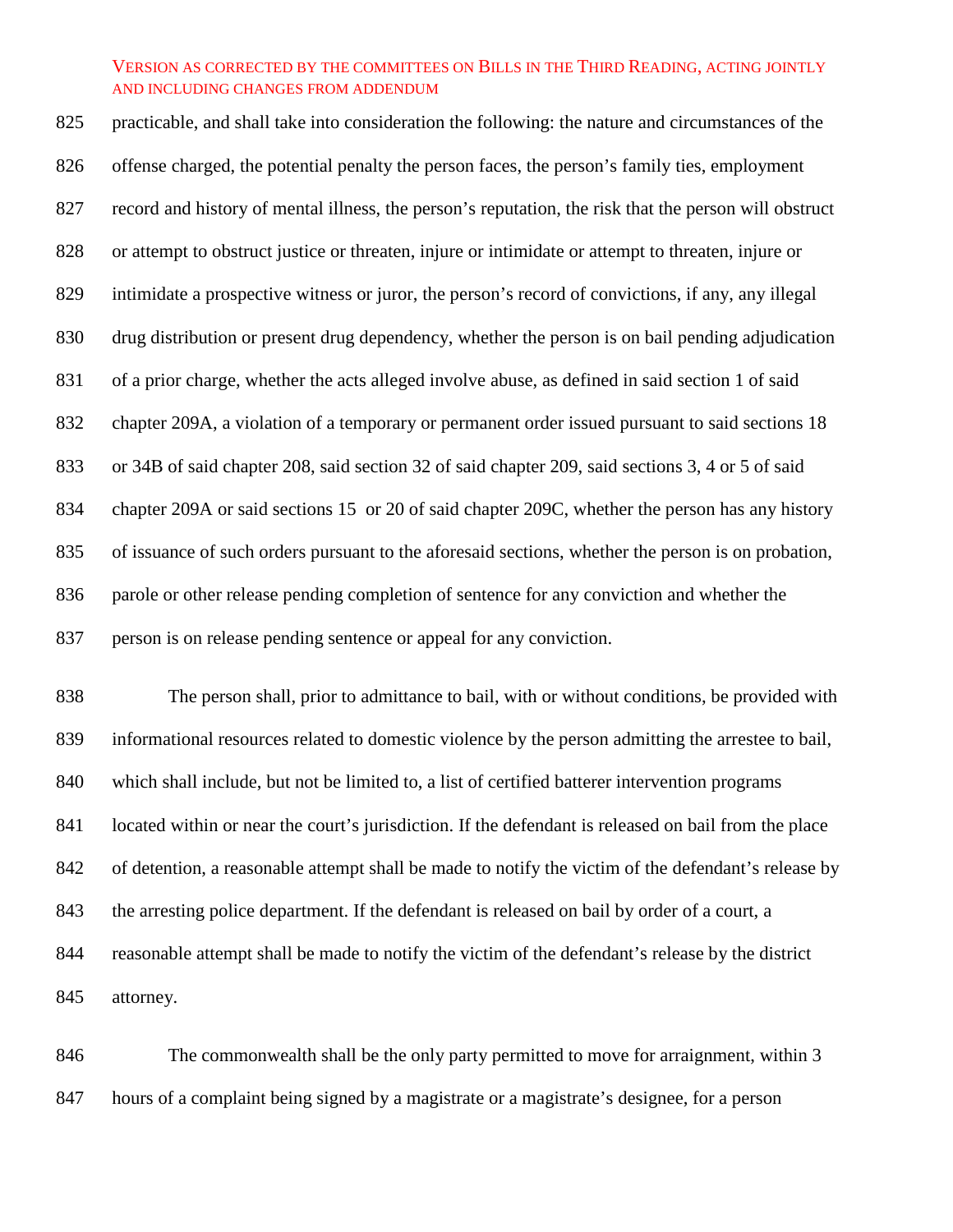charged with violation of said sections 18 or 34B of said chapter 208, said section 32 of chapter 209, said sections 3, 4 or 5 of said chapter 209A or said sections 15 or 20 of said chapter 209C or was a violation of said sections 13M or 15D of said chapter 265.

 SECTION 32. Section 58 of said chapter 276, as so appearing, is hereby amended by inserting after the first paragraph the following 3 paragraphs:-

 Except where prohibited by section 57, for any violation of an order issued pursuant to section 18 or 34B of chapter 208, section 32 of chapter 209, section 3, 4 or 5 of 209A or section 15 or 20 of chapter 209C or any act that would constitute abuse, as defined in section 1 of said chapter 209A, or a violation of sections 13M or 15D of chapter 265, a person arrested, who has attained the age of 18 years, shall not be admitted to bail sooner than 6 hours after arrest, except 858 by a judge in open court. The clerk, assistant clerk or otherAny person authorized to take bail for such violation may impose conditions on a person's release in order to ensure the appearance of the person before the court and the safety of the alleged victim, any other individual or the 861 community; provided, however, that the elerk, assistant clerk or other person authorized to take bail shall, prior to admitting the person to bail, modifying an existing order of bail or imposing such conditions, have immediate access to all pending and prior criminal offender record information, board of probation records and police and incident reports related to the person detained, upon oral, telephonic, facsimile or electronic mail request, to the extent practicable. The person shall, prior to admittance to bail, with or without conditions, be provided with

 informational resources related to domestic violence by the person admitting the arrestee to bail, which shall include, but is not limited to, a list of certified batterer intervention programs located within or near the court's jurisdiction. If the defendant is released on bail from the place of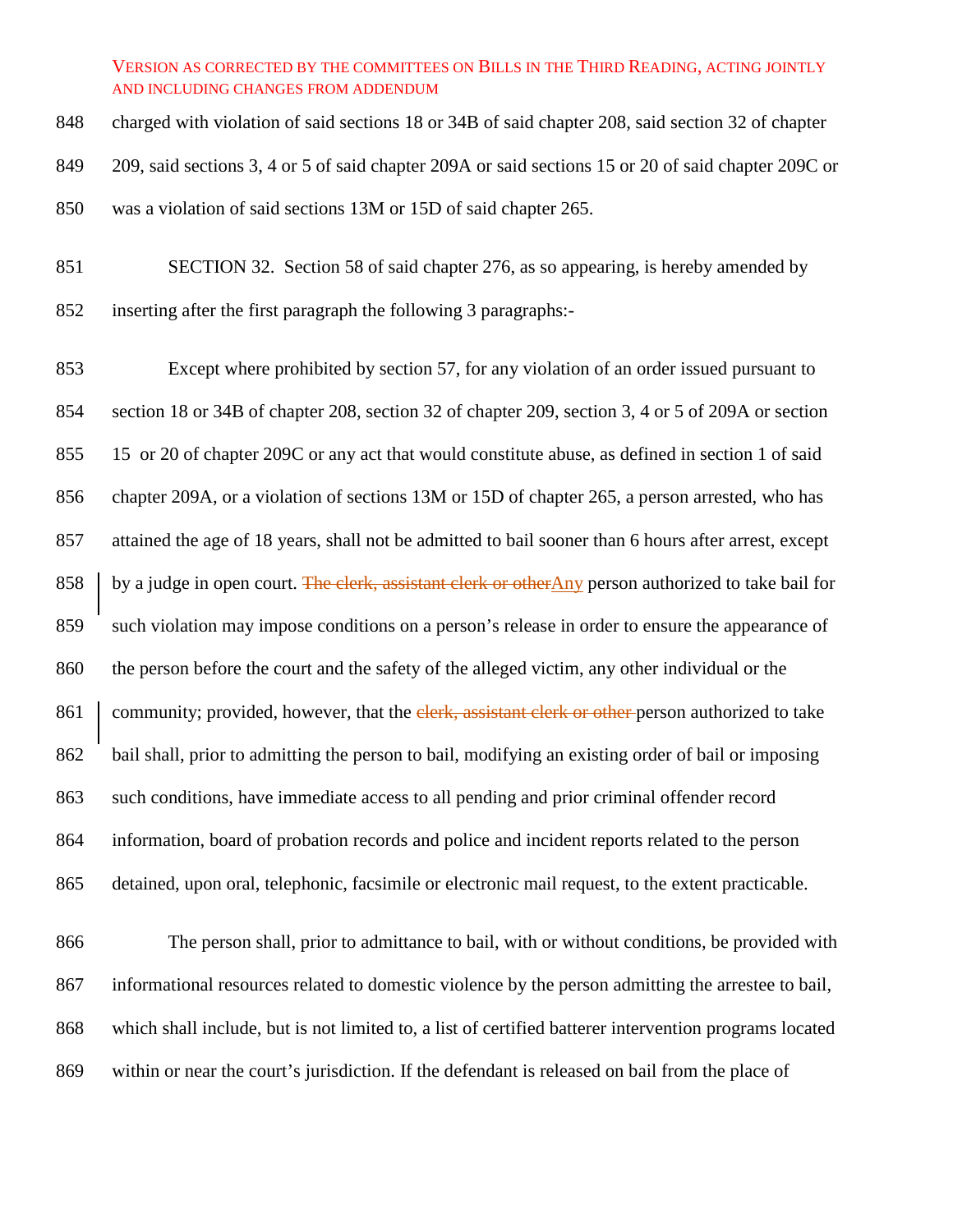detention, a reasonable attempt shall be made to notify the victim of the defendant's release by 871 the arresting police department. If the defendant is released on bail by order of a court, a reasonable attempt shall be made to notify the victim of the defendant's release by the district attorney.

 The commonwealth shall be the only party permitted to move for arraignment, within 3 hours of a complaint being signed by a magistrate or a magistrate's designee, for a person charged with violation of said sections 18 or 34B of said chapter 208, said section 32 of chapter 209, said sections 3, 4 or 5 of said chapter 209A or said sections 15 or 20 of said chapter 209C or was a violation of said sections 13M or 15D of said chapter 265.

 SECTION 33. Section 58A of said chapter 276, as so appearing, is hereby amended by striking out, in line 92, the word "ninety" and inserting in place thereof the following figure:- 120.

 SECTION 34. The second paragraph of subsection (4) of said section 58A of said chapter 276, as so appearing, is hereby amended by inserting after the fifth sentence the following sentence:- Prior to the summons of an alleged victim, or a member of the alleged victim's family, to appear as a witness at the hearing, the person shall demonstrate to the court a good faith basis 886 for the person's reasonable belief that the testimony from the witness will be material and relevant to support a conclusion that there are conditions of release that will reasonably assure the safety of any other person or the community.

 SECTION 35. Said section 58A of said chapter 276, as so appearing, is hereby further amended by inserting after the word "hearing", in line 115, the following words:- and the judge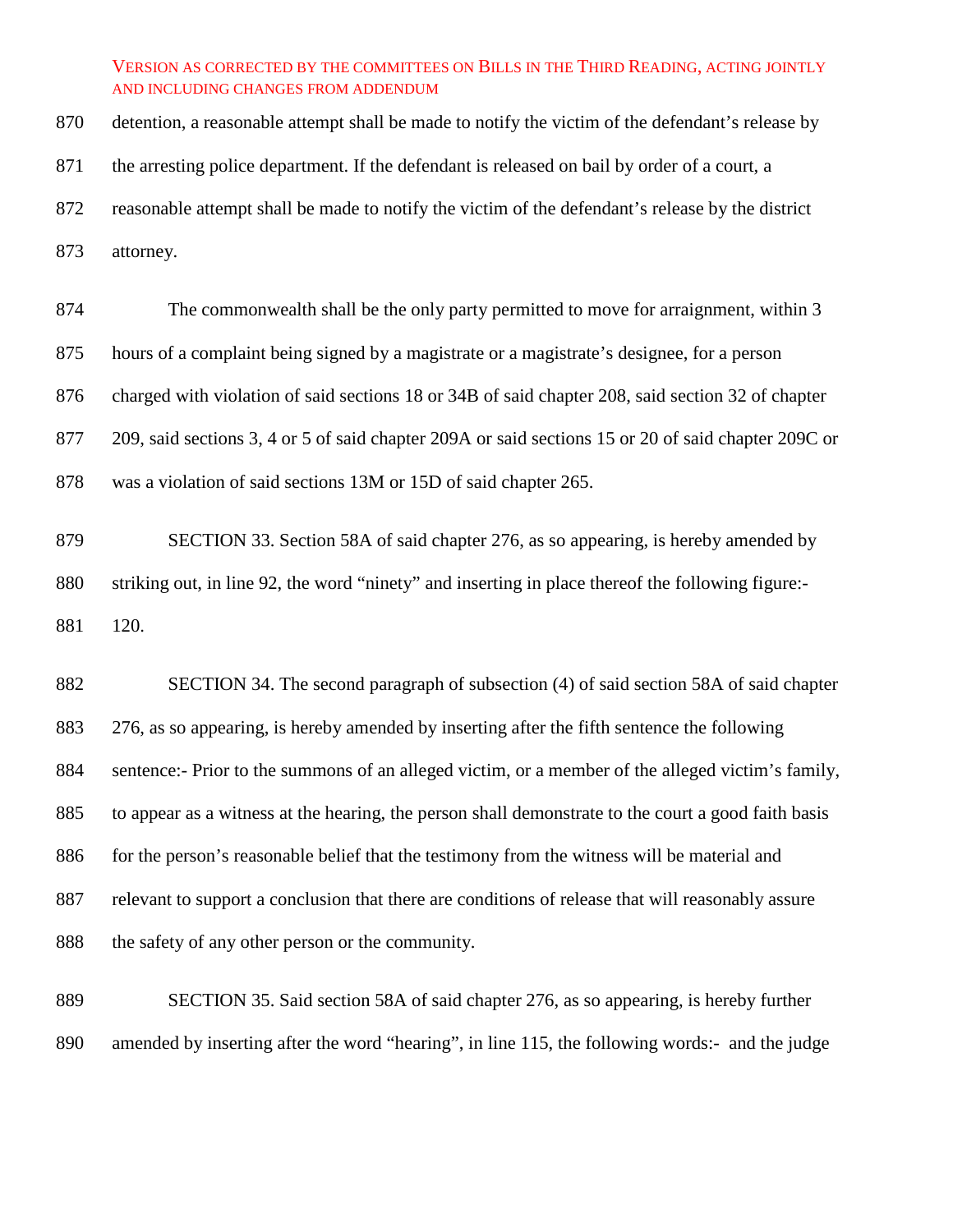shall consider hearsay contained in a police report or the statement of an alleged victim or witness.

 SECTION 36. The second paragraph of subsection (4) of said section 58A of said chapter 276, as so appearing, is hereby amended by striking out the last sentence and inserting in place thereof the following sentence:- The hearing may be reopened by the judge, at any time before trial, or upon a motion of the commonwealth or the person detained if the judge finds that: (i) information exists that was not known at the time of the hearing or that there has been a change in circumstances and (ii) that such information or change in circumstances has a material bearing on the issue of whether there are conditions of release that will reasonably assure the safety of any other person or the community.

 SECTION 37. Said section 58A of said chapter 276, as so appearing, is hereby further amended by inserting after the word "conviction", in lines 153 and 154, the following words:- ; provided, however, that if the person who has attained the age of 18 years is held under arrest for a violation of an order issued pursuant to section18 or 34B of chapter 208, section 32 of chapter 209, section 3, 4 or 5 of chapter 209A or section 15 or 20 of chapter 209C or any act that would constitute abuse, as defined in section 1 of said chapter 209A, or a violation of sections 13M or 15D of chapter 265, said justice shall make a written determination as to the considerations required by this subsection which shall be filed in the domestic violence record keeping system.

 SECTION 38. Said section 58A of said chapter 276, as so appearing, is hereby further amended by adding the following subsection:-

 (8) If after a hearing under subsection (4) detention under subsection (3) is ordered or pretrial release subject to conditions under subsection (2) is ordered, then: (A) the clerk shall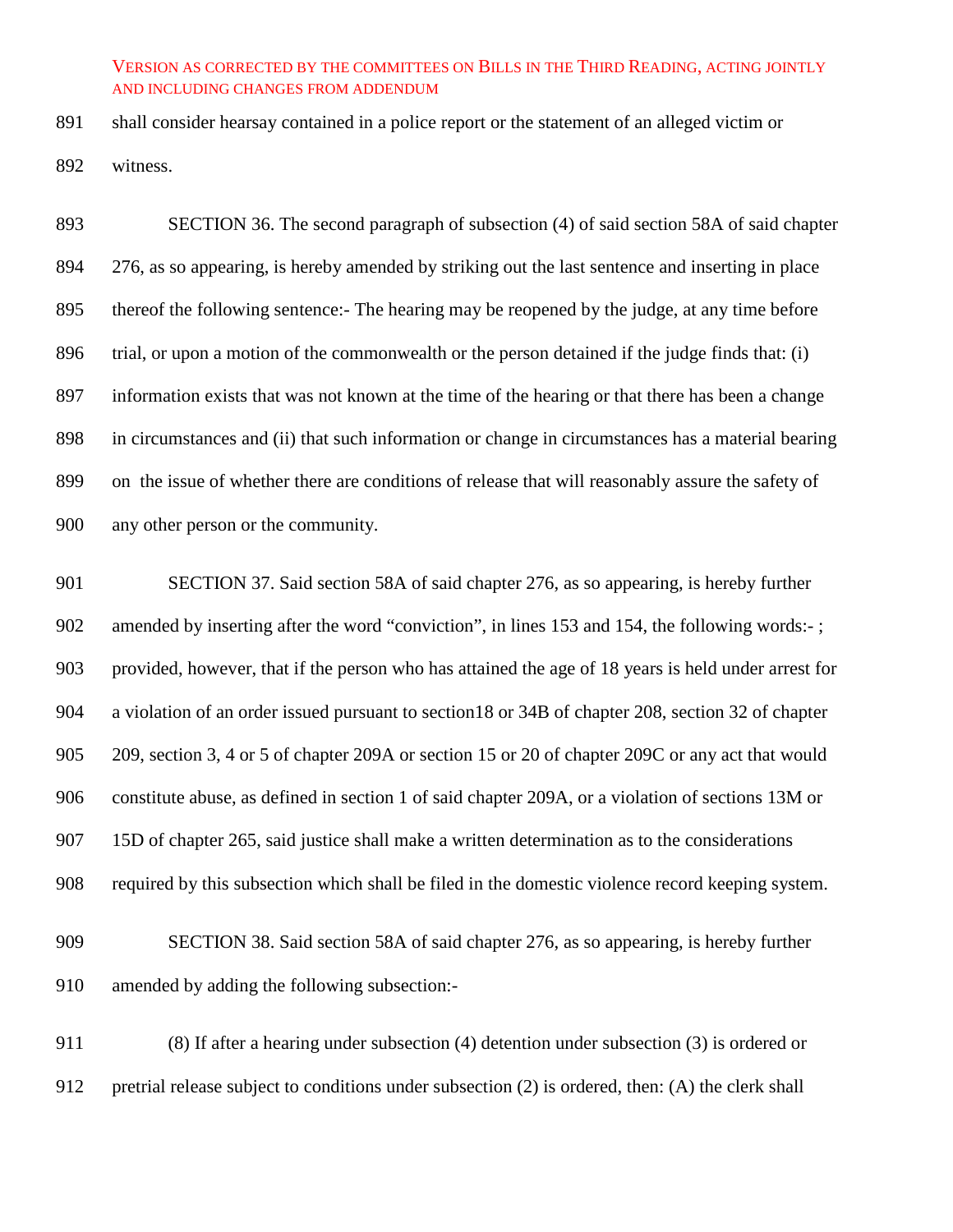immediately notify the probation officer of the order; and (B) the order of detention under subsection (3) or order of pretrial release subject to conditions under subsection (2) shall be recorded in (i) the defendant's criminal record as compiled by the commissioner of probation under section 100 and (ii) the domestic violence record keeping system.

917 SECTION 39. Section 58B of said chapter 276, as so appearing, is hereby amended by 918 striking out, in line 2, the words "section 58 or section 58A" and inserting in place there of the 919 following words:- sections 42A, 58, 58A or 87.

920 SECTION 40. The court administrator shall, in consultation with the executive office of 921 public safety and security adopt rules and regulations for the standardization and dissemination 922 to the district attorney, assistant district attorney, defense counsel and presiding justice, of an 923 individual's criminal and civil court history, which shall include, at a minimum:  $(\pm i)$  a record of a 924 dangerousness hearing pursuant to section 58A of chapter 276 of the General Laws, whether or 925 not a dangerousness determination was made;  $(2ii)$  pretrial detention or release conditions as 926 agreed to pursuant to said section 58A of said chapter 276;  $(3iii)$  all temporary or permanent 927 restraining orders and affidavits issued pursuant to section 18 or 34B of chapter 208 of the 928 General Laws, section 32 of chapter 209 of the General Laws, section 3, 4 or 5 of chapter 209A 929  $\parallel$  of the General Laws or section 15 or 20 of chapter 209C of the General Laws; (4iv) any 930 violation of such temporary or permanent restraining orders;  $(5v)$  a misdemeanor or felony 931 involving abuse, as defined in section 1 of said chapter 209A;  $(6vi)$  any written findings of fact 932 issued pursuant to sections 42A, 56A, 57, 58 and 58A of said chapter 276;  $(\frac{7}{\text{V}}\text{ii})$  any records 933 concerning persons on probation maintained by the commissioner of probation pursuant to 934 section 100 of said chapter 276, including any out-of-state criminal record;  $(8\text{viii})$  any other 935 information maintained in and disseminated in accordance with the statewide domestic violence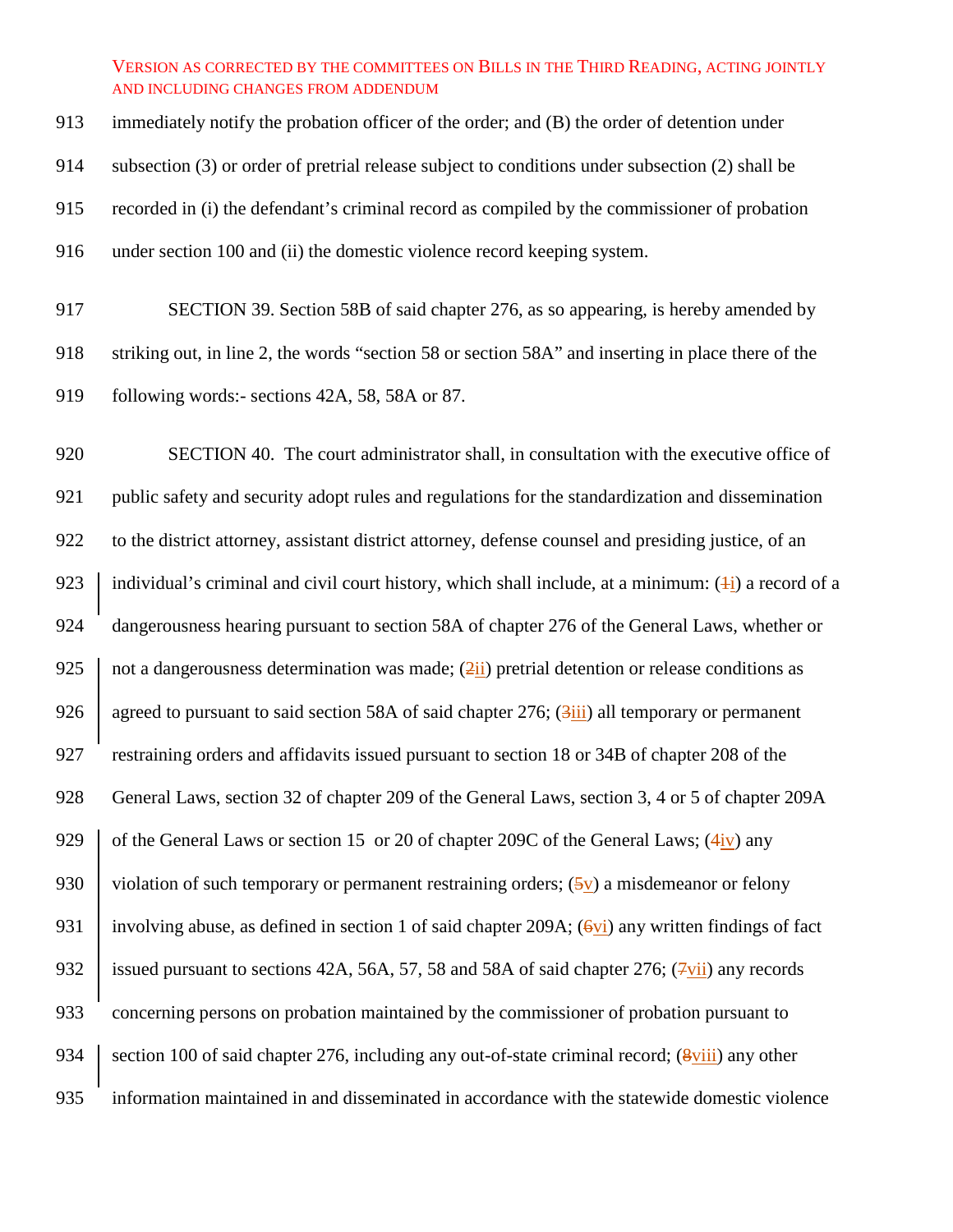936 record keeping system maintained by the commissioner of probation; and  $(\frac{9ix}{1})$  updating the collection, storage, access, dissemination, content and use of criminal offender record information to reflect the inclusion of dangerousness hearing information pursuant to subsection (8) of said section 58A of said chapter 276.

 SECTION 41. The chief administrator of the trial court department, in conjunction with the commissioner of probation, the Massachusetts office for victim assistance, the colonel of state police, Jane Doe, Inc., and local community-based domestic violence, rape, and sexual assault service providers selected by Jane Doe, Inc., shall develop and implement, subject to appropriation, a program for the dissemination of information on domestic violence and sexual violence prevention services available within each county to: (i) individuals filing a complaint pursuant to sections 3, 4 or 5 of chapter 209A of the General Laws; (ii) parties subject to an order issued pursuant to section 18 or 34B of chapter 208 of the General Laws, section 32 of chapter 209 of the General Laws, said chapter 209A or section 15 or 20 of chapter 209C of the General Laws; (iii) persons held under arrest for an offense set forth in subsection (1) of section 58A chapter 276 of the General Laws, which involves abuse, as defined in section 1 of said chapter 209A; and (iv) any other similarly situated individual accessing a court within that county.

 SECTION 42. The department of elementary and secondary education shall, subject to appropriation, develop and produce educational materials on domestic violence, teen dating violence and healthy relationships, which shall be distributed annually to students in grades 9 to 12, inclusive. Such educational materials shall be utilized as part of the required health curriculum on safe and healthy relationships required by section 1 of chapter 71 of the General Laws.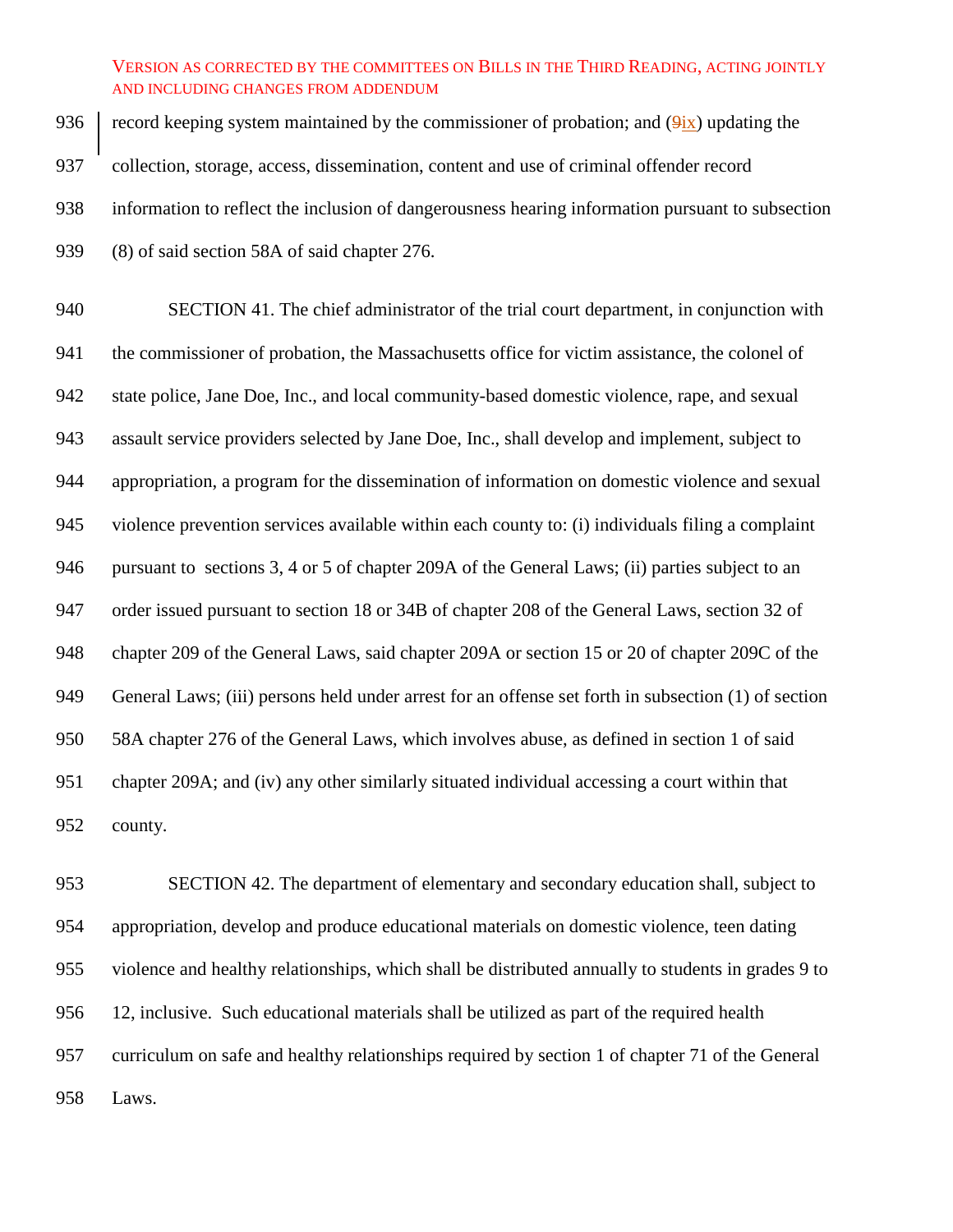SECTION 43. The department of public health shall ensure that not less than the amount credited to the Domestic and Sexual Violence Prevention and Victim Assistance Fund, under section 20 of chapter 17 of the General Laws, shall be expended to support innovative services to prevent domestic and sexual violence and assist victims of domestic and sexual violence in the commonwealth provided through item 4513-1130 of the Massachusetts management and accounting reporting system.

 SECTION 47. There shall be a special commission to examine the housing and shelter options available to victims of domestic violence and sexual violence and explore various options for expanding such resources through legislation. As a part of its study, the commission shall examine: (i) existing housing options for victims of domestic violence and sexual violence; (ii) innovative housing options for victims of domestic violence and sexual violence, including, but not limited to , the feasibility and costs associated with establishing a tax incentive that would be available to hotels and motels offering free rooms to victims of domestic violence and sexual violence; (iii) the feasibility of creating a database of available housing options for domestic violence and sexual violence victims, including participating hotels and motels, through the Massachusetts office of victim assistance which would be made available only to victim advocacy groups that directly assist domestic violence and sexual violence victims in obtaining housing; (iv) the variation of experiences, needs and outcomes for victims of increased vulnerability who are gay, lesbian, bisexual, transgender, low-income, minority or immigrant; (v) best practices from other states on housing alternatives for victims of domestic violence and sexual violence . The commission shall consist of: the executive director of the Massachusetts office of victim assistance or designee, who shall serve as chair; the secretary of public safety or a designee; the secretary of housing and community development or a designee; the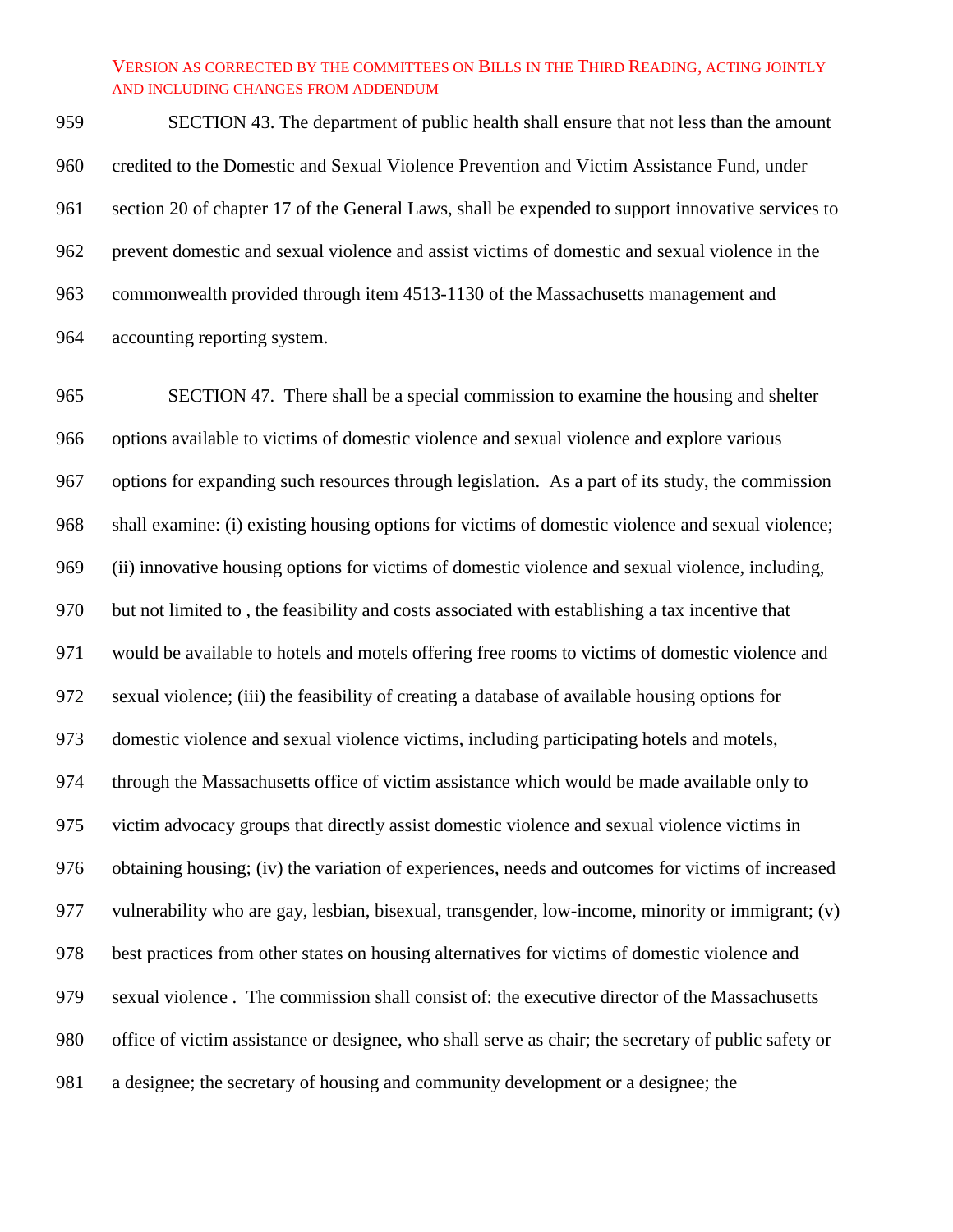commissioner of public health or a designee; the commissioner of children and families or a designee; the commissioner of transitional assistance or a designee; the commissioner of revenue or a designee; 2 members of the senate, 1 of whom shall be appointed by the senate minority leader; 2 members of the house of representatives, 1 of whom shall be appointed by the minority leader of the house of representatives; the president of the Massachusetts District Attorneys' Association or designee; a representative of the Massachusetts Lodging Association; and 3 members of victim advocacy groups, appointed by the governor. The commission shall submit its report and findings, along with any draft of legislation, to the house and senate committees on ways and means, the joint committee on the judiciary, the joint committee on children, families and persons with disabilities, and the clerks of the house of representatives and the senate, not later than June 30, 2015.

 SECTION 48. The executive office of public safety and security shall adopt rules and regulations ensuring that records of previous hearings conducted pursuant to section 58A of chapter 276 of the General Laws, if the defendant was detained prior to trial or released with conditions pursuant to paragraph (2) of said section 58A of said chapter 276, shall not be included in any criminal offender record information available to persons other than criminal justice agencies, unless the criminal charge to which the hearing relates resulted in a felony or misdemeanor conviction and would otherwise be available to such person pursuant to section 172 of chapter 6 of the General Laws, or any other applicable statute or regulation.

 SECTION 49. The executive office of public safety and security, in conjunction with the district attorneys, shall develop a report to be filed with the clerks of the house of representative and senate, the house and senate committees on ways and means, the joint committee on public safety and homeland security and the joint committee on the judiciary. The report shall contain,